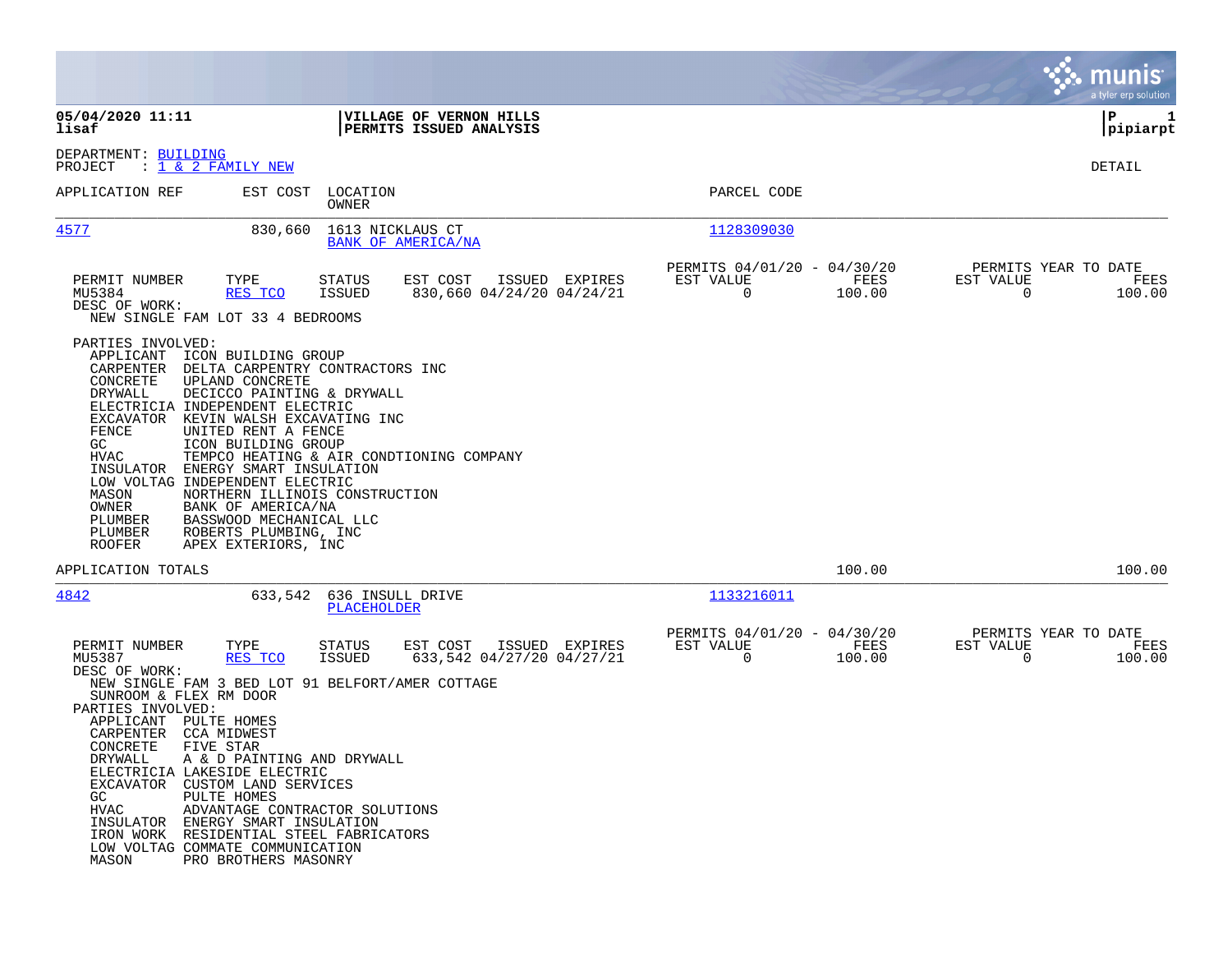|                                                                                                                                                                                                                                                                                                                                                                                                                                                                                                                                                                                            |                                                                                    |                                                         |                                           | munis<br>a tyler erp solution                      |
|--------------------------------------------------------------------------------------------------------------------------------------------------------------------------------------------------------------------------------------------------------------------------------------------------------------------------------------------------------------------------------------------------------------------------------------------------------------------------------------------------------------------------------------------------------------------------------------------|------------------------------------------------------------------------------------|---------------------------------------------------------|-------------------------------------------|----------------------------------------------------|
| 05/04/2020 11:11<br>lisaf                                                                                                                                                                                                                                                                                                                                                                                                                                                                                                                                                                  | VILLAGE OF VERNON HILLS<br>PERMITS ISSUED ANALYSIS                                 |                                                         |                                           | l P<br>2<br> pipiarpt                              |
| DEPARTMENT: BUILDING<br>PROJECT<br>: 1 & 2 FAMILY NEW                                                                                                                                                                                                                                                                                                                                                                                                                                                                                                                                      |                                                                                    |                                                         |                                           | DETAIL                                             |
| APPLICATION REF<br>EST COST                                                                                                                                                                                                                                                                                                                                                                                                                                                                                                                                                                | LOCATION<br>OWNER                                                                  | PARCEL CODE                                             |                                           |                                                    |
| PLACEHOLDER<br>OWNER<br>S3 PLUMBING AND MECHANICAL<br>PLUMBER<br><b>ROOFER</b><br>SCHALL DEVELOPEMENT CORP<br><b>SEWER</b><br>HOLIDAY SEWER & WATER                                                                                                                                                                                                                                                                                                                                                                                                                                        |                                                                                    |                                                         |                                           |                                                    |
| APPLICATION TOTALS                                                                                                                                                                                                                                                                                                                                                                                                                                                                                                                                                                         |                                                                                    |                                                         | 100.00                                    | 100.00                                             |
| 4879<br>779,000                                                                                                                                                                                                                                                                                                                                                                                                                                                                                                                                                                            | 508 COUNCIL CIRCLE<br><b>PLACEHOLDER</b>                                           | 1133205078                                              |                                           |                                                    |
| PERMIT NUMBER<br>TYPE<br>MU5370<br>RES TCO<br>DESC OF WORK:                                                                                                                                                                                                                                                                                                                                                                                                                                                                                                                                | EST COST<br>ISSUED EXPIRES<br>STATUS<br>779,000 04/17/20 04/17/21<br>ISSUED        | PERMITS 04/01/20 - 04/30/20<br>EST VALUE<br>$\mathbf 0$ | FEES<br>EST VALUE<br>100.00               | PERMITS YEAR TO DATE<br>FEES<br>$\Omega$<br>100.00 |
| PARTIES INVOLVED:<br>PULTE HOMES<br>APPLICANT<br>CCA MIDWEST<br>CARPENTER<br>CONCRETE<br>FIVE STAR<br>DRYWALL<br>A & D PAINTING AND DRYWALL<br>ELECTRICIA LAKESIDE ELECTRIC<br>CUSTOM LAND SERVICES<br>EXCAVATOR<br>GC<br>PULTE HOMES<br>HVAC<br>ADVANTAGE CONTRACTOR SOLUTIONS<br>ENERGY SMART INSULATION<br>INSULATOR<br>IRON WORK<br>RESIDENTIAL STEEL FABRICATORS<br>LOW VOLTAG COMMATE COMMUNICATION<br>PRO BROTHERS MASONRY<br>MASON<br>PLACEHOLDER<br>OWNER<br>PLUMBER<br>S3 PLUMBING AND MECHANICAL<br><b>ROOFER</b><br>SCHALL DEVELOPEMENT CORP<br>SEWER<br>HOLIDAY SEWER & WATER |                                                                                    |                                                         |                                           |                                                    |
| APPLICATION TOTALS                                                                                                                                                                                                                                                                                                                                                                                                                                                                                                                                                                         |                                                                                    |                                                         | 100.00                                    | 100.00                                             |
| 5182<br>716,643                                                                                                                                                                                                                                                                                                                                                                                                                                                                                                                                                                            | 620 INSULL DRIVE<br><b>PLACEHOLDER</b>                                             | 1133216009                                              |                                           |                                                    |
| PERMIT NUMBER<br>TYPE<br>MU5374<br>$1&2$ FAM<br>DESC OF WORK:<br>NEW SINGLE FAMILY 2 BED LOT 122 LOYNS/CRAFTMAN                                                                                                                                                                                                                                                                                                                                                                                                                                                                            | EST COST<br>ISSUED EXPIRES<br>STATUS<br>716,643 04/21/20 04/27/21<br><b>ISSUED</b> | PERMITS 04/01/20 - 04/30/20<br>EST VALUE<br>716,643     | FEES<br>EST VALUE<br>12,111.81<br>716,643 | PERMITS YEAR TO DATE<br>FEES<br>12,111.81          |
| PARTIES INVOLVED:<br>APPLICANT PULTE HOMES<br>CARPENTER CCA MIDWEST<br>CONCRETE<br>FIVE STAR<br>DRYWALL<br>A & D PAINTING AND DRYWALL<br>ELECTRICIA LAKESIDE ELECTRIC<br>EXCAVATOR CUSTOM LAND SERVICES                                                                                                                                                                                                                                                                                                                                                                                    |                                                                                    |                                                         |                                           |                                                    |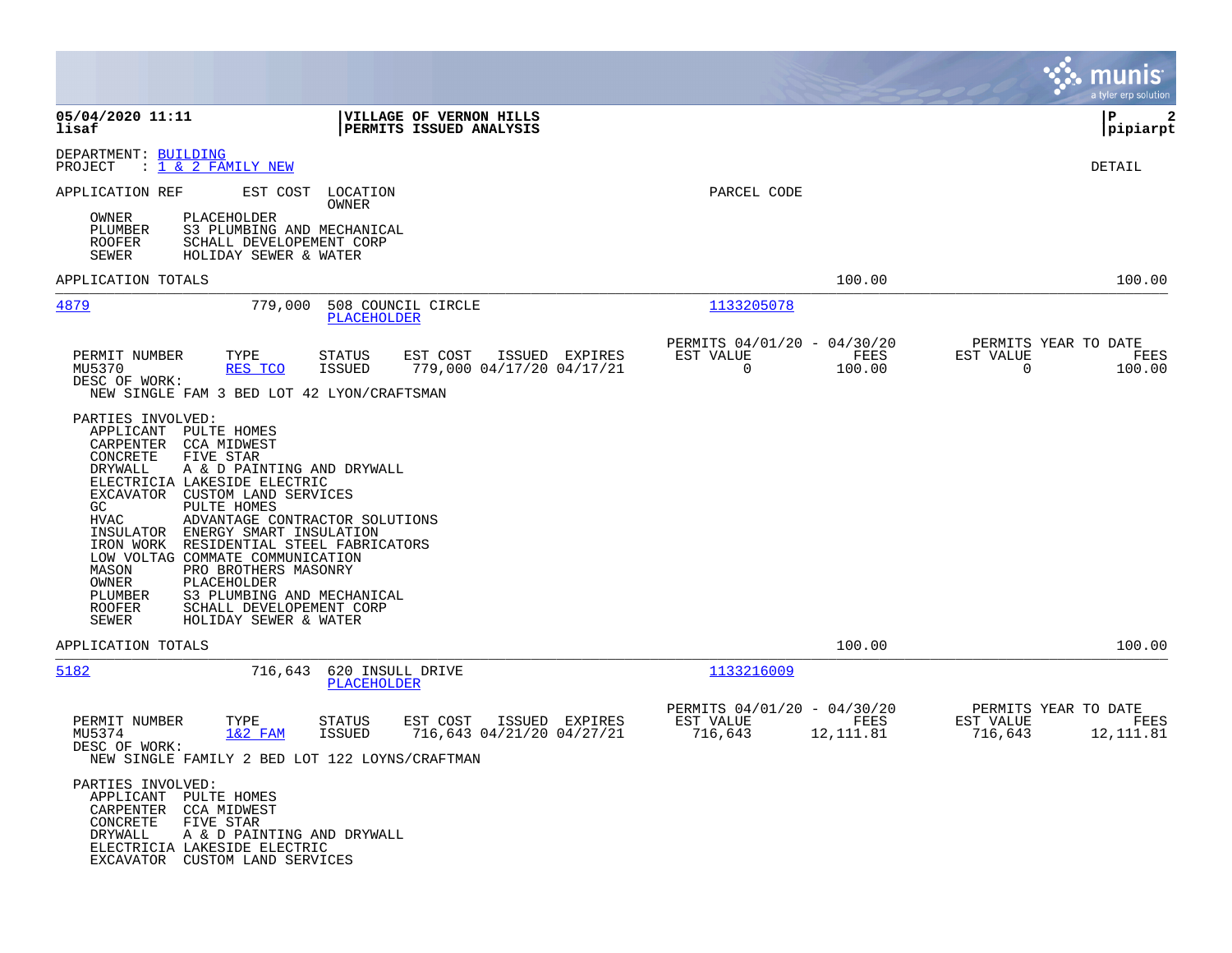|                                                                                                                                                                                                                                                                                                                                                                                                                                                                                                                                                                                    |                                                                          | a tyler erp solution                                              |
|------------------------------------------------------------------------------------------------------------------------------------------------------------------------------------------------------------------------------------------------------------------------------------------------------------------------------------------------------------------------------------------------------------------------------------------------------------------------------------------------------------------------------------------------------------------------------------|--------------------------------------------------------------------------|-------------------------------------------------------------------|
| 05/04/2020 11:11<br>VILLAGE OF VERNON HILLS<br>lisaf<br>PERMITS ISSUED ANALYSIS                                                                                                                                                                                                                                                                                                                                                                                                                                                                                                    |                                                                          | l P<br>3<br> pipiarpt                                             |
| DEPARTMENT: BUILDING<br>PROJECT<br>: <u>1 &amp; 2 FAMILY NEW</u>                                                                                                                                                                                                                                                                                                                                                                                                                                                                                                                   |                                                                          | DETAIL                                                            |
| APPLICATION REF<br>EST COST LOCATION<br><b>OWNER</b><br>PULTE HOMES<br>GC<br><b>HVAC</b><br>ADVANTAGE CONTRACTOR SOLUTIONS<br>ENERGY SMART INSULATION<br>INSULATOR<br>IRON WORK RESIDENTIAL STEEL FABRICATORS<br>LOW VOLTAG COMMATE COMMUNICATION<br>MASON<br>PRO BROTHERS MASONRY<br>OWNER<br>PLACEHOLDER<br>S3 PLUMBING AND MECHANICAL<br>PLUMBER<br><b>ROOFER</b><br>SCHALL DEVELOPEMENT CORP<br>SEWER<br>HOLIDAY SEWER & WATER                                                                                                                                                 | PARCEL CODE                                                              |                                                                   |
| APPLICATION TOTALS                                                                                                                                                                                                                                                                                                                                                                                                                                                                                                                                                                 | 12,111.81                                                                | 12, 111.81                                                        |
| 5218<br>653,542<br>684 INSULL DRIVE<br><b>PLACEHOLDER</b>                                                                                                                                                                                                                                                                                                                                                                                                                                                                                                                          | 1133216017                                                               |                                                                   |
| PERMIT NUMBER<br>TYPE<br><b>STATUS</b><br>EST COST<br>ISSUED EXPIRES<br>653,542 04/23/20 04/28/21<br>MU5380<br>$1&2$ FAM<br><b>ISSUED</b><br>DESC OF WORK:<br>NEW SINGLE FAMILY 3 BED BELFORT/CRAFTMAN LOT 85                                                                                                                                                                                                                                                                                                                                                                      | PERMITS 04/01/20 - 04/30/20<br>EST VALUE<br>FEES<br>653,542<br>12,709.74 | PERMITS YEAR TO DATE<br>EST VALUE<br>FEES<br>653,542<br>12,709.74 |
| PARTIES INVOLVED:<br>APPLICANT PULTE HOMES<br>CARPENTER CCA MIDWEST<br>CONCRETE<br>FIVE STAR<br>DRYWALL<br>A & D PAINTING AND DRYWALL<br>ELECTRICIA LAKESIDE ELECTRIC<br>EXCAVATOR CUSTOM LAND SERVICES<br>GC<br>PULTE HOMES<br><b>HVAC</b><br>ADVANTAGE CONTRACTOR SOLUTIONS<br>INSULATOR ENERGY SMART INSULATION<br>IRON WORK RESIDENTIAL STEEL FABRICATORS<br>LOW VOLTAG COMMATE COMMUNICATION<br>MASON<br>PRO BROTHERS MASONRY<br>OWNER<br>PLACEHOLDER<br>S3 PLUMBING AND MECHANICAL<br>PLUMBER<br>SCHALL DEVELOPEMENT CORP<br><b>ROOFER</b><br>SEWER<br>HOLIDAY SEWER & WATER |                                                                          |                                                                   |
| APPLICATION TOTALS                                                                                                                                                                                                                                                                                                                                                                                                                                                                                                                                                                 | 12,709.74                                                                | 12,709.74                                                         |
| 5221<br>641,715<br>544 COUNCIL CIRCLE<br><b>PLACEHOLDER</b>                                                                                                                                                                                                                                                                                                                                                                                                                                                                                                                        | 1133205038                                                               |                                                                   |
| TYPE<br>PERMIT NUMBER<br><b>STATUS</b><br>EST COST<br>ISSUED EXPIRES<br>641,715 04/23/20 05/04/21<br>MU5381<br>$1&2$ FAM<br><b>ISSUED</b><br>DESC OF WORK:<br>SINGLE FAMILY 4 BEDROOMS<br>LOT 14 WILLWOOD NOTHERN CRAFTMAN                                                                                                                                                                                                                                                                                                                                                         | PERMITS 04/01/20 - 04/30/20<br>EST VALUE<br>FEES<br>641,715<br>14,850.48 | PERMITS YEAR TO DATE<br>EST VALUE<br>FEES<br>641,715<br>14,850.48 |

PARTIES INVOLVED: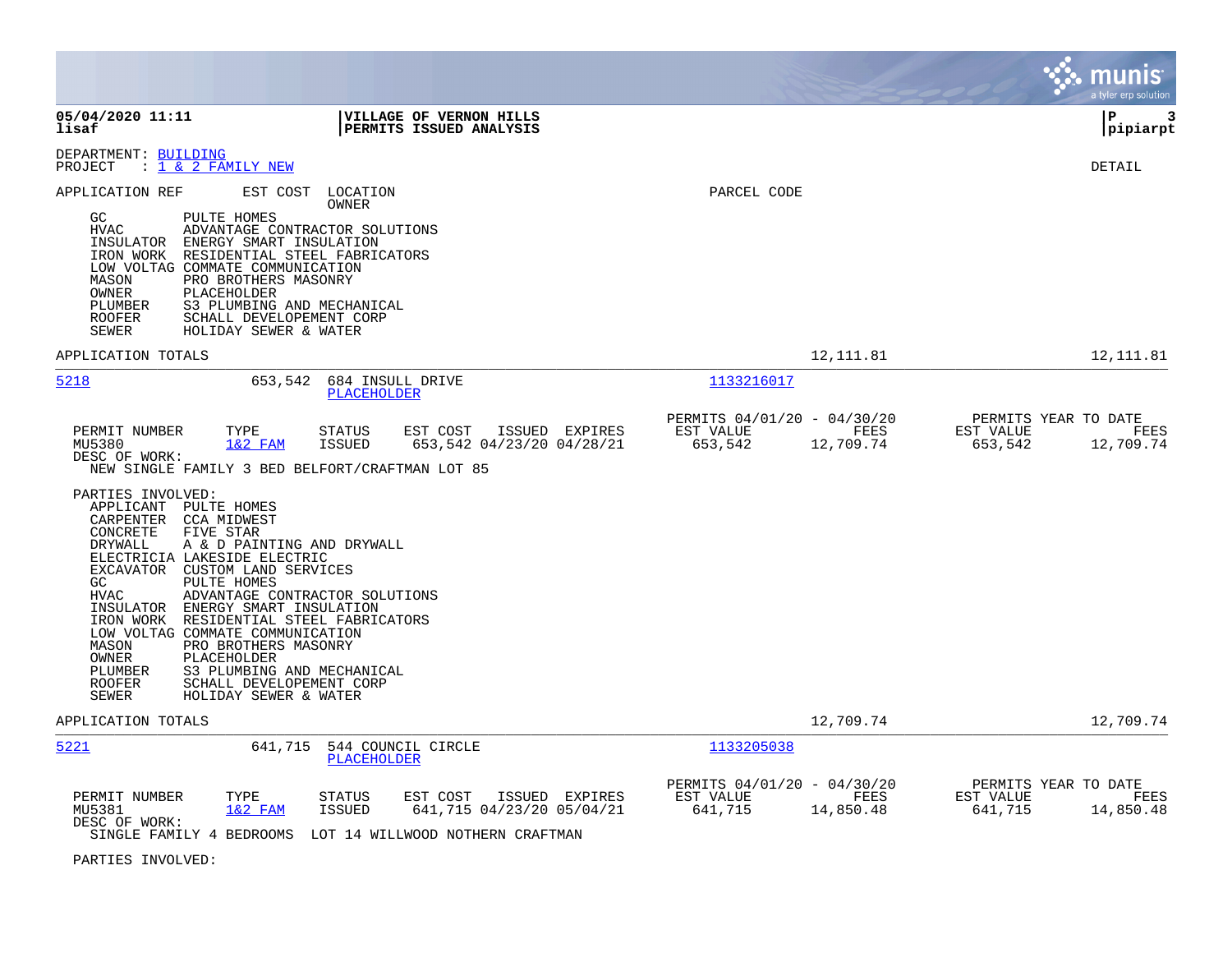|                                                                                                                                                                                                                                                                                                                                                                                                                                           |                                                                                                                                                                                                                     |             |                        |           | munis <sup>®</sup><br>a tyler erp solution |
|-------------------------------------------------------------------------------------------------------------------------------------------------------------------------------------------------------------------------------------------------------------------------------------------------------------------------------------------------------------------------------------------------------------------------------------------|---------------------------------------------------------------------------------------------------------------------------------------------------------------------------------------------------------------------|-------------|------------------------|-----------|--------------------------------------------|
| 05/04/2020 11:11<br>lisaf                                                                                                                                                                                                                                                                                                                                                                                                                 | VILLAGE OF VERNON HILLS<br>PERMITS ISSUED ANALYSIS                                                                                                                                                                  |             |                        |           | P<br>4<br> pipiarpt                        |
| DEPARTMENT: BUILDING<br>: 1 & 2 FAMILY NEW<br>PROJECT                                                                                                                                                                                                                                                                                                                                                                                     |                                                                                                                                                                                                                     |             |                        |           | DETAIL                                     |
| APPLICATION REF<br>APPLICANT<br>PULTE HOMES<br>CARPENTER<br><b>CCA MIDWEST</b><br>CONCRETE<br>FIVE STAR<br>DRYWALL<br>ELECTRICIA LAKESIDE ELECTRIC<br>EXCAVATOR<br>CUSTOM LAND SERVICES<br>PULTE HOMES<br>GC.<br>HVAC<br>INSULATOR<br>IRON WORK<br>LOW VOLTAG COMMATE COMMUNICATION<br>MASON<br>PRO BROTHERS MASONRY<br>OWNER<br>PLACEHOLDER<br>PLUMBER<br>PAYER<br>PULTE HOMES<br><b>ROOFER</b><br><b>SEWER</b><br>HOLIDAY SEWER & WATER | EST COST<br>LOCATION<br>OWNER<br>A & D PAINTING AND DRYWALL<br>ADVANTAGE CONTRACTOR SOLUTIONS<br>ENERGY SMART INSULATION<br>RESIDENTIAL STEEL FABRICATORS<br>S3 PLUMBING AND MECHANICAL<br>SCHALL DEVELOPEMENT CORP | PARCEL CODE |                        |           |                                            |
| APPLICATION TOTALS<br>PROJECT TOTALS                                                                                                                                                                                                                                                                                                                                                                                                      |                                                                                                                                                                                                                     | 2,011,900   | 14,850.48<br>39,972.03 | 2,011,900 | 14,850.48<br>39,972.03                     |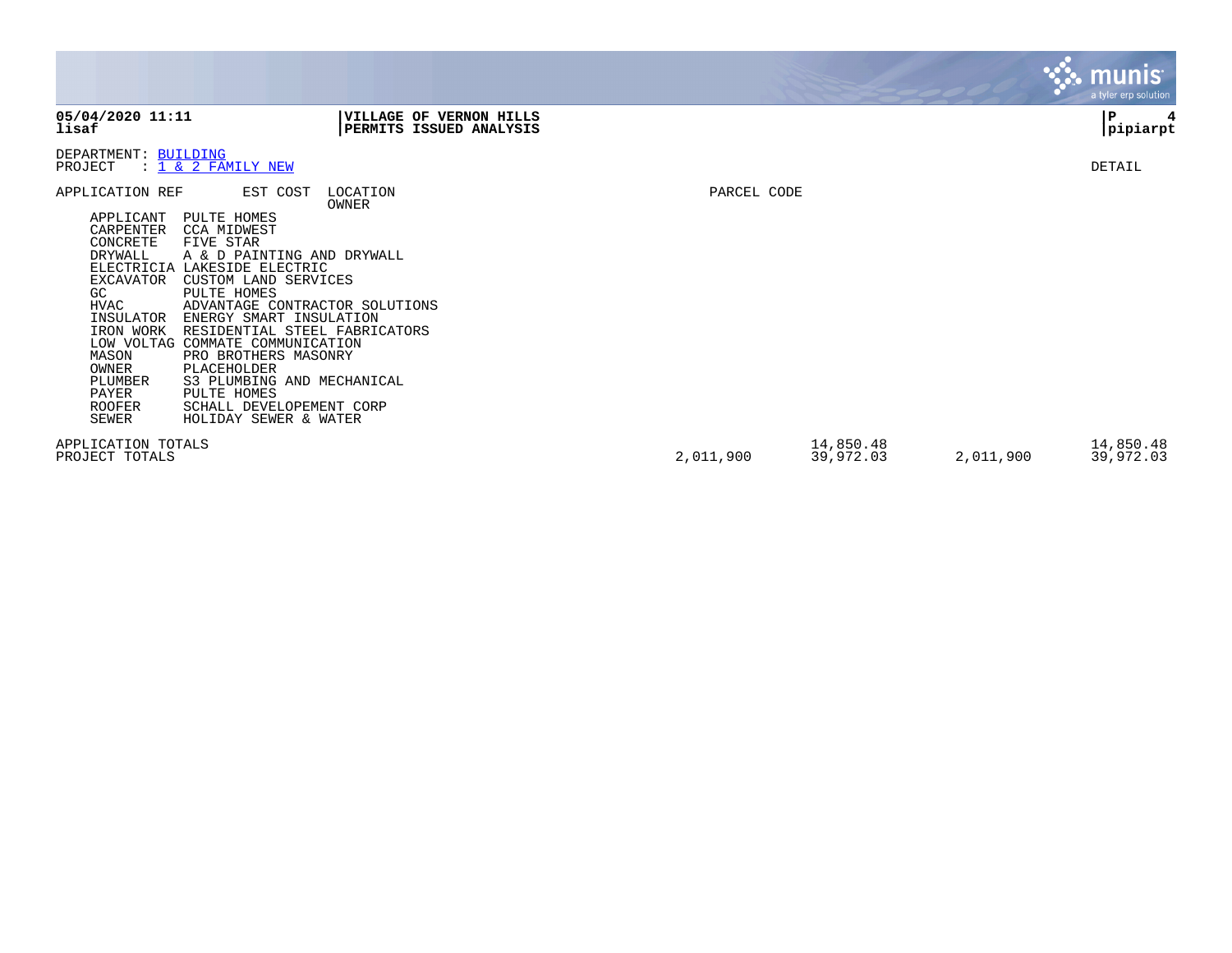|                                                                                                                                                                                 |                                                                                                                                                                         |                                |                                                                  |                |                                                       |                   |                                                  | munis<br>a tyler erp solution |
|---------------------------------------------------------------------------------------------------------------------------------------------------------------------------------|-------------------------------------------------------------------------------------------------------------------------------------------------------------------------|--------------------------------|------------------------------------------------------------------|----------------|-------------------------------------------------------|-------------------|--------------------------------------------------|-------------------------------|
| 05/04/2020 11:11<br>lisaf                                                                                                                                                       |                                                                                                                                                                         |                                | VILLAGE OF VERNON HILLS<br>PERMITS ISSUED ANALYSIS               |                |                                                       |                   |                                                  | ΙP<br>5<br> pipiarpt          |
| DEPARTMENT: BUILDING<br>PROJECT                                                                                                                                                 | : COMMERCIAL ALTERATION                                                                                                                                                 |                                |                                                                  |                |                                                       |                   |                                                  | DETAIL                        |
| APPLICATION REF                                                                                                                                                                 |                                                                                                                                                                         | EST COST LOCATION<br>OWNER     |                                                                  |                | PARCEL CODE                                           |                   |                                                  |                               |
| 4791                                                                                                                                                                            | 1,240,000                                                                                                                                                               |                                | 335 NORTH MILWAUKEE AVE<br>WALMART STORES INC                    |                | 1503301034                                            |                   |                                                  |                               |
| PERMIT NUMBER<br>MU5341<br>DESC OF WORK:<br>REMODEL OF EXISTING AREAS: ISLAND, NEW SHOP-INS                                                                                     | TYPE<br>COM ALT                                                                                                                                                         | <b>STATUS</b><br><b>ISSUED</b> | EST COST<br>1,240,000 04/01/20 04/01/21                          | ISSUED EXPIRES | PERMITS 04/01/20 - 04/30/20<br>EST VALUE<br>1,240,000 | FEES<br>12,600.00 | PERMITS YEAR TO DATE<br>EST VALUE<br>1,240,000   | FEES<br>12,600.00             |
| PARTIES INVOLVED:<br>APPLICANT MS CONSULTANTS<br>ELECTRICIA CPI POWER & CONTROL<br>GC<br>IMMEL<br><b>HVAC</b><br><b>OCCUPANT</b><br>OWNER<br>PLUMBER<br>PAYER<br>IMMEL<br>PAYER | DENNING INC<br>SAM'S CLUB<br>WALMART STORES INC<br>HARTWIG PLUMBING AND HEATING<br>MS CONSULTANTS                                                                       |                                |                                                                  |                |                                                       |                   |                                                  |                               |
| APPLICATION TOTALS                                                                                                                                                              |                                                                                                                                                                         |                                |                                                                  |                |                                                       | 12,600.00         |                                                  | 12,600.00                     |
| 4910                                                                                                                                                                            | 243,163                                                                                                                                                                 |                                | 225 NORTH MILWAUKEE AVE<br>EVANSTON NORTHWESTERN HEALTHCARE CORP |                | 1503301045                                            |                   |                                                  |                               |
| PERMIT NUMBER<br>MU5396<br>DESC OF WORK:<br>INTERIOR RENOVATION                                                                                                                 | TYPE<br>CO NO FEE                                                                                                                                                       | <b>STATUS</b><br>ISSUED        | EST COST<br>243,163 04/28/20 04/28/21                            | ISSUED EXPIRES | PERMITS 04/01/20 - 04/30/20<br>EST VALUE<br>0         | FEES<br>.00       | PERMITS YEAR TO DATE<br>EST VALUE<br>$\mathbf 0$ | FEES<br>.00                   |
| PARTIES INVOLVED:<br>APPLICANT CUSTOM CONTRACTING LTD<br>CARPENTER<br>DRYWALL<br>ELECTRICIA BLACKHAWK ELECTRIC<br>GC<br>OCCUPANT<br>OWNER<br>PLUMBER<br>PAYER                   | CUSTOM CONTRACTING LTD<br>CUSTOM CONTRACTING LTD<br>CUSTOM CONTRACTING LTD<br>NORTH SHORE UNIVERSITY HEALTH SYSTEM<br>MARTIN PETERSEN COMPANY<br>CUSTOM CONTRACTING LTD |                                | EVANSTON NORTHWESTERN HEALTHCARE CORP                            |                |                                                       |                   |                                                  |                               |
| APPLICATION TOTALS                                                                                                                                                              |                                                                                                                                                                         |                                |                                                                  |                |                                                       | .00               |                                                  | .00                           |
| 5187                                                                                                                                                                            | 75,000                                                                                                                                                                  |                                | 450 BUNKER COURT 200<br>EAST BUNKER COURT. L.L.C.                |                | 1504202149                                            |                   |                                                  |                               |
| PERMIT NUMBER<br>MU5369<br>DESC OF WORK:                                                                                                                                        | TYPE<br><b>COM ALT</b>                                                                                                                                                  | <b>STATUS</b><br><b>ISSUED</b> | EST COST<br>75,000 04/17/20 04/27/21                             | ISSUED EXPIRES | PERMITS 04/01/20 - 04/30/20<br>EST VALUE<br>75,000    | FEES<br>950.00    | PERMITS YEAR TO DATE<br>EST VALUE<br>75,000      | FEES<br>950.00                |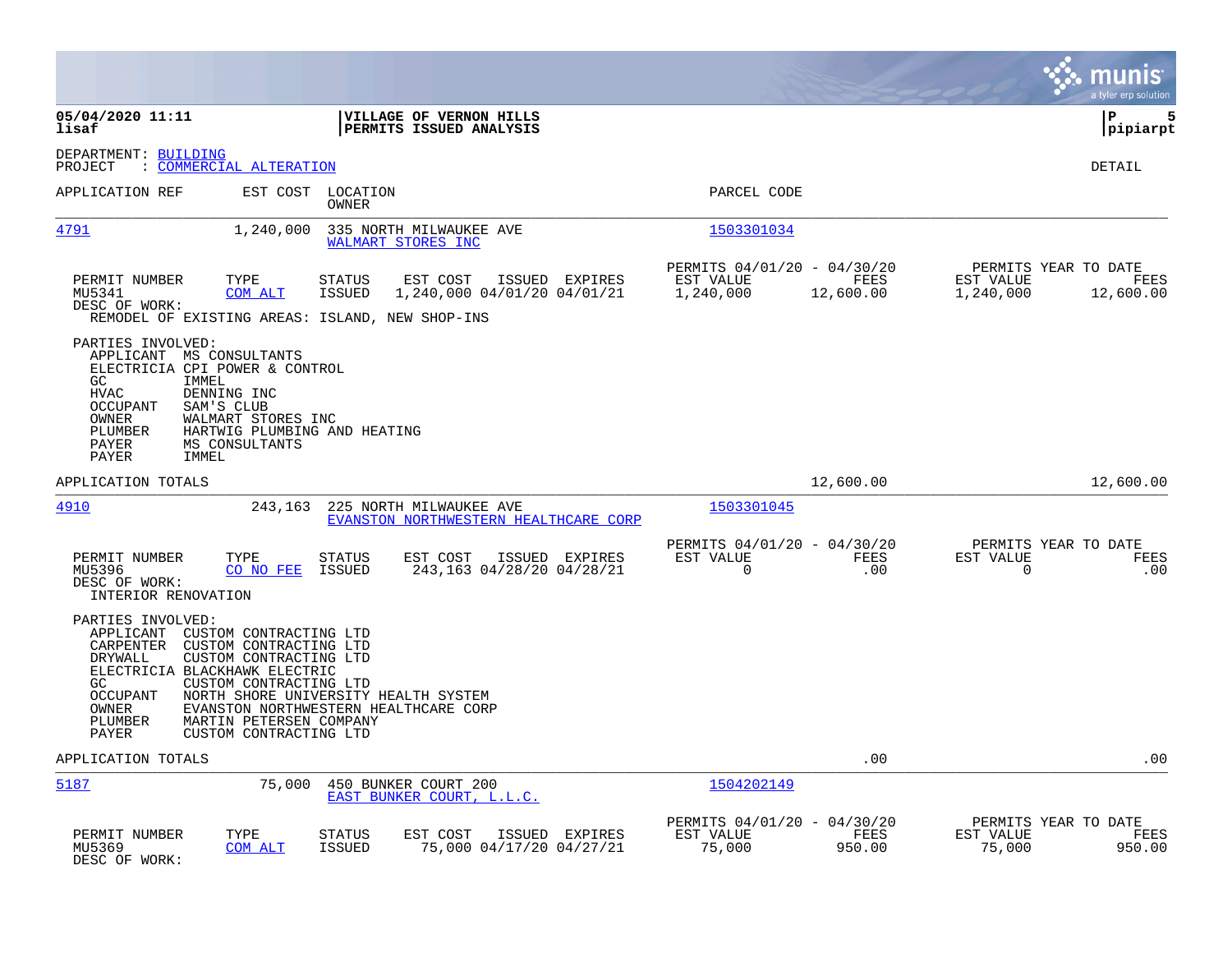|                                                                                                                                                                                                                                                                                                                                                                     |                                                                     |             |                     |           | munis'<br>a tyler erp solution |
|---------------------------------------------------------------------------------------------------------------------------------------------------------------------------------------------------------------------------------------------------------------------------------------------------------------------------------------------------------------------|---------------------------------------------------------------------|-------------|---------------------|-----------|--------------------------------|
| 05/04/2020 11:11<br>lisaf<br>ADDITION OF TWO BATHROOMS                                                                                                                                                                                                                                                                                                              | <b>VILLAGE OF</b><br><b>VERNON HILLS</b><br>PERMITS ISSUED ANALYSIS |             |                     |           | P<br>6<br> pipiarpt            |
| DEPARTMENT: BUILDING<br>: COMMERCIAL ALTERATION<br>PROJECT                                                                                                                                                                                                                                                                                                          |                                                                     |             |                     |           | DETAIL                         |
| APPLICATION REF<br>EST COST<br>PARTIES INVOLVED:<br>APPLICANT<br>BUILD CORP INC<br>CARPENTER<br>BUILD CORP INC<br>BUILD CORP INC<br>DRYWALL<br>ELECTRICIA<br>GEARY ELECTRIC INC<br>GC<br>BUILD CORP INC<br>HVAC<br>HARTWIG PLUMBING AND HEATING<br>VAN VLISSINGEN & CO<br>OCCUPANT<br>EAST BUNKER COURT, L.L.C.<br>OWNER<br>PLUMBER<br>HARTWIG PLUMBING AND HEATING | LOCATION<br>OWNER                                                   | PARCEL CODE |                     |           |                                |
| APPLICATION TOTALS<br>PROJECT TOTALS                                                                                                                                                                                                                                                                                                                                |                                                                     | 1,315,000   | 950.00<br>13,550.00 | 1,315,000 | 950.00<br>13,550.00            |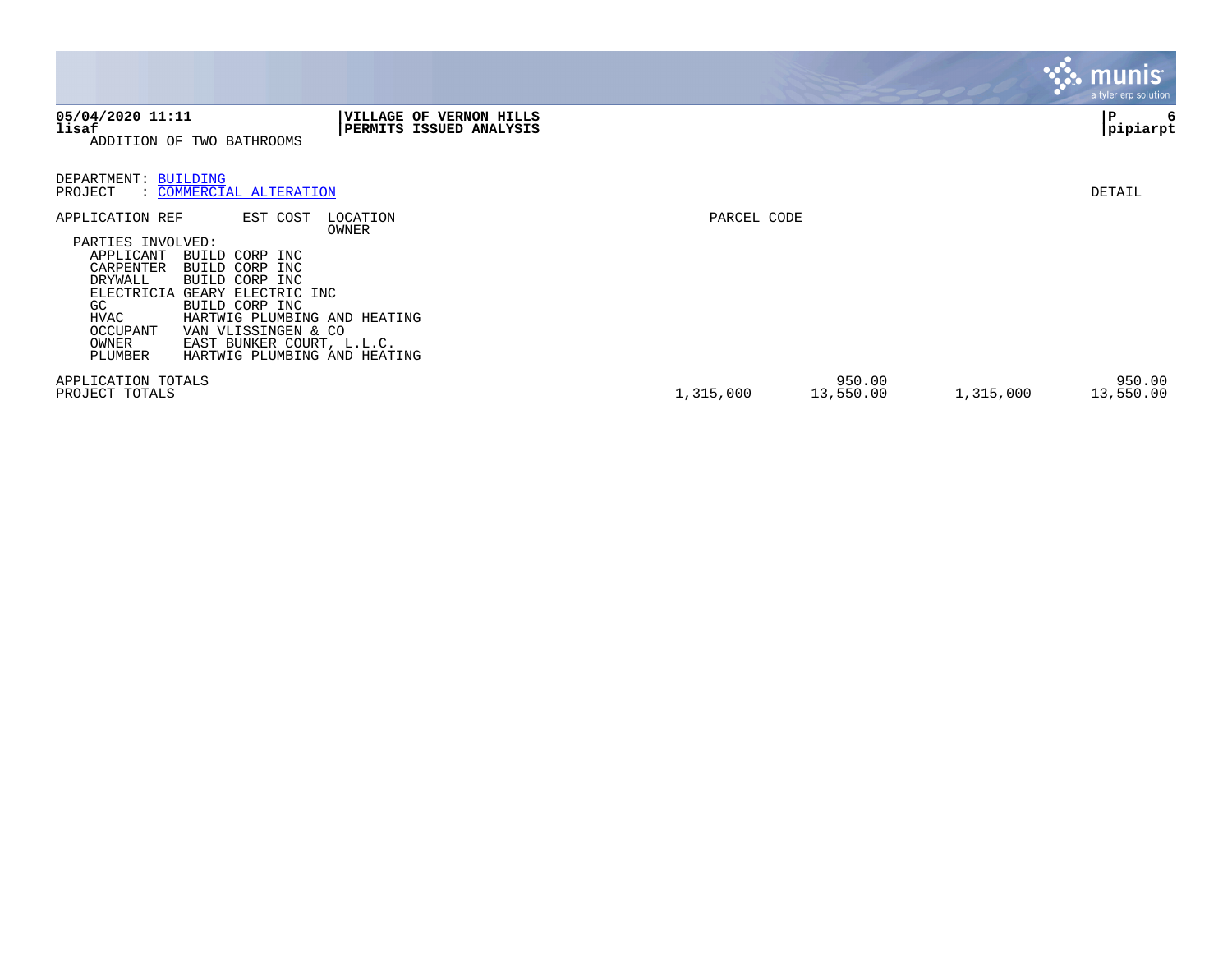|                                                                       |                 |                          |                                                                                                                                                                                                                          |         |                                                      |                |                                               | <b>munis</b><br>a tyler erp solution |
|-----------------------------------------------------------------------|-----------------|--------------------------|--------------------------------------------------------------------------------------------------------------------------------------------------------------------------------------------------------------------------|---------|------------------------------------------------------|----------------|-----------------------------------------------|--------------------------------------|
| 05/04/2020 11:11<br>lisaf                                             |                 |                          | VILLAGE OF VERNON HILLS<br>PERMITS ISSUED ANALYSIS                                                                                                                                                                       |         |                                                      |                |                                               | P<br> pipiarpt                       |
| DEPARTMENT: BUILDING<br>PROJECT<br>$\colon$ AC/FURNACE                |                 |                          |                                                                                                                                                                                                                          |         |                                                      |                |                                               | DETAIL                               |
| APPLICATION REF                                                       | EST COST        | LOCATION<br><b>OWNER</b> |                                                                                                                                                                                                                          |         | PARCEL CODE                                          |                |                                               |                                      |
| 5277                                                                  | 4,500           | 321 ABBEY LN             | SRI VAMSI RALLABANDI & SREEDEVI RAJANALA                                                                                                                                                                                 |         | 1505424042                                           |                |                                               |                                      |
| PERMIT NUMBER<br>MU5360<br>DESC OF WORK:<br>FURNACE/HUMIDIFIER        | TYPE<br>AC/FURN | STATUS<br>ISSUED         | EST COST<br>ISSUED<br>4,500 04/14/20 04/14/21                                                                                                                                                                            | EXPIRES | PERMITS 04/01/20 - 04/30/20<br>EST VALUE<br>$\Omega$ | FEES<br>50.00  | PERMITS YEAR TO DATE<br>EST VALUE<br>$\Omega$ | FEES<br>50.00                        |
| PARTIES INVOLVED:<br>APPLICANT<br>GC<br><b>HVAC</b><br>OWNER<br>PAYER |                 |                          | ABC PLUMBING, HEATING, COOLING, ELECTRIC<br>ABC PLUMBING, HEATING, COOLING, ELECTRIC<br>ABC PLUMBING, HEATING, COOLING, ELECTRIC<br>SRI VAMSI RALLABANDI & SREEDEVI RAJANALA<br>ABC PLUMBING, HEATING, COOLING, ELECTRIC |         |                                                      |                |                                               |                                      |
| APPLICATION TOTALS<br>PROJECT TOTALS                                  |                 |                          |                                                                                                                                                                                                                          |         | $\Omega$                                             | 50.00<br>50.00 | $\Omega$                                      | 50.00<br>50.00                       |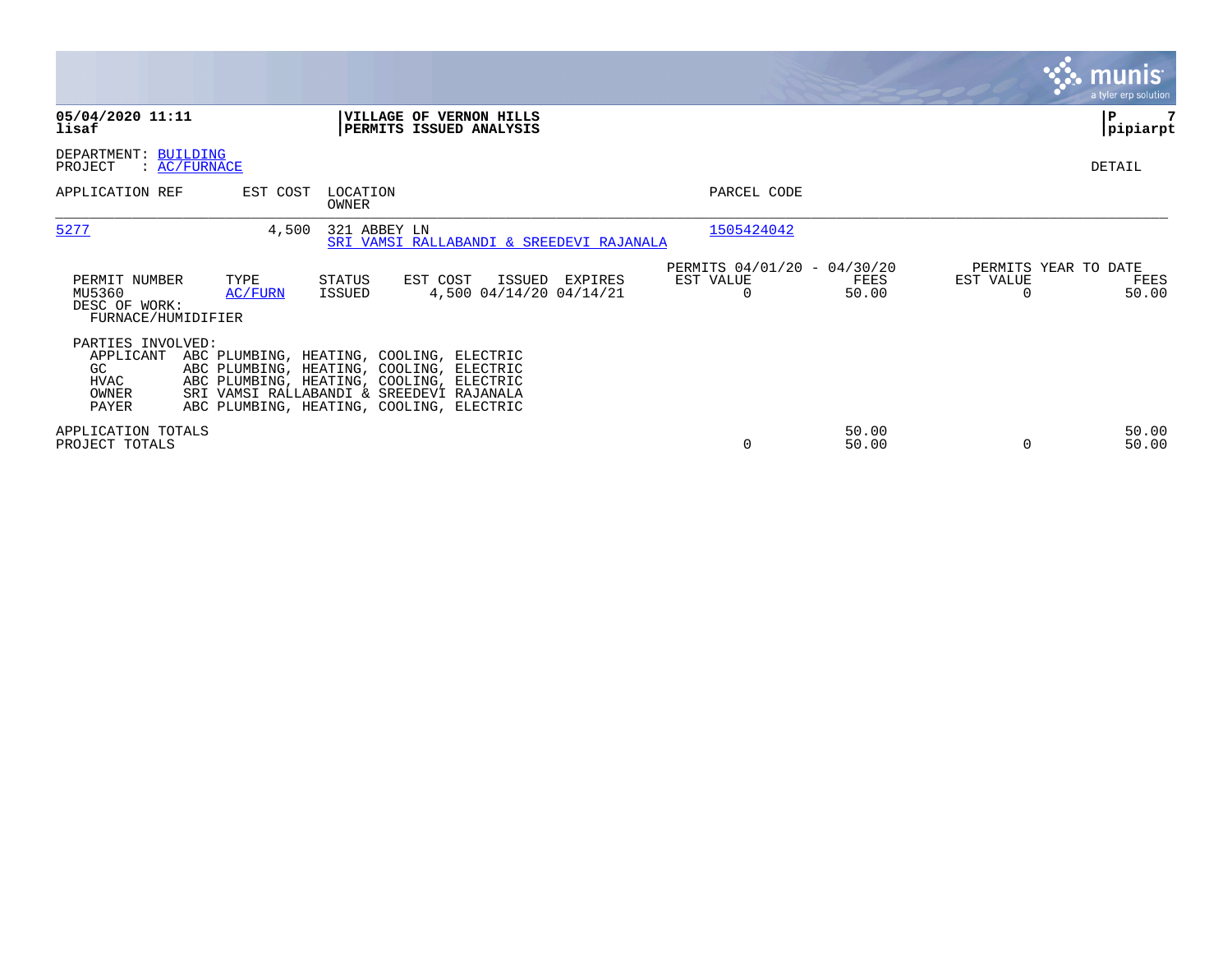|                                                                     |                                                                                                 |                   |                                                           |         |                                               |                  |                                        | <b>munis</b><br>a tyler erp solution |
|---------------------------------------------------------------------|-------------------------------------------------------------------------------------------------|-------------------|-----------------------------------------------------------|---------|-----------------------------------------------|------------------|----------------------------------------|--------------------------------------|
| 05/04/2020 11:11<br>lisaf                                           |                                                                                                 |                   | <b>VILLAGE OF VERNON HILLS</b><br>PERMITS ISSUED ANALYSIS |         |                                               |                  |                                        | $\mathbf P$<br>8<br> pipiarpt        |
| DEPARTMENT: BUILDING<br>PROJECT                                     | : NEW BUSINESS NO REMODEL                                                                       |                   |                                                           |         |                                               |                  |                                        | DETAIL                               |
| APPLICATION REF                                                     | EST COST                                                                                        | LOCATION<br>OWNER |                                                           |         | PARCEL CODE                                   |                  |                                        |                                      |
| 5327                                                                | $\Omega$                                                                                        | VHTC LOT 10 LLC   | 1220 EAST USHY 45 500                                     |         | 1515313003                                    |                  |                                        |                                      |
| PERMIT NUMBER<br>MU5394<br>DESC OF WORK:                            | TYPE<br>NO REMODEL ISSUED<br>CO - GIUSEPPE'S PIZZA                                              | STATUS            | EST COST<br>ISSUED<br>$0$ 04/28/20 05/01/21               | EXPIRES | PERMITS 04/01/20 - 04/30/20<br>EST VALUE<br>0 | FEES<br>150.00   | PERMITS YEAR TO DATE<br>EST VALUE<br>0 | FEES<br>150.00                       |
| PARTIES INVOLVED:<br>APPLICANT<br>GC.<br>OCCUPANT<br>OWNER<br>PAYER | GUISEPPE'S PIZZA<br>GUISEPPE'S PIZZA<br>GUISEPPE'S PIZZA<br>VHTC LOT 10 LLC<br>GUISEPPE'S PIZZA |                   |                                                           |         |                                               |                  |                                        |                                      |
| APPLICATION TOTALS<br>PROJECT TOTALS                                |                                                                                                 |                   |                                                           |         | 0                                             | 150.00<br>150.00 | $\Omega$                               | 150.00<br>150.00                     |

the property of the control of

and the contract of the contract of the contract of the contract of the contract of the contract of the contract of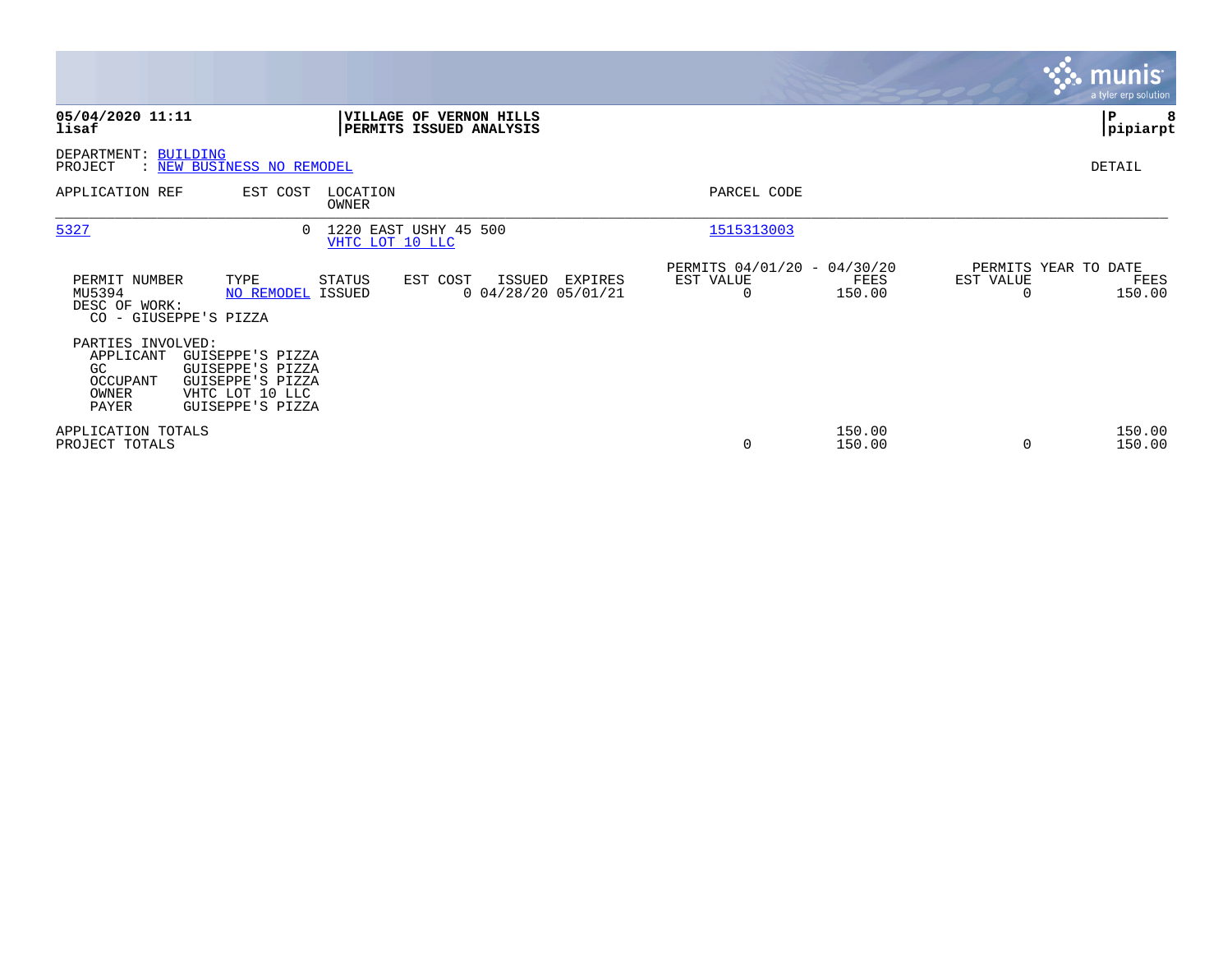|                                                                                                                                                                                                               |                                                                           | munis<br>a tyler erp solution                                         |
|---------------------------------------------------------------------------------------------------------------------------------------------------------------------------------------------------------------|---------------------------------------------------------------------------|-----------------------------------------------------------------------|
| 05/04/2020 11:11<br>VILLAGE OF VERNON HILLS<br>PERMITS ISSUED ANALYSIS<br>lisaf                                                                                                                               |                                                                           | lР<br>9<br> pipiarpt                                                  |
| DEPARTMENT: BUILDING<br>: DRIVEWAY<br>PROJECT                                                                                                                                                                 |                                                                           | <b>DETAIL</b>                                                         |
| APPLICATION REF<br>EST COST<br>LOCATION<br>OWNER                                                                                                                                                              | PARCEL CODE                                                               |                                                                       |
| 5220<br>54,700<br>PINEHURST DRIVE<br><b>PLACEHOLDER</b>                                                                                                                                                       | 1133112001                                                                |                                                                       |
| PERMIT NUMBER<br>TYPE<br><b>STATUS</b><br>EST COST<br>ISSUED EXPIRES<br>MU5356<br><b>DRVWY</b><br>ISSUED<br>54,700 04/13/20 04/13/21<br>DESC OF WORK:<br>DRIVEWAYS/APRONS                                     | PERMITS 04/01/20 - 04/30/20<br>EST VALUE<br>FEES<br>$\mathbf 0$<br>547.00 | PERMITS YEAR TO DATE<br>EST VALUE<br>FEES<br>$\overline{0}$<br>547.00 |
| PARTIES INVOLVED:<br>APPLICANT<br>ROSE PAVING<br>GC<br>ROSE PAVING<br>OWNER<br>PLACEHOLDER<br>PAYER<br>ROSE PAVING                                                                                            |                                                                           |                                                                       |
| APPLICATION TOTALS                                                                                                                                                                                            | 547.00                                                                    | 547.00                                                                |
| 5246<br>3,300<br>311 SHEFFIELD LN<br>PHILLIP M & REBECCA H BLOCK                                                                                                                                              | 1508408003                                                                |                                                                       |
| PERMIT NUMBER<br>TYPE<br><b>STATUS</b><br>EST COST<br>ISSUED EXPIRES<br>MU5345<br>ISSUED<br>3,300 04/06/20 04/06/21<br><b>DRVWY</b><br>DESC OF WORK:<br>DRIVEWAY                                              | PERMITS 04/01/20 - 04/30/20<br>EST VALUE<br>FEES<br>0<br>50.00            | PERMITS YEAR TO DATE<br>EST VALUE<br>FEES<br>$\mathbf 0$<br>50.00     |
| PARTIES INVOLVED:<br>APPLICANT<br>PHILLIP M & REBECCA H BLOCK<br>GC<br>KAPLAN PAVING LLC<br>GC<br>PHILLIP M & REBECCA H BLOCK<br>OWNER<br>PHILLIP M & REBECCA H BLOCK<br>PHILLIP M & REBECCA H BLOCK<br>PAYER |                                                                           |                                                                       |
| APPLICATION TOTALS                                                                                                                                                                                            | 50.00                                                                     | 50.00                                                                 |
| 5275<br>2,800<br>1685 STANWICH RD<br><b>GAIL HECKMYER</b>                                                                                                                                                     | 1129314002                                                                |                                                                       |
| PERMIT NUMBER<br>TYPE<br><b>STATUS</b><br>EST COST<br>ISSUED EXPIRES<br><b>ISSUED</b><br>2,800 04/22/20 04/22/21<br>MU5376<br><b>DRVWY</b><br>DESC OF WORK:<br>REPLACEMENT OF EXISTING DRIVEWAY               | PERMITS 04/01/20 - 04/30/20<br>EST VALUE<br>FEES<br>$\mathbf 0$<br>50.00  | PERMITS YEAR TO DATE<br>EST VALUE<br>FEES<br>$\mathbf 0$<br>50.00     |
| PARTIES INVOLVED:<br>APPLICANT<br>GEORGE FIEVET<br>GC.<br>AMERICAN ASPHALT MAINTENANCE INC<br>OWNER<br>GAIL HECKMYER<br>OWNER<br>GEORGE FIEVET                                                                |                                                                           |                                                                       |
| APPLICATION TOTALS                                                                                                                                                                                            | 50.00                                                                     | 50.00                                                                 |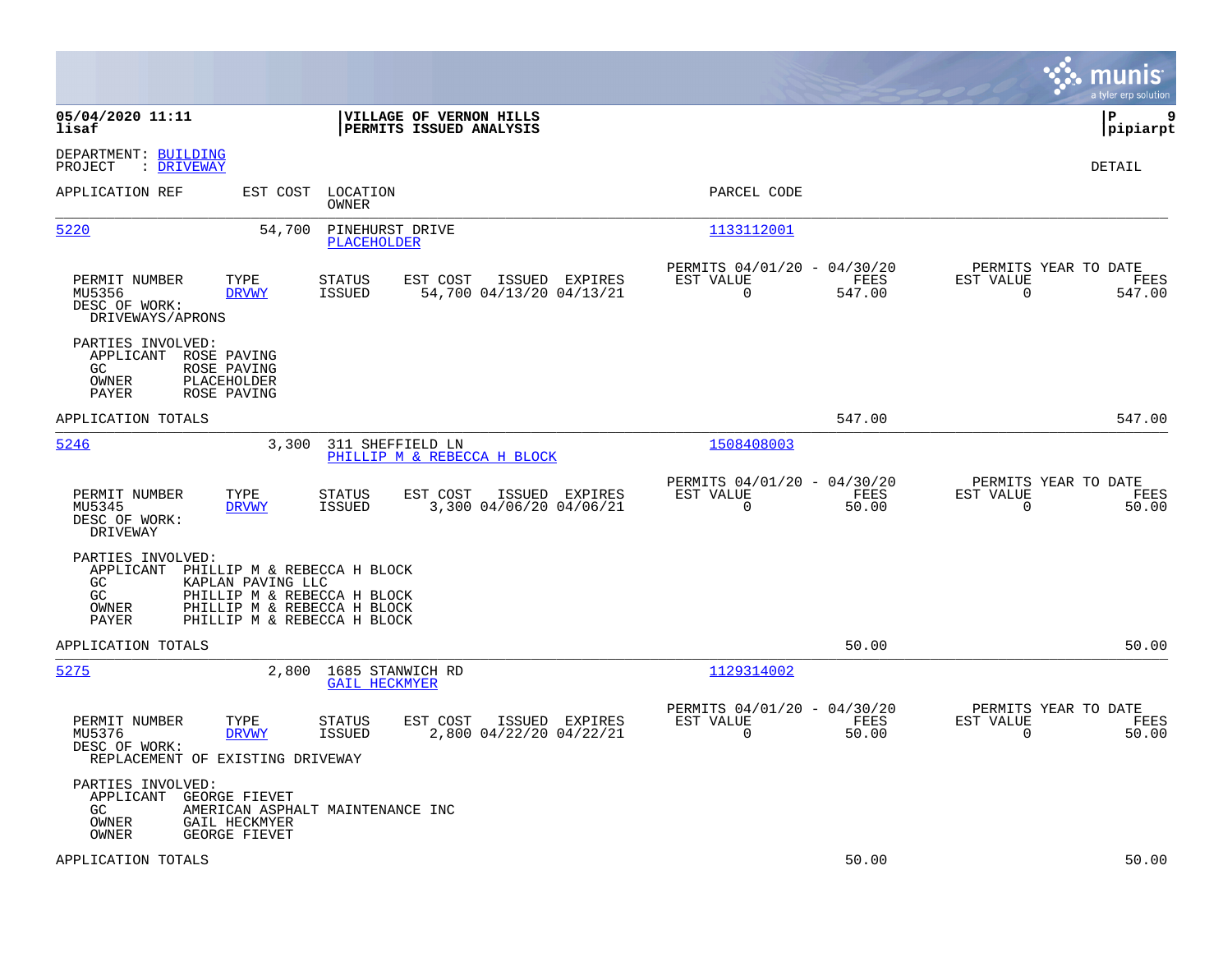|                                                                                                                                   |                                                                                                                                                                                                           |                                                                        | munis<br>a tyler erp solution                                      |
|-----------------------------------------------------------------------------------------------------------------------------------|-----------------------------------------------------------------------------------------------------------------------------------------------------------------------------------------------------------|------------------------------------------------------------------------|--------------------------------------------------------------------|
| 05/04/2020 11:11<br>lisaf                                                                                                         | VILLAGE OF VERNON HILLS<br>PERMITS ISSUED ANALYSIS                                                                                                                                                        |                                                                        | lР<br>10<br> pipiarpt                                              |
| DEPARTMENT: BUILDING<br>: <u>DRIVEWAY</u><br>PROJECT                                                                              |                                                                                                                                                                                                           |                                                                        | <b>DETAIL</b>                                                      |
| APPLICATION REF                                                                                                                   | EST COST LOCATION<br>OWNER                                                                                                                                                                                | PARCEL CODE                                                            |                                                                    |
| 5281                                                                                                                              | 321 DANBURY DR<br>2,450<br>PATRICK & MEGHAN L MUNOZ, JR                                                                                                                                                   | 1508221002                                                             |                                                                    |
| PERMIT NUMBER<br>TYPE<br>MU5366<br><b>DRVWY</b><br>DESC OF WORK:<br>REPLACING SIDEWALK BY DRIVEWAY                                | EST COST<br><b>STATUS</b><br>ISSUED EXPIRES<br>2,450 04/15/20 04/15/21<br>ISSUED                                                                                                                          | PERMITS 04/01/20 - 04/30/20<br>EST VALUE<br>FEES<br>0<br>50.00         | PERMITS YEAR TO DATE<br>EST VALUE<br>FEES<br>$\mathbf 0$<br>50.00  |
| PARTIES INVOLVED:<br>APPLICANT<br>GC.<br>OWNER<br>PAYER                                                                           | ELITE LANDSCAPING & CONSTRUCTION INC<br>ELITE LANDSCAPING & CONSTRUCTION INC<br>PATRICK & MEGHAN L MUNOZ, JR<br>PATRICK & MEGHAN L MUNOZ, JR                                                              |                                                                        |                                                                    |
| APPLICATION TOTALS                                                                                                                |                                                                                                                                                                                                           | 50.00                                                                  | 50.00                                                              |
| 5291                                                                                                                              | 2,200 1740 SAINT ANDREW DR<br><b>JASON &amp; RACHEL MILLER</b>                                                                                                                                            | 1129311018                                                             |                                                                    |
| TYPE<br>PERMIT NUMBER<br>MU5404<br><b>DRVWY</b><br>DESC OF WORK:<br>DRIVEWAY                                                      | EST COST<br>ISSUED EXPIRES<br>STATUS<br>2,200 04/30/20 04/30/21<br>ISSUED                                                                                                                                 | PERMITS 04/01/20 - 04/30/20<br>EST VALUE<br>FEES<br>$\Omega$<br>50.00  | PERMITS YEAR TO DATE<br>EST VALUE<br>FEES<br>0<br>50.00            |
| PARTIES INVOLVED:<br>JASON & RACHEL MILLER<br>APPLICANT<br>GC<br>OWNER<br>JASON & RACHEL MILLER<br>JASON & RACHEL MILLER<br>PAYER | AMERICAN ASPHALT MAINTENANCE INC                                                                                                                                                                          |                                                                        |                                                                    |
| APPLICATION TOTALS                                                                                                                |                                                                                                                                                                                                           | 50.00                                                                  | 50.00                                                              |
| 5303                                                                                                                              | 23,297<br>Grosse Pointe Townhomes<br><b>PLACEHOLDER</b>                                                                                                                                                   | 1506419001                                                             |                                                                    |
| PERMIT NUMBER<br>TYPE<br>MU5397<br><b>DRVWY</b><br>DESC OF WORK:                                                                  | EST COST<br>STATUS<br>ISSUED EXPIRES<br>ISSUED<br>23,297 04/29/20 04/29/21                                                                                                                                | PERMITS 04/01/20 - 04/30/20<br>EST VALUE<br>FEES<br>$\Omega$<br>232.97 | PERMITS YEAR TO DATE<br>EST VALUE<br>FEES<br>$\mathbf 0$<br>232.97 |
| & 3 PARKING PADS<br>PARTIES INVOLVED:<br>APPLICANT<br>GC.<br><b>OCCUPANT</b><br>OWNER<br>PLACEHOLDER<br>PAYER                     | DRWY-BLOOMFILED CT 393, 389, 394, 382, 322, 318, 313, 309, 357, 353<br>PETERSEN SEAL COATING & PAVING<br>PETERSEN SEAL COATING & PAVING<br>TOWNHOMES OF GROSSE POINT CR<br>PETERSEN SEAL COATING & PAVING |                                                                        |                                                                    |
| APPLICATION TOTALS                                                                                                                |                                                                                                                                                                                                           | 232.97                                                                 | 232.97                                                             |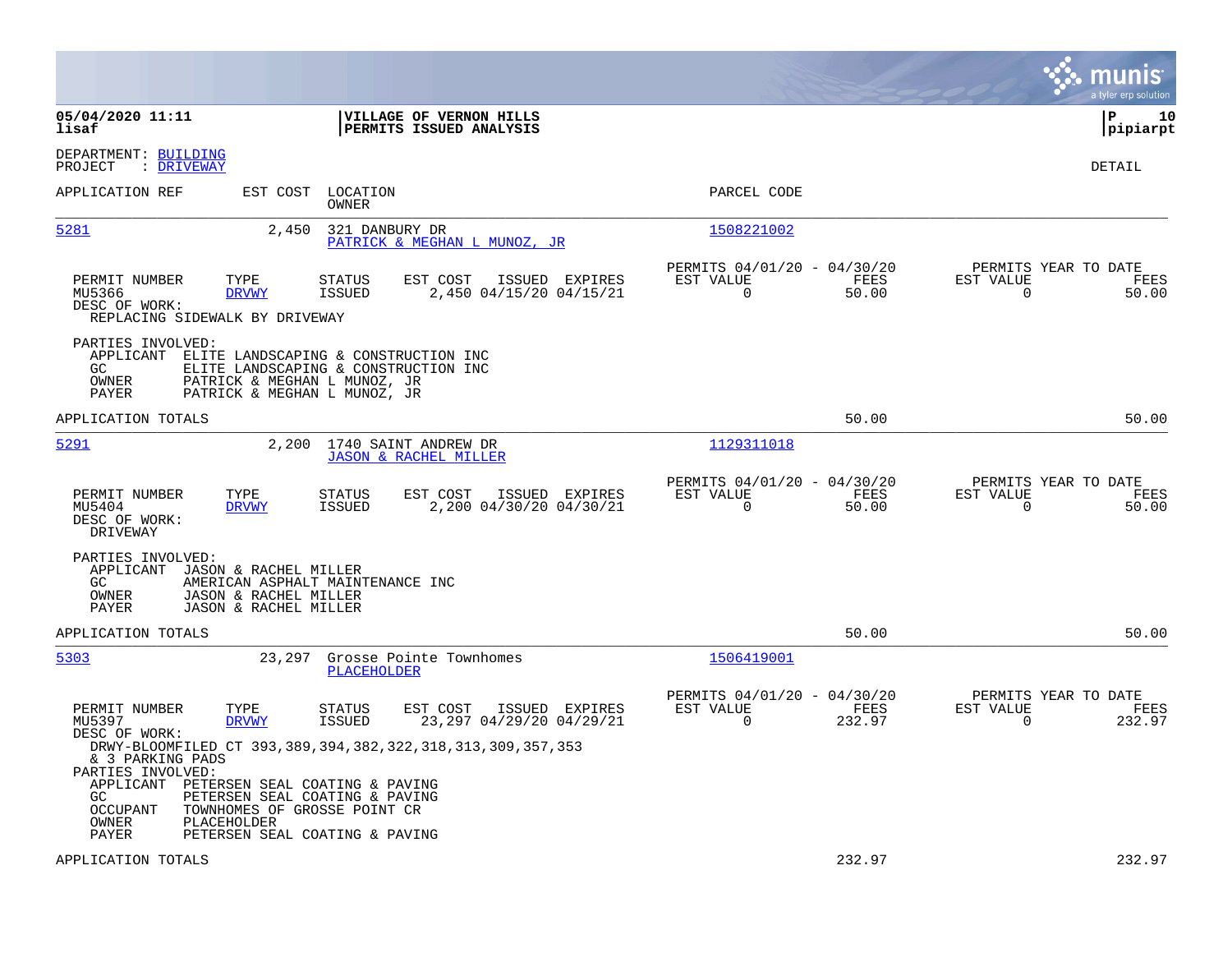|                                                         |                                                                                                                      |                   |                                                    |         |                                               |                   |                                        | <b>munis</b><br>a tyler erp solution |
|---------------------------------------------------------|----------------------------------------------------------------------------------------------------------------------|-------------------|----------------------------------------------------|---------|-----------------------------------------------|-------------------|----------------------------------------|--------------------------------------|
| 05/04/2020 11:11<br>lisaf                               |                                                                                                                      |                   | VILLAGE OF VERNON HILLS<br>PERMITS ISSUED ANALYSIS |         |                                               |                   |                                        | P<br>11<br> pipiarpt                 |
| DEPARTMENT: BUILDING<br>PROJECT                         | : DRIVEWAY                                                                                                           |                   |                                                    |         |                                               |                   |                                        | DETAIL                               |
| APPLICATION REF                                         | EST COST                                                                                                             | LOCATION<br>OWNER |                                                    |         | PARCEL CODE                                   |                   |                                        |                                      |
| 5313                                                    | 2,200                                                                                                                | 309 SHEFFIELD LN  | SCOTT T & LORI A KNESLEY                           |         | 1508408004                                    |                   |                                        |                                      |
| PERMIT NUMBER<br>MU5406<br>DESC OF WORK:<br>DRIVEWAY    | TYPE<br><b>DRVWY</b>                                                                                                 | STATUS<br>ISSUED  | EST COST<br>ISSUED<br>2,200 04/30/20 04/30/21      | EXPIRES | PERMITS 04/01/20 - 04/30/20<br>EST VALUE<br>0 | FEES<br>50.00     | PERMITS YEAR TO DATE<br>EST VALUE<br>0 | FEES<br>50.00                        |
| PARTIES INVOLVED:<br>APPLICANT<br>GC.<br>OWNER<br>PAYER | SCOTT T & LORI A KNESLEY<br>AMERICAN ASPHALT MAINTENANCE INC<br>SCOTT T & LORI A KNESLEY<br>SCOTT T & LORI A KNESLEY |                   |                                                    |         |                                               |                   |                                        |                                      |
| APPLICATION TOTALS<br>PROJECT TOTALS                    |                                                                                                                      |                   |                                                    |         | $\mathbf 0$                                   | 50.00<br>1,029.97 | $\Omega$                               | 50.00<br>1,029.97                    |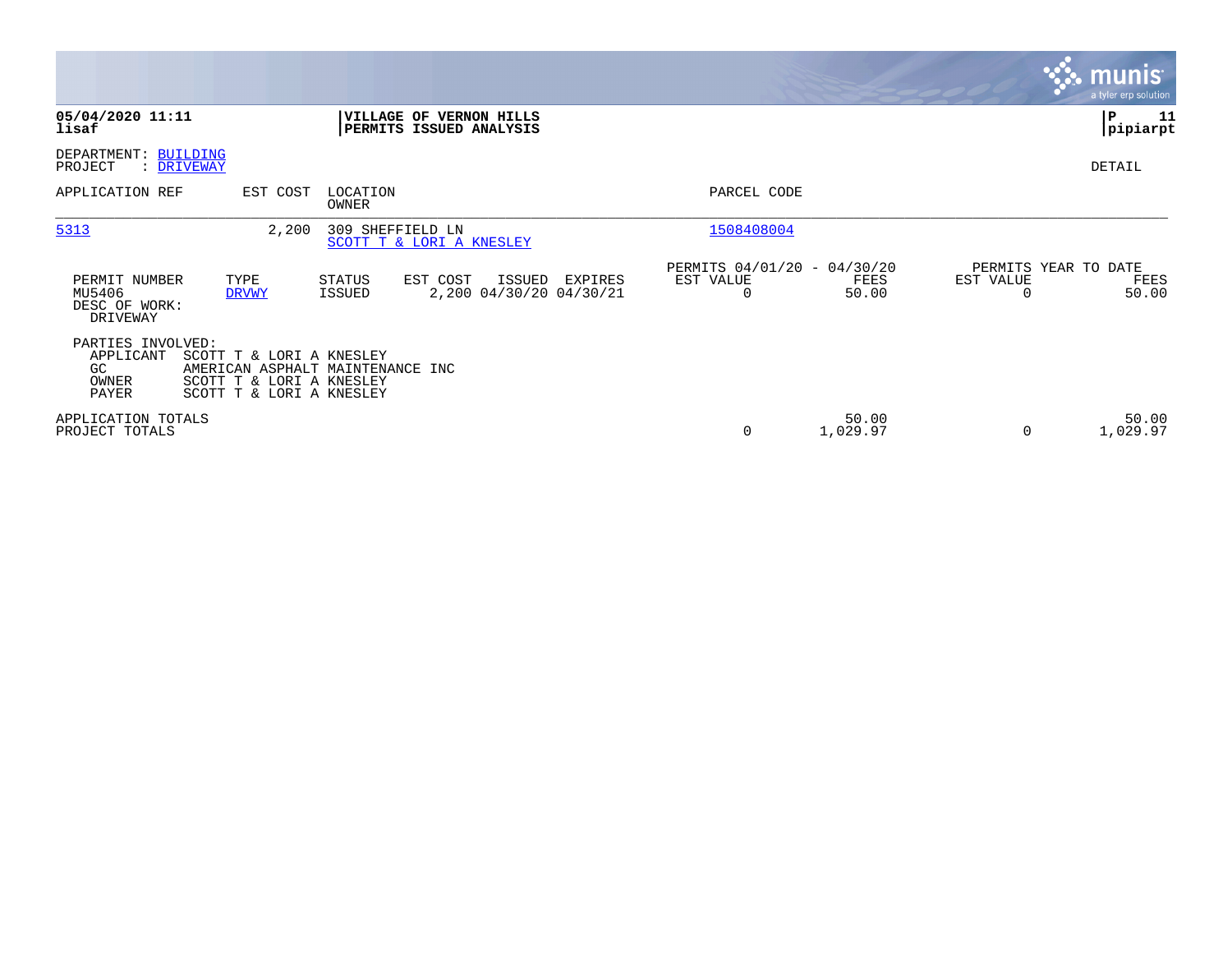|                                                                                                                                                                                                     |                                                                          | munis<br>a tyler erp solution                                     |
|-----------------------------------------------------------------------------------------------------------------------------------------------------------------------------------------------------|--------------------------------------------------------------------------|-------------------------------------------------------------------|
| 05/04/2020 11:11<br>VILLAGE OF VERNON HILLS<br>lisaf<br>PERMITS ISSUED ANALYSIS                                                                                                                     |                                                                          | l P<br>12<br> pipiarpt                                            |
| DEPARTMENT: BUILDING<br>$:$ FENCE<br>PROJECT                                                                                                                                                        |                                                                          | DETAIL                                                            |
| EST COST<br>LOCATION<br>APPLICATION REF<br>OWNER                                                                                                                                                    | PARCEL CODE                                                              |                                                                   |
| 5223<br>3,155<br>373 CHESTERFIELD LN<br><b>SCOTT SHAPIRO</b>                                                                                                                                        | 1508216005                                                               |                                                                   |
| PERMIT NUMBER<br>TYPE<br><b>STATUS</b><br>EST COST<br>ISSUED EXPIRES<br>3,155 04/06/20 04/06/21<br>MU5347<br><b>FENCE</b><br><b>ISSUED</b><br>DESC OF WORK:<br>REMOVE AND REPLACE FENCE             | PERMITS 04/01/20 - 04/30/20<br>EST VALUE<br>FEES<br>$\mathbf 0$<br>50.00 | PERMITS YEAR TO DATE<br>EST VALUE<br>FEES<br>$\mathbf 0$<br>50.00 |
| PARTIES INVOLVED:<br>APPLICANT<br>ARONSON FENCE<br>FENCE<br>ARONSON FENCE<br>GC.<br>ARONSON FENCE<br>OWNER<br>SCOTT SHAPIRO                                                                         |                                                                          |                                                                   |
| APPLICATION TOTALS                                                                                                                                                                                  | 50.00                                                                    | 50.00                                                             |
| 5271<br>6,500<br>503 SUPERIOR ST<br>SANG HYUN & SOO JUNG KIM                                                                                                                                        | 1509312008                                                               |                                                                   |
| PERMIT NUMBER<br>TYPE<br><b>STATUS</b><br>EST COST<br>ISSUED EXPIRES<br>MU5386<br><b>FENCE</b><br><b>ISSUED</b><br>6,500 04/27/20 04/27/21<br>DESC OF WORK:<br>REPLACE EXISTING FENCE - VINYL       | PERMITS 04/01/20 - 04/30/20<br>EST VALUE<br>FEES<br>$\mathbf 0$<br>65.00 | PERMITS YEAR TO DATE<br>EST VALUE<br>FEES<br>$\mathbf 0$<br>65.00 |
| PARTIES INVOLVED:<br>APPLICANT<br>SANG HYUN & SOO JUNG KIM<br>FENCE<br>NORTHWEST FENCE<br>GC.<br>SANG HYUN & SOO JUNG KIM<br>SANG HYUN & SOO JUNG KIM<br>OWNER<br>SANG HYUN & SOO JUNG KIM<br>PAYER |                                                                          |                                                                   |
| APPLICATION TOTALS                                                                                                                                                                                  | 65.00                                                                    | 65.00                                                             |
| 5285<br>2,297<br>260 SOUTHFIELD DR<br>MICHAEL G & SHEILA M ENZENBACHER                                                                                                                              | 1506401040                                                               |                                                                   |
| PERMIT NUMBER<br>TYPE<br><b>STATUS</b><br>EST COST<br>ISSUED EXPIRES<br><b>ISSUED</b><br>2,297 04/22/20 04/22/21<br>MU5377<br><b>FENCE</b><br>DESC OF WORK:<br>FENCE                                | PERMITS 04/01/20 - 04/30/20<br>EST VALUE<br>FEES<br>$\mathbf 0$<br>50.00 | PERMITS YEAR TO DATE<br>EST VALUE<br>FEES<br>$\mathbf 0$<br>50.00 |
| PARTIES INVOLVED:<br>APPLICANT<br>MICHAEL G & SHEILA M ENZENBACHER<br>FENCE<br>ARONSON FENCE<br>GC.<br>ARONSON FENCE<br>OWNER<br>MICHAEL G & SHEILA M ENZENBACHER                                   |                                                                          |                                                                   |
| APPLICATION TOTALS                                                                                                                                                                                  | 50.00                                                                    | 50.00                                                             |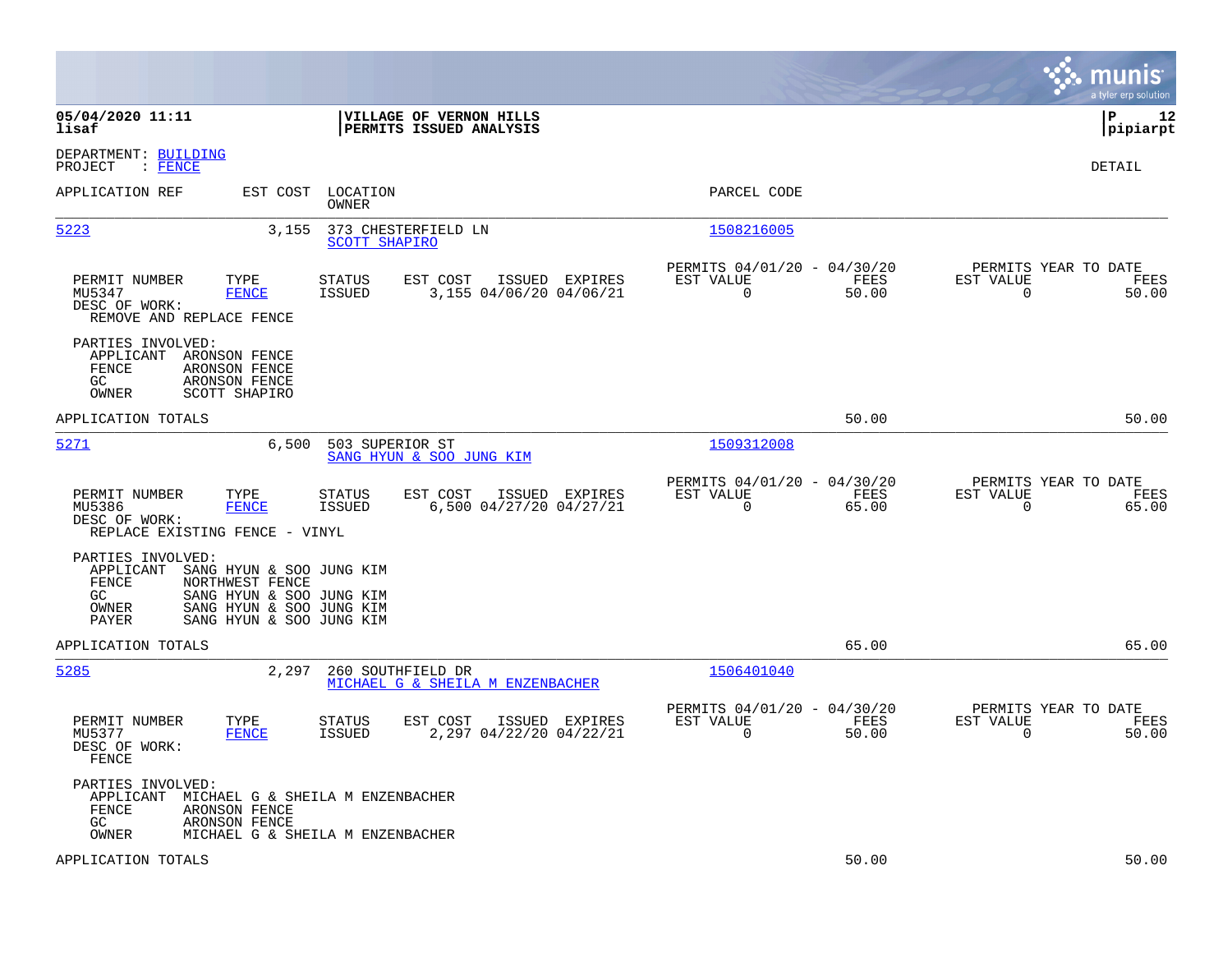|                                                                                                                                                                                            |                                                                          | munis<br>a tyler erp solution                                            |
|--------------------------------------------------------------------------------------------------------------------------------------------------------------------------------------------|--------------------------------------------------------------------------|--------------------------------------------------------------------------|
| 05/04/2020 11:11<br>VILLAGE OF VERNON HILLS<br>PERMITS ISSUED ANALYSIS<br>lisaf                                                                                                            |                                                                          | P<br>13<br> pipiarpt                                                     |
| DEPARTMENT: BUILDING<br>PROJECT<br>: FENCE                                                                                                                                                 |                                                                          | DETAIL                                                                   |
| APPLICATION REF<br>EST COST LOCATION<br><b>OWNER</b>                                                                                                                                       | PARCEL CODE                                                              |                                                                          |
| 5301<br>1107 WARREN LN<br>4,200<br>MICHAEL J & LORI E AUFMANN                                                                                                                              | 1506404005                                                               |                                                                          |
| TYPE<br>EST COST<br>ISSUED EXPIRES<br>PERMIT NUMBER<br><b>STATUS</b><br>4,200 04/29/20 04/29/21<br>MU5398<br><b>FENCE</b><br>ISSUED<br>DESC OF WORK:<br>REPLACE FENCE                      | PERMITS 04/01/20 - 04/30/20<br>EST VALUE<br>FEES<br>$\mathbf 0$<br>50.00 | PERMITS YEAR TO DATE<br><b>EST VALUE</b><br>FEES<br>$\mathbf 0$<br>50.00 |
| PARTIES INVOLVED:<br>APPLICANT<br>EXPERT FENCE<br>FENCE<br>EXPERT FENCE<br>EXPERT FENCE<br>GC.<br>OWNER<br>MICHAEL J & LORI E AUFMANN<br>OWNER<br><b>JESSICA ANDERS</b>                    |                                                                          |                                                                          |
| APPLICATION TOTALS                                                                                                                                                                         | 50.00                                                                    | 50.00                                                                    |
| 5302<br>10,425<br>583 WILLIAMS WAY<br><b>JAMES &amp; TARA MANNO</b>                                                                                                                        | 1508104038                                                               |                                                                          |
| TYPE<br>EST COST<br>PERMIT NUMBER<br><b>STATUS</b><br>ISSUED EXPIRES<br>10,425 04/30/20 04/30/21<br>MU5405<br><b>FENCE</b><br>ISSUED<br>DESC OF WORK:<br>FENCE                             | PERMITS 04/01/20 - 04/30/20<br>EST VALUE<br>FEES<br>$\Omega$<br>104.25   | PERMITS YEAR TO DATE<br>EST VALUE<br>FEES<br>$\Omega$<br>104.25          |
| PARTIES INVOLVED:<br>APPLICANT<br>JAMES & TARA MANNO<br><b>FENCE</b><br><b>DURABILT FENCE</b><br><b>DURABILT FENCE</b><br>GC<br>OWNER<br>JAMES & TARA MANNO<br>PAYER<br>JAMES & TARA MANNO |                                                                          |                                                                          |
| APPLICATION TOTALS<br>PROJECT TOTALS                                                                                                                                                       | 104.25<br>319.25<br>0                                                    | 104.25<br>319.25<br>$\Omega$                                             |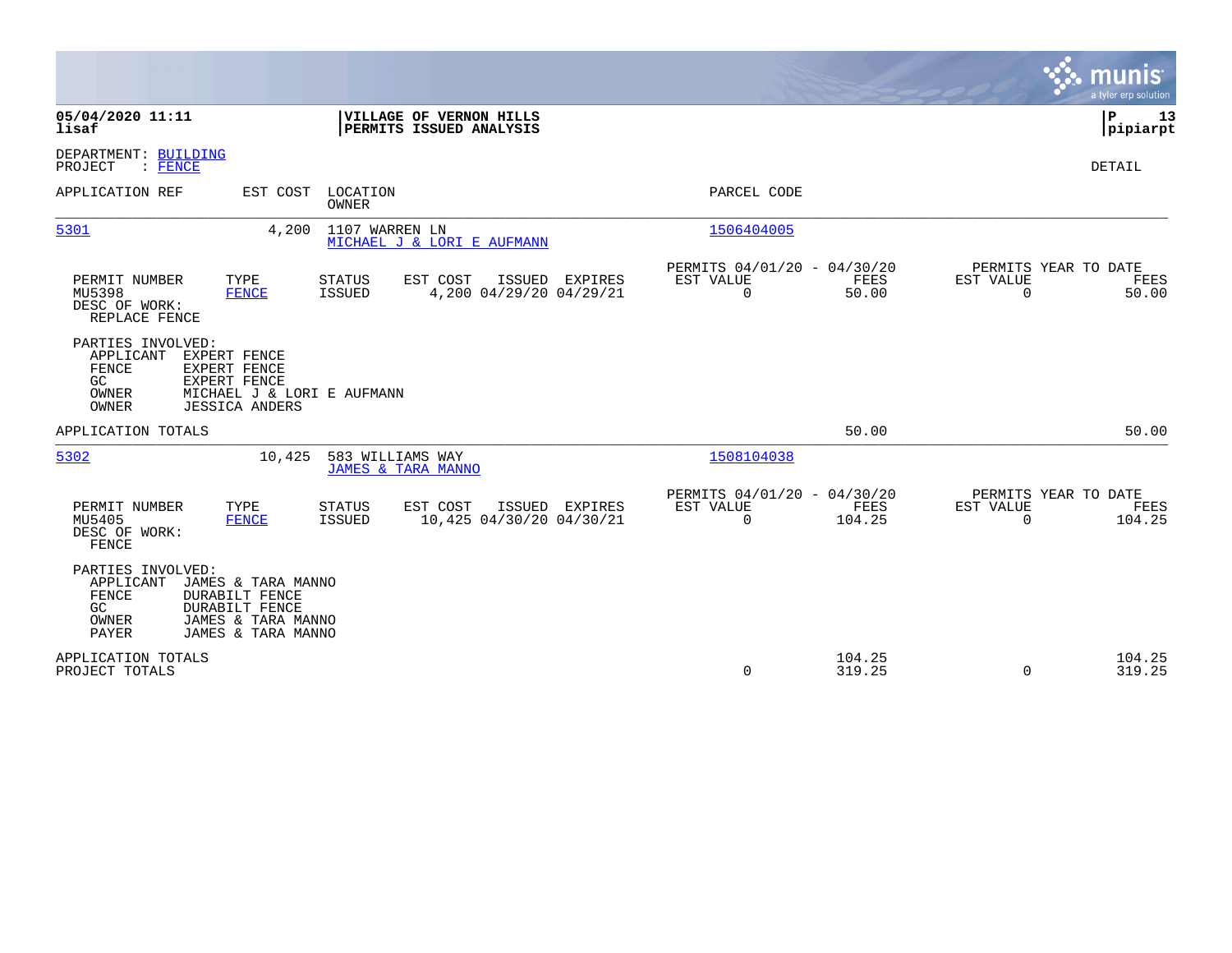|                                                                                     |                                                                                                                                                               |                   |                                                    |         |                                               |                  |                                   | <b>munis</b><br>a tyler erp solution |
|-------------------------------------------------------------------------------------|---------------------------------------------------------------------------------------------------------------------------------------------------------------|-------------------|----------------------------------------------------|---------|-----------------------------------------------|------------------|-----------------------------------|--------------------------------------|
| 05/04/2020 11:11<br>lisaf                                                           |                                                                                                                                                               |                   | VILLAGE OF VERNON HILLS<br>PERMITS ISSUED ANALYSIS |         |                                               |                  |                                   | lР<br>14<br> pipiarpt                |
| DEPARTMENT: BUILDING<br>PROJECT                                                     | : FIRE ALARM                                                                                                                                                  |                   |                                                    |         |                                               |                  |                                   | DETAIL                               |
| APPLICATION REF                                                                     | EST COST                                                                                                                                                      | LOCATION<br>OWNER |                                                    |         | PARCEL CODE                                   |                  |                                   |                                      |
| 5204                                                                                | 2,200                                                                                                                                                         |                   | 720 CORPORATE WOODS PKY<br>VAN VLISSINGEN & CO     |         | 1509401058                                    |                  |                                   |                                      |
| PERMIT NUMBER<br>MU5348<br>DESC OF WORK:<br>FIRE ALARM                              | TYPE<br>FIRE ALARM ISSUED                                                                                                                                     | STATUS            | EST COST<br>ISSUED<br>2,200 04/06/20 04/06/21      | EXPIRES | PERMITS 04/01/20 - 04/30/20<br>EST VALUE<br>0 | FEES<br>405.00   | PERMITS YEAR TO DATE<br>EST VALUE | FEES<br>405.00                       |
| PARTIES INVOLVED:<br><b>ALARM</b><br>APPLICANT<br>GC.<br>OCCUPANT<br>OWNER<br>PAYER | FIRST SECURITY SYSTEMS<br>FIRST SECURITY SYSTEMS<br>FIRST SECURITY SYSTEMS<br>SHANNON POHL BADMINTON ACADEMY<br>VAN VLISSINGEN & CO<br>FIRST SECURITY SYSTEMS |                   |                                                    |         |                                               |                  |                                   |                                      |
| APPLICATION TOTALS<br>PROJECT TOTALS                                                |                                                                                                                                                               |                   |                                                    |         | $\mathbf 0$                                   | 405.00<br>405.00 | $\Omega$                          | 405.00<br>405.00                     |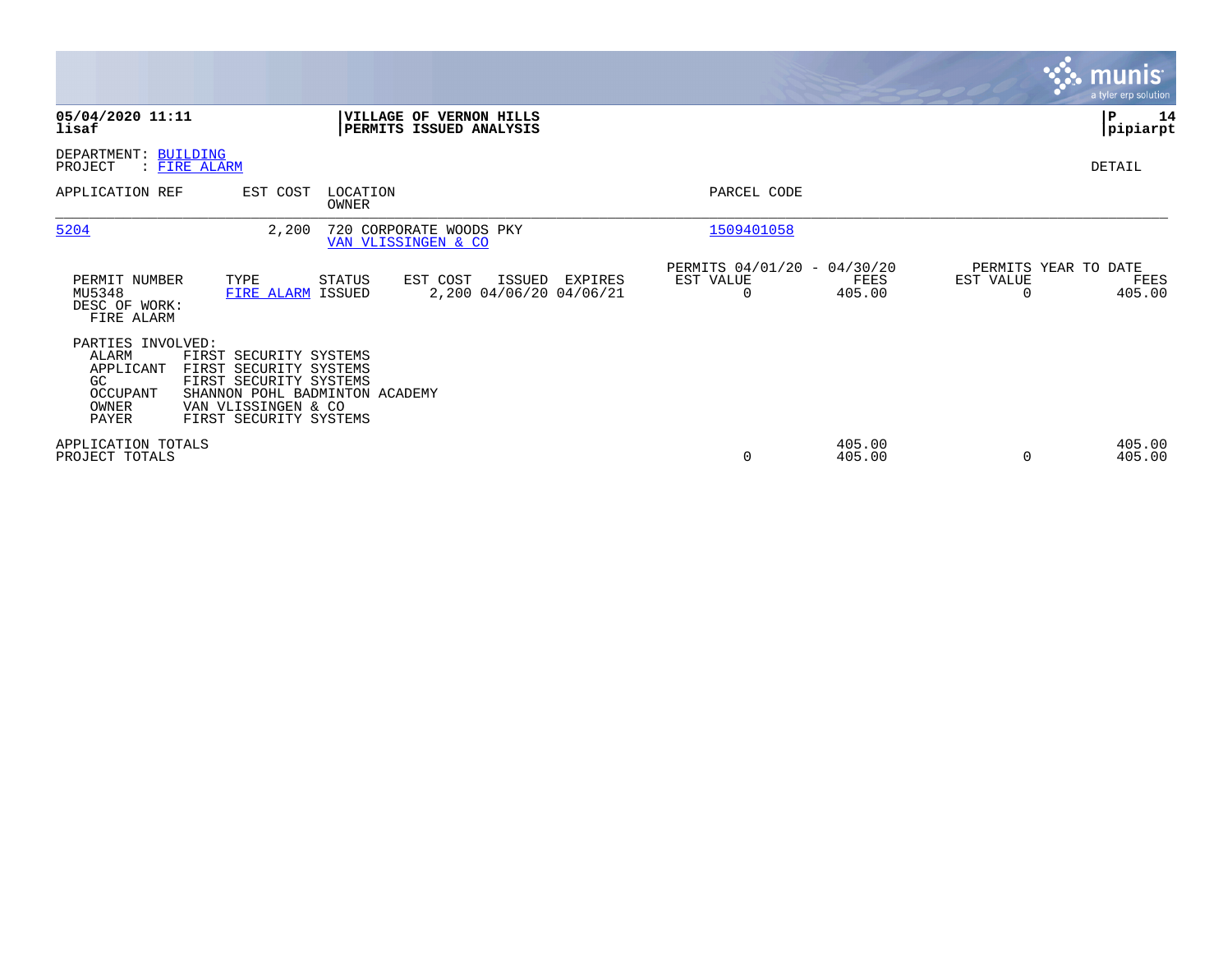|                                                                                                                |                                                             |                                          |                                                    |                |                                                         |                |                                                  | munis<br>a tyler erp solution |
|----------------------------------------------------------------------------------------------------------------|-------------------------------------------------------------|------------------------------------------|----------------------------------------------------|----------------|---------------------------------------------------------|----------------|--------------------------------------------------|-------------------------------|
| 05/04/2020 11:11<br>lisaf                                                                                      |                                                             |                                          | VILLAGE OF VERNON HILLS<br>PERMITS ISSUED ANALYSIS |                |                                                         |                |                                                  | 15<br> P<br> pipiarpt         |
| DEPARTMENT: BUILDING<br>PROJECT<br>: FIRE SPRINKLER                                                            |                                                             |                                          |                                                    |                |                                                         |                |                                                  | <b>DETAIL</b>                 |
| APPLICATION REF                                                                                                | EST COST                                                    | LOCATION<br>OWNER                        |                                                    |                | PARCEL CODE                                             |                |                                                  |                               |
| 5159                                                                                                           | 14,500                                                      | <b>PLACEHOLDER</b>                       | 682 CUNEO BOULEVARD                                |                | 1133215014                                              |                |                                                  |                               |
| PERMIT NUMBER<br>MU5363<br>DESC OF WORK:<br>FIRE SPRINKLERS                                                    | TYPE<br>FIRE SPR                                            | STATUS<br>ISSUED                         | EST COST<br>14,500 04/14/20 04/14/21               | ISSUED EXPIRES | PERMITS 04/01/20 - 04/30/20<br>EST VALUE<br>$\mathbf 0$ | FEES<br>270.00 | PERMITS YEAR TO DATE<br>EST VALUE<br>$\Omega$    | FEES<br>270.00                |
| PARTIES INVOLVED:<br>APPLICANT NOVA FIRE PROTECTION<br>FIRE SPRIN NOVA FIRE PROTECTION<br>GC<br>OWNER<br>PAYER | NOVA FIRE PROTECTION<br>PLACEHOLDER<br>NOVA FIRE PROTECTION |                                          |                                                    |                |                                                         |                |                                                  |                               |
| APPLICATION TOTALS                                                                                             |                                                             |                                          |                                                    |                |                                                         | 270.00         |                                                  | 270.00                        |
| 5183                                                                                                           | 11,725                                                      | PLACEHOLDER                              | 389 WOODLAND CHASE LANE                            |                | 1509319002                                              |                |                                                  |                               |
| PERMIT NUMBER<br>MU5364<br>DESC OF WORK:<br>FIRE SPRINKLER                                                     | TYPE<br><b>FIRE SPR</b>                                     | <b>STATUS</b><br>ISSUED                  | EST COST<br>11,725 04/14/20 04/14/21               | ISSUED EXPIRES | PERMITS 04/01/20 - 04/30/20<br>EST VALUE<br>$\mathbf 0$ | FEES<br>577.25 | PERMITS YEAR TO DATE<br>EST VALUE<br>$\Omega$    | FEES<br>577.25                |
| PARTIES INVOLVED:<br>APPLICANT NOVA FIRE PROTECTION<br>FIRE SPRIN NOVA FIRE PROTECTION<br>GC<br>OWNER<br>PAYER | NOVA FIRE PROTECTION<br>PLACEHOLDER<br>NOVA FIRE PROTECTION |                                          |                                                    |                |                                                         |                |                                                  |                               |
| APPLICATION TOTALS                                                                                             |                                                             |                                          |                                                    |                |                                                         | 577.25         |                                                  | 577.25                        |
| 5229                                                                                                           |                                                             | 11,651 541 COUNCIL CIRCLE<br>PLACEHOLDER |                                                    |                | 1133213002                                              |                |                                                  |                               |
| PERMIT NUMBER<br>MU5361<br>DESC OF WORK:<br>FIRE SPRINKLER                                                     | TYPE<br>FIRE SPR                                            | STATUS<br>ISSUED                         | EST COST<br>11,651 04/14/20 04/14/21               | ISSUED EXPIRES | PERMITS 04/01/20 - 04/30/20<br>EST VALUE<br>$\mathbf 0$ | FEES<br>316.51 | PERMITS YEAR TO DATE<br>EST VALUE<br>$\mathbf 0$ | FEES<br>316.51                |
| PARTIES INVOLVED:<br>APPLICANT NOVA FIRE PROTECTION<br>FIRE SPRIN NOVA FIRE PROTECTION<br>GC<br>OWNER<br>PAYER | NOVA FIRE PROTECTION<br>PLACEHOLDER<br>NOVA FIRE PROTECTION |                                          |                                                    |                |                                                         |                |                                                  |                               |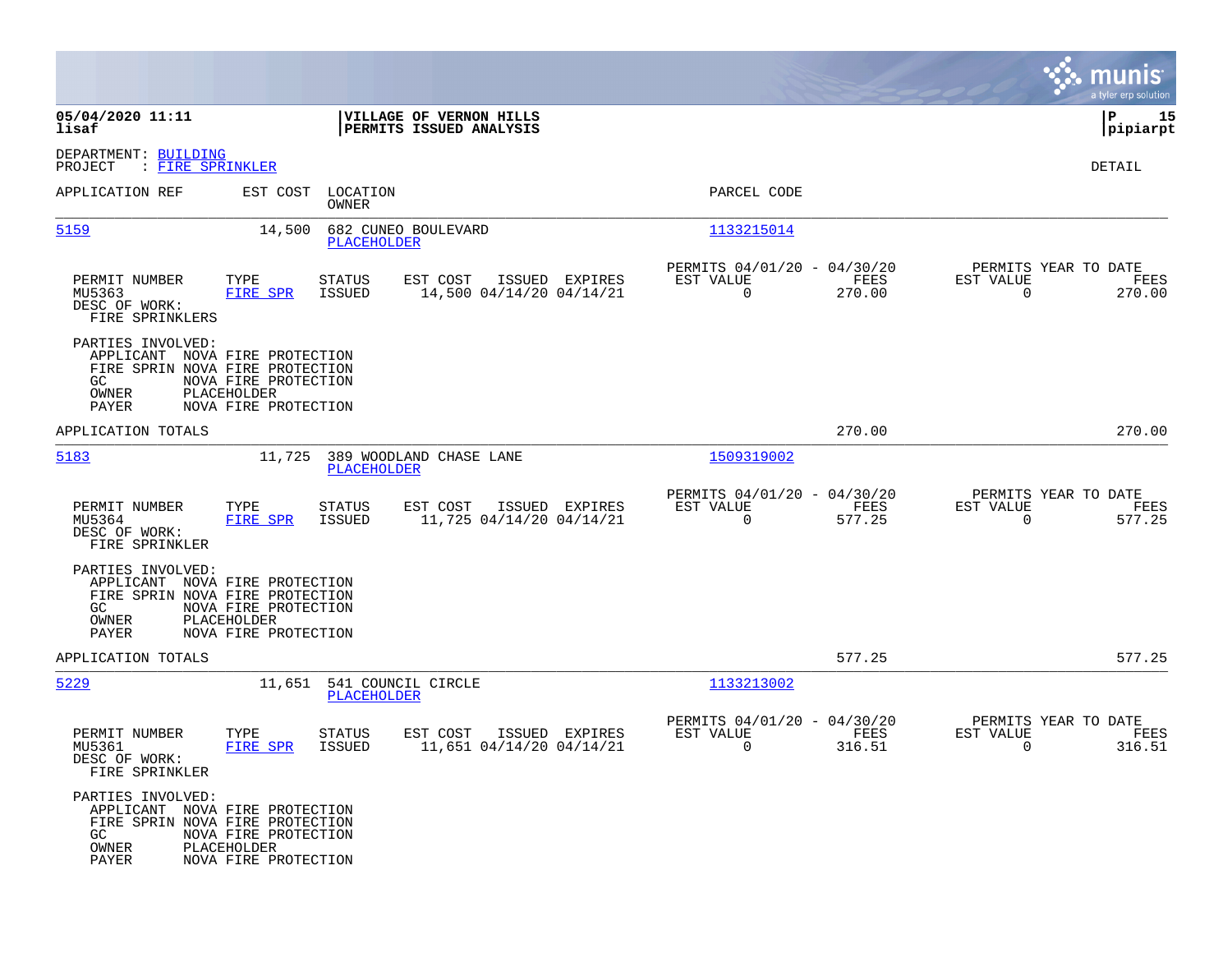|                                                                                      |                                                                                              |                                        |                                                    |         |                                               |                    |                                   | <b>munis</b><br>a tyler erp solution |
|--------------------------------------------------------------------------------------|----------------------------------------------------------------------------------------------|----------------------------------------|----------------------------------------------------|---------|-----------------------------------------------|--------------------|-----------------------------------|--------------------------------------|
| 05/04/2020 11:11<br>lisaf                                                            |                                                                                              |                                        | VILLAGE OF VERNON HILLS<br>PERMITS ISSUED ANALYSIS |         |                                               |                    |                                   | ∣₽<br>16<br> pipiarpt                |
| DEPARTMENT: BUILDING<br>: FIRE SPRINKLER<br>PROJECT                                  |                                                                                              |                                        |                                                    |         |                                               |                    |                                   | DETAIL                               |
| APPLICATION REF                                                                      | EST COST                                                                                     | LOCATION<br>OWNER                      |                                                    |         | PARCEL CODE                                   |                    |                                   |                                      |
| APPLICATION TOTALS                                                                   |                                                                                              |                                        |                                                    |         |                                               | 316.51             |                                   | 316.51                               |
| 5230                                                                                 | 9,286                                                                                        | 692 INSULL DRIVE<br><b>PLACEHOLDER</b> |                                                    |         | 1133216018                                    |                    |                                   |                                      |
| PERMIT NUMBER<br>MU5362<br>DESC OF WORK:<br>FIRE SPRINKLER                           | TYPE<br>FIRE SPR                                                                             | <b>STATUS</b><br>COMPLT                | EST COST<br>ISSUED<br>9,286 04/14/20 04/20/21      | EXPIRES | PERMITS 04/01/20 - 04/30/20<br>EST VALUE<br>0 | FEES<br>292.86     | PERMITS YEAR TO DATE<br>EST VALUE | FEES<br>292.86                       |
| PARTIES INVOLVED:<br>APPLICANT<br>FIRE SPRIN<br>GC.<br>PLACEHOLDER<br>OWNER<br>PAYER | NOVA FIRE PROTECTION<br>NOVA FIRE PROTECTION<br>NOVA FIRE PROTECTION<br>NOVA FIRE PROTECTION |                                        |                                                    |         |                                               |                    |                                   |                                      |
| APPLICATION TOTALS<br>PROJECT TOTALS                                                 |                                                                                              |                                        |                                                    |         | 0                                             | 292.86<br>1,456.62 | $\Omega$                          | 292.86<br>1,456.62                   |

 $\mathcal{L}^{\text{max}}$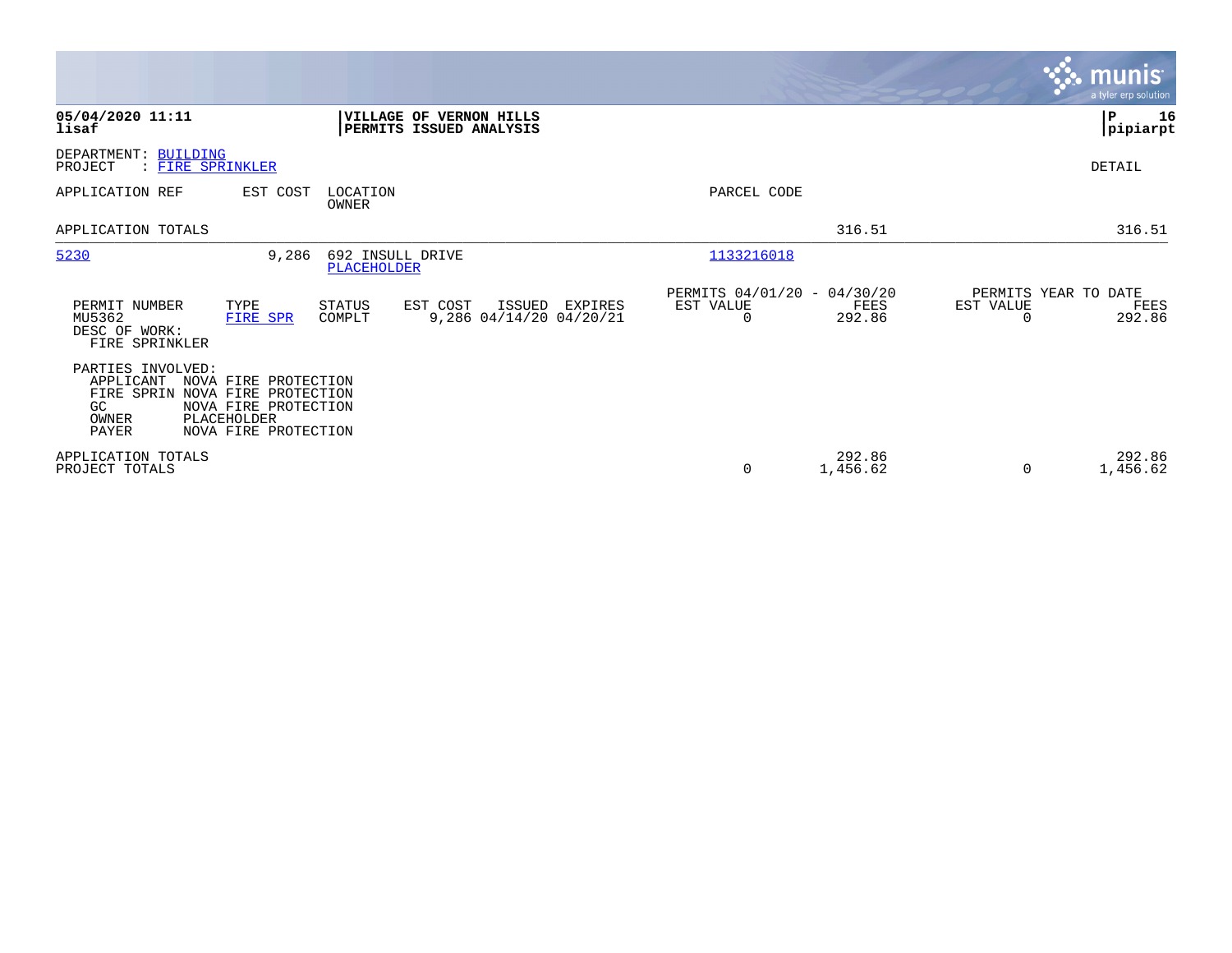|                                                                                                                                               |                                                                                                                               |                                                                          | munis<br>a tyler erp solution                                     |
|-----------------------------------------------------------------------------------------------------------------------------------------------|-------------------------------------------------------------------------------------------------------------------------------|--------------------------------------------------------------------------|-------------------------------------------------------------------|
| 05/04/2020 11:11<br>lisaf                                                                                                                     | VILLAGE OF VERNON HILLS<br>PERMITS ISSUED ANALYSIS                                                                            |                                                                          | ∣P<br>17<br> pipiarpt                                             |
| DEPARTMENT: BUILDING<br>: LAWN SPRINKLER<br>PROJECT                                                                                           |                                                                                                                               |                                                                          | DETAIL                                                            |
| APPLICATION REF                                                                                                                               | EST COST<br>LOCATION<br>OWNER                                                                                                 | PARCEL CODE                                                              |                                                                   |
| 5265                                                                                                                                          | 4,850<br>1307 GARDEN VIEW DRIVE<br><b>BRUCE LEVINE</b>                                                                        | 1133205070                                                               |                                                                   |
| PERMIT NUMBER<br>TYPE<br>MU5352<br>DESC OF WORK:<br>IRRIGATION                                                                                | <b>STATUS</b><br>EST COST<br>ISSUED EXPIRES<br><b>LAWN IRRIG ISSUED</b><br>4,850 04/09/20 04/09/21                            | PERMITS 04/01/20 - 04/30/20<br>EST VALUE<br>FEES<br>$\Omega$<br>50.00    | PERMITS YEAR TO DATE<br>EST VALUE<br>FEES<br>$\Omega$<br>50.00    |
| PARTIES INVOLVED:<br>APPLICANT AMERICAN NATIONAL SPRINKLER<br>GC.<br>IRRIGATION AMERICAN NATIONAL SPRINKLER<br>BRUCE LEVINE<br>OWNER<br>PAYER | AMERICAN NATIONAL SPRINKLER<br>AMERICAN NATIONAL SPRINKLER                                                                    |                                                                          |                                                                   |
| APPLICATION TOTALS                                                                                                                            |                                                                                                                               | 50.00                                                                    | 50.00                                                             |
| 5308                                                                                                                                          | 4,895<br>628 INSULL DRIVE<br><b>MIKE MARCONI</b>                                                                              | 1133216010                                                               |                                                                   |
| PERMIT NUMBER<br>TYPE<br>MU5379<br>DESC OF WORK:<br>IRRIGATION SYSTEM                                                                         | EST COST<br>ISSUED EXPIRES<br>STATUS<br>LAWN IRRIG ISSUED<br>4,895 04/23/20 04/23/21                                          | PERMITS 04/01/20 - 04/30/20<br>EST VALUE<br>FEES<br>$\mathbf 0$<br>50.00 | PERMITS YEAR TO DATE<br>EST VALUE<br>FEES<br>$\mathbf 0$<br>50.00 |
| PARTIES INVOLVED:<br>APPLICANT AMERICAN NATIONAL SPRINKLER<br>GC.<br>OWNER<br>MIKE MARCONI<br>PLUMBER<br>PAYER                                | AMERICAN NATIONAL SPRINKLER<br>AMERICAN NATIONAL SPRINKLER<br>AMERICAN NATIONAL SPRINKLER                                     |                                                                          |                                                                   |
| APPLICATION TOTALS                                                                                                                            |                                                                                                                               | 50.00                                                                    | 50.00                                                             |
| 5320                                                                                                                                          | 4,000<br>504 COUNCIL CIRCLE<br>ROBERT & JUDY LEVIN                                                                            | 1133205080                                                               |                                                                   |
| PERMIT NUMBER<br>TYPE<br>MU5388<br>DESC OF WORK:<br>LAWN SPRINKLER                                                                            | <b>STATUS</b><br>EST COST<br>ISSUED EXPIRES<br><b>LAWN IRRIG ISSUED</b><br>4,000 04/27/20 04/27/21                            | PERMITS 04/01/20 - 04/30/20<br>EST VALUE<br>FEES<br>$\mathbf 0$<br>50.00 | PERMITS YEAR TO DATE<br>EST VALUE<br>FEES<br>$\mathbf 0$<br>50.00 |
| PARTIES INVOLVED:<br>APPLICANT<br>GC.<br>OWNER<br>ROBERT & JUDY LEVIN<br>PAYER                                                                | D & D LANDSCAPE AND SPRINKJLER SERVICES<br>D & D LANDSCAPE AND SPRINKJLER SERVICES<br>D & D LANDSCAPE AND SPRINKJLER SERVICES |                                                                          |                                                                   |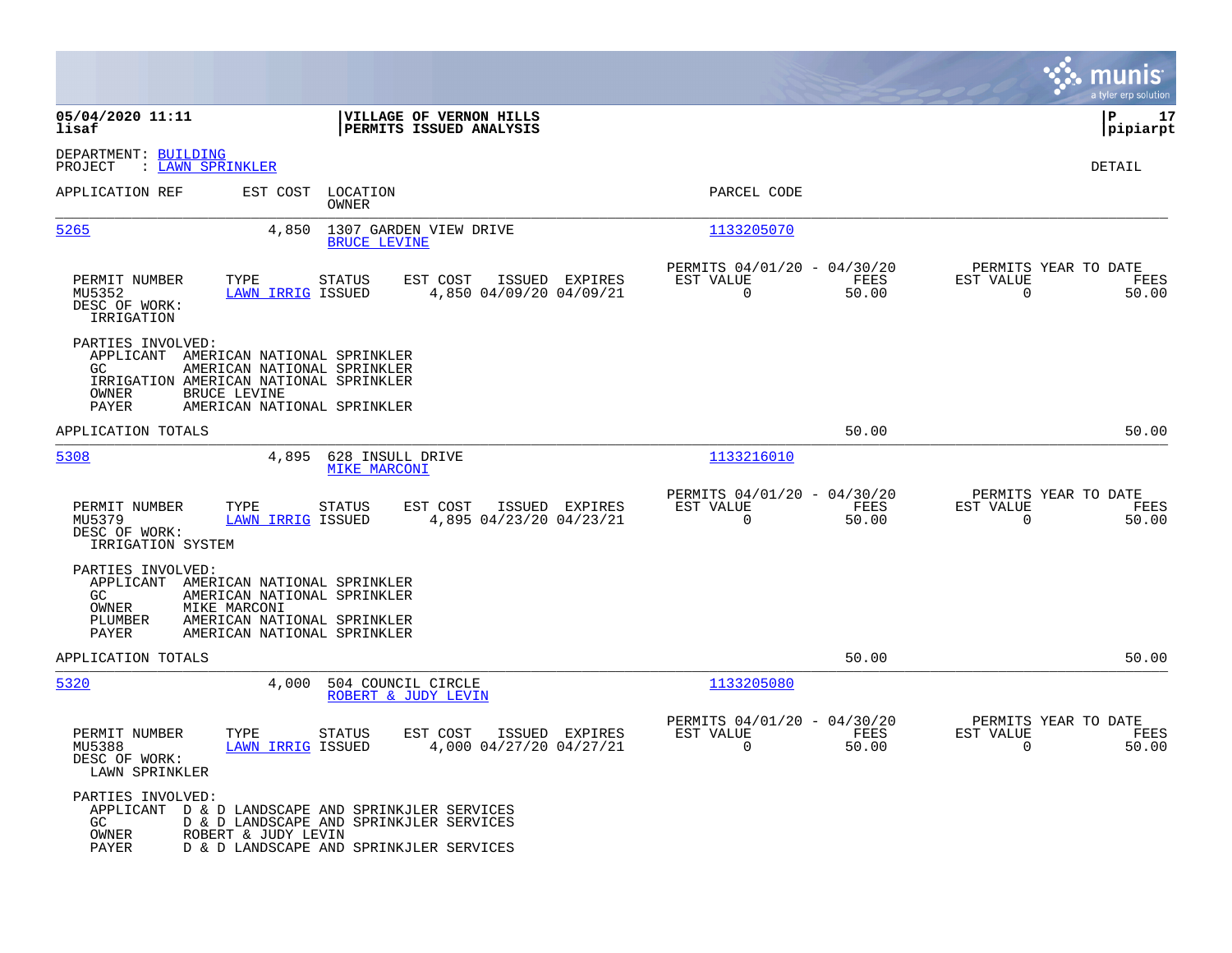|                                                     |                                                           |             | <b>munis</b><br>a tyler erp solution |
|-----------------------------------------------------|-----------------------------------------------------------|-------------|--------------------------------------|
| 05/04/2020 11:11<br>lisaf<br>APPLICATION TOTALS     | VILLAGE OF VERNON HILLS<br><b>PERMITS ISSUED ANALYSIS</b> | 50.00       | 18<br>P<br><b>pipiarpt </b><br>50.00 |
| DEPARTMENT: BUILDING<br>: LAWN SPRINKLER<br>PROJECT |                                                           |             | DETAIL                               |
| EST COST<br>APPLICATION REF                         | LOCATION<br>OWNER                                         | PARCEL CODE |                                      |
| PROJECT TOTALS                                      |                                                           | 150.00<br>0 | 0<br>150.00                          |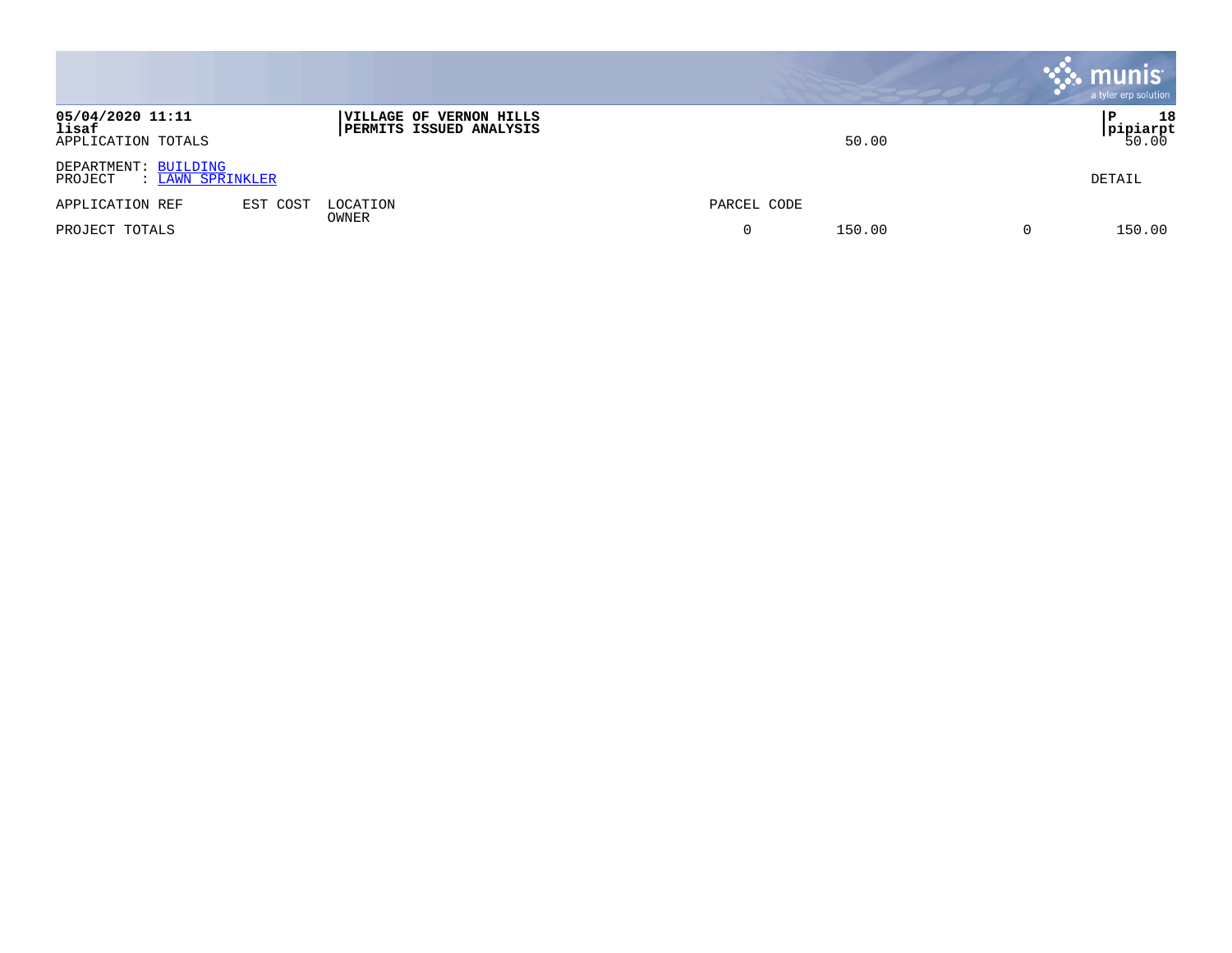|                                                                                                                                             |                |                                                         |                    |                                                  | munis<br>a tyler erp solution |
|---------------------------------------------------------------------------------------------------------------------------------------------|----------------|---------------------------------------------------------|--------------------|--------------------------------------------------|-------------------------------|
| 05/04/2020 11:11<br>VILLAGE OF VERNON HILLS<br>lisaf<br>PERMITS ISSUED ANALYSIS                                                             |                |                                                         |                    |                                                  | P<br>19<br> pipiarpt          |
| DEPARTMENT: BUILDING<br>: MISC COMMERCIAL<br>PROJECT                                                                                        |                |                                                         |                    |                                                  | DETAIL                        |
| APPLICATION REF<br>EST COST<br>LOCATION<br><b>OWNER</b>                                                                                     |                | PARCEL CODE                                             |                    |                                                  |                               |
| 5261<br>40,000<br>901 NORTH MILWAUKEE AVENUE 300<br>PASSCO MELODY FARM DST                                                                  |                | 1134302008                                              |                    |                                                  |                               |
| PERMIT NUMBER<br>TYPE<br><b>STATUS</b><br>EST COST<br>40,000 04/15/20 04/15/21<br>MU5367<br>ISSUED<br>MISC COMM<br>DESC OF WORK:<br>RACKING | ISSUED EXPIRES | PERMITS 04/01/20 - 04/30/20<br>EST VALUE<br>$\mathbf 0$ | FEES<br>600.00     | PERMITS YEAR TO DATE<br>EST VALUE<br>$\mathbf 0$ | FEES<br>600.00                |
| PARTIES INVOLVED:<br>GC<br><b>ECKINGER</b><br>OWNER<br>PASSCO MELODY FARM DST<br><b>ECKINGER</b><br>PAYER                                   |                |                                                         |                    |                                                  |                               |
| APPLICATION TOTALS                                                                                                                          |                |                                                         | 600.00             |                                                  | 600.00                        |
| 5262<br>7,500<br>335 NORTH MILWAUKEE AVE<br>WALMART STORES INC                                                                              |                | 1503301034                                              |                    |                                                  |                               |
| PERMIT NUMBER<br>TYPE<br><b>STATUS</b><br>EST COST<br>MU5353<br>ISSUED<br>7,500 04/10/20 04/10/21<br>MISC COMM<br>DESC OF WORK:<br>TRAILER  | ISSUED EXPIRES | PERMITS 04/01/20 - 04/30/20<br>EST VALUE<br>$\mathbf 0$ | <b>FEES</b><br>.00 | PERMITS YEAR TO DATE<br>EST VALUE<br>0           | FEES<br>.00                   |
| PARTIES INVOLVED:<br>APPLICANT<br>IMMEL<br>GC<br>IMMEL<br><b>OCCUPANT</b><br>SAM'S CLUB<br>OWNER<br>WALMART STORES INC                      |                |                                                         |                    |                                                  |                               |
| APPLICATION TOTALS<br>PROJECT TOTALS                                                                                                        |                | $\mathbf 0$                                             | .00<br>600.00      | 0                                                | .00<br>600.00                 |

 $\mathcal{L}^{\text{max}}$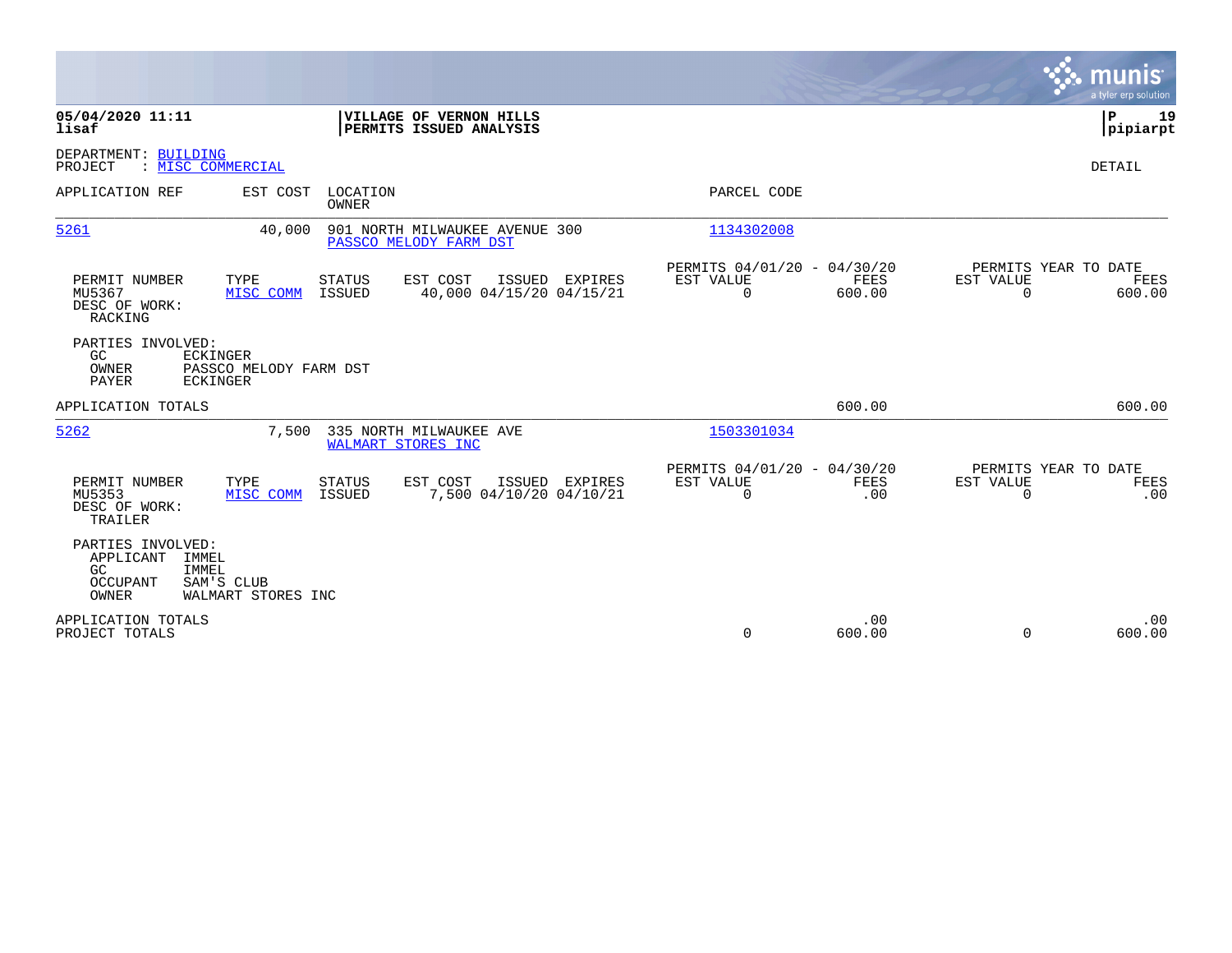|                                                                                                                                  |                                                                                                      |                                                                        | munis<br>a tyler erp solution                                      |
|----------------------------------------------------------------------------------------------------------------------------------|------------------------------------------------------------------------------------------------------|------------------------------------------------------------------------|--------------------------------------------------------------------|
| 05/04/2020 11:11<br>lisaf                                                                                                        | VILLAGE OF VERNON HILLS<br>PERMITS ISSUED ANALYSIS                                                   |                                                                        | ΙP<br>20<br> pipiarpt                                              |
| DEPARTMENT: BUILDING<br>PROJECT<br>: <u>MIS ELEC RESIDENTIAL</u>                                                                 |                                                                                                      |                                                                        | DETAIL                                                             |
| APPLICATION REF                                                                                                                  | EST COST<br>LOCATION<br>OWNER                                                                        | PARCEL CODE                                                            |                                                                    |
| 5245                                                                                                                             | 18,304<br>353 CHESTERFIELD LN<br>DONALD A & EVELYN K STEWARD                                         | 1508216003                                                             |                                                                    |
| TYPE<br>PERMIT NUMBER<br>MU5351<br>DESC OF WORK:<br>SOLAR PANELS                                                                 | STATUS<br>EST COST<br>ISSUED EXPIRES<br><b>ELEC RES</b><br>COMPLT<br>18,304 04/07/20 04/21/21        | PERMITS 04/01/20 - 04/30/20<br>EST VALUE<br>FEES<br>$\Omega$<br>183.04 | PERMITS YEAR TO DATE<br>EST VALUE<br>FEES<br>$\Omega$<br>183.04    |
| PARTIES INVOLVED:<br>APPLICANT VIVINT<br>ELECTRICIA DONALD A & EVELYN K STEWARD<br>ELECTRICIA VIVINT<br>OWNER<br>PAYER<br>VIVINT | DONALD A & EVELYN K STEWARD                                                                          |                                                                        |                                                                    |
| APPLICATION TOTALS                                                                                                               |                                                                                                      | 183.04                                                                 | 183.04                                                             |
| 5273                                                                                                                             | 16,192<br>417 CHESTERFIELD LN<br>ERIK & DANA ALBRECHT                                                | 1508404002                                                             |                                                                    |
| PERMIT NUMBER<br>TYPE<br>MU5378<br>DESC OF WORK:<br>SOLAR PANELS                                                                 | STATUS<br>EST COST<br>ISSUED EXPIRES<br>16,192 04/22/20 04/22/21<br>ELEC RES<br>ISSUED               | PERMITS 04/01/20 - 04/30/20<br>EST VALUE<br>FEES<br>$\Omega$<br>161.92 | PERMITS YEAR TO DATE<br>EST VALUE<br>FEES<br>$\mathbf 0$<br>161.92 |
| PARTIES INVOLVED:<br>ELECTRICIA VIVINT SOLAR<br>GC.<br>VIVINT SOLAR<br>OWNER<br>VIVINT SOLAR<br>PAYER                            | ERIK & DANA ALBRECHT                                                                                 |                                                                        |                                                                    |
| APPLICATION TOTALS                                                                                                               |                                                                                                      | 161.92                                                                 | 161.92                                                             |
| 5274                                                                                                                             | 244 THORNE GROVE DR<br>38,449<br>SOLOMON & ALICE S ITTICKATHRA                                       | 1507209021                                                             |                                                                    |
| PERMIT NUMBER<br>TYPE<br>MU5357<br>DESC OF WORK:<br>SOLAR PANELS                                                                 | <b>STATUS</b><br>EST COST<br>ISSUED EXPIRES<br>ELEC RES<br>38,449 04/14/20 04/14/21<br><b>ISSUED</b> | PERMITS 04/01/20 - 04/30/20<br>EST VALUE<br>FEES<br>$\Omega$<br>384.40 | PERMITS YEAR TO DATE<br>EST VALUE<br>FEES<br>$\Omega$<br>384.40    |
| PARTIES INVOLVED:<br>APPLICANT<br>ELECTRICIA SUMMIT SOLAR SYSTEMS LLC<br>OWNER<br>PAYER                                          | SUMMIT SOLAR SYSTEMS LLC<br>SOLOMON & ALICE S ITTICKATHRA<br>SUMMIT SOLAR SYSTEMS LLC                |                                                                        |                                                                    |
| APPLICATION TOTALS                                                                                                               |                                                                                                      | 384.40                                                                 | 384.40                                                             |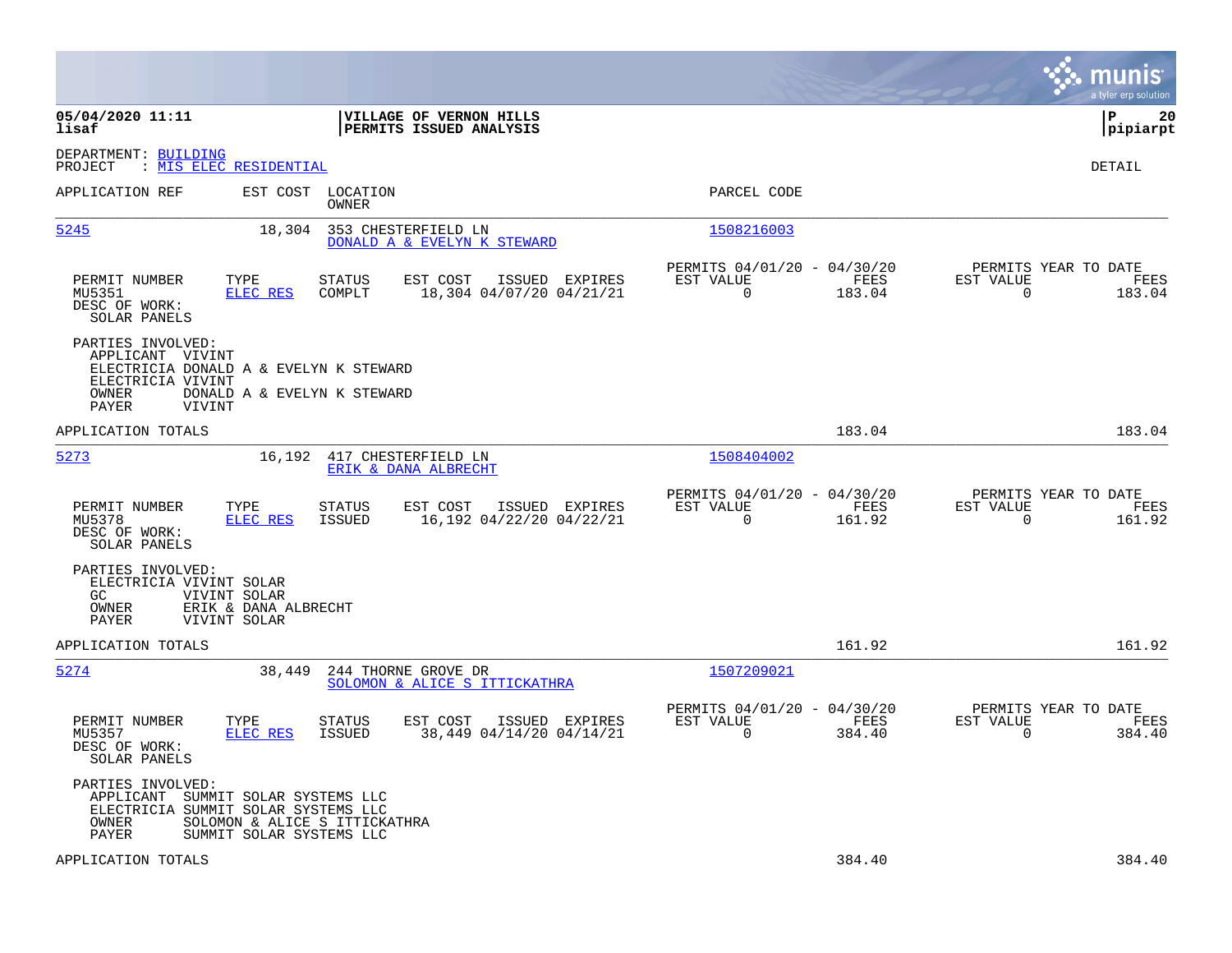|                                                                |                                                                       |                         |                                                       |         |                                               |                  |           | <b>munis</b><br>a tyler erp solution   |
|----------------------------------------------------------------|-----------------------------------------------------------------------|-------------------------|-------------------------------------------------------|---------|-----------------------------------------------|------------------|-----------|----------------------------------------|
| 05/04/2020 11:11<br>lisaf                                      |                                                                       |                         | VILLAGE OF VERNON HILLS<br>PERMITS ISSUED ANALYSIS    |         |                                               |                  |           | 21<br>P<br> pipiarpt                   |
| DEPARTMENT: BUILDING<br>PROJECT                                | : MIS ELEC RESIDENTIAL                                                |                         |                                                       |         |                                               |                  |           | DETAIL                                 |
| APPLICATION REF                                                | EST COST                                                              | LOCATION<br>OWNER       |                                                       |         | PARCEL CODE                                   |                  |           |                                        |
| 5299                                                           | 10,000                                                                |                         | 1055 WEST ROYAL OAK DR<br>RICHARD W & JENNIFER L DAHL |         | 1507209007                                    |                  |           |                                        |
| PERMIT NUMBER<br>MU5403<br>DESC OF WORK:<br>ROOF SOLAR MODULES | TYPE<br>ELEC RES                                                      | STATUS<br><b>ISSUED</b> | EST COST<br>ISSUED<br>10,000 04/30/20 04/30/21        | EXPIRES | PERMITS 04/01/20 - 04/30/20<br>EST VALUE<br>0 | FEES<br>100.00   | EST VALUE | PERMITS YEAR TO DATE<br>FEES<br>100.00 |
| PARTIES INVOLVED:<br>APPLICANT<br>ELECTRICIA<br>OWNER<br>PAYER | GRNE SOLAR<br>GRNE SOLAR<br>RICHARD W & JENNIFER L DAHL<br>GRNE SOLAR |                         |                                                       |         |                                               |                  |           |                                        |
| APPLICATION TOTALS<br>PROJECT TOTALS                           |                                                                       |                         |                                                       |         | 0                                             | 100.00<br>829.36 | $\Omega$  | 100.00<br>829.36                       |

 $\mathcal{L}^{\text{max}}$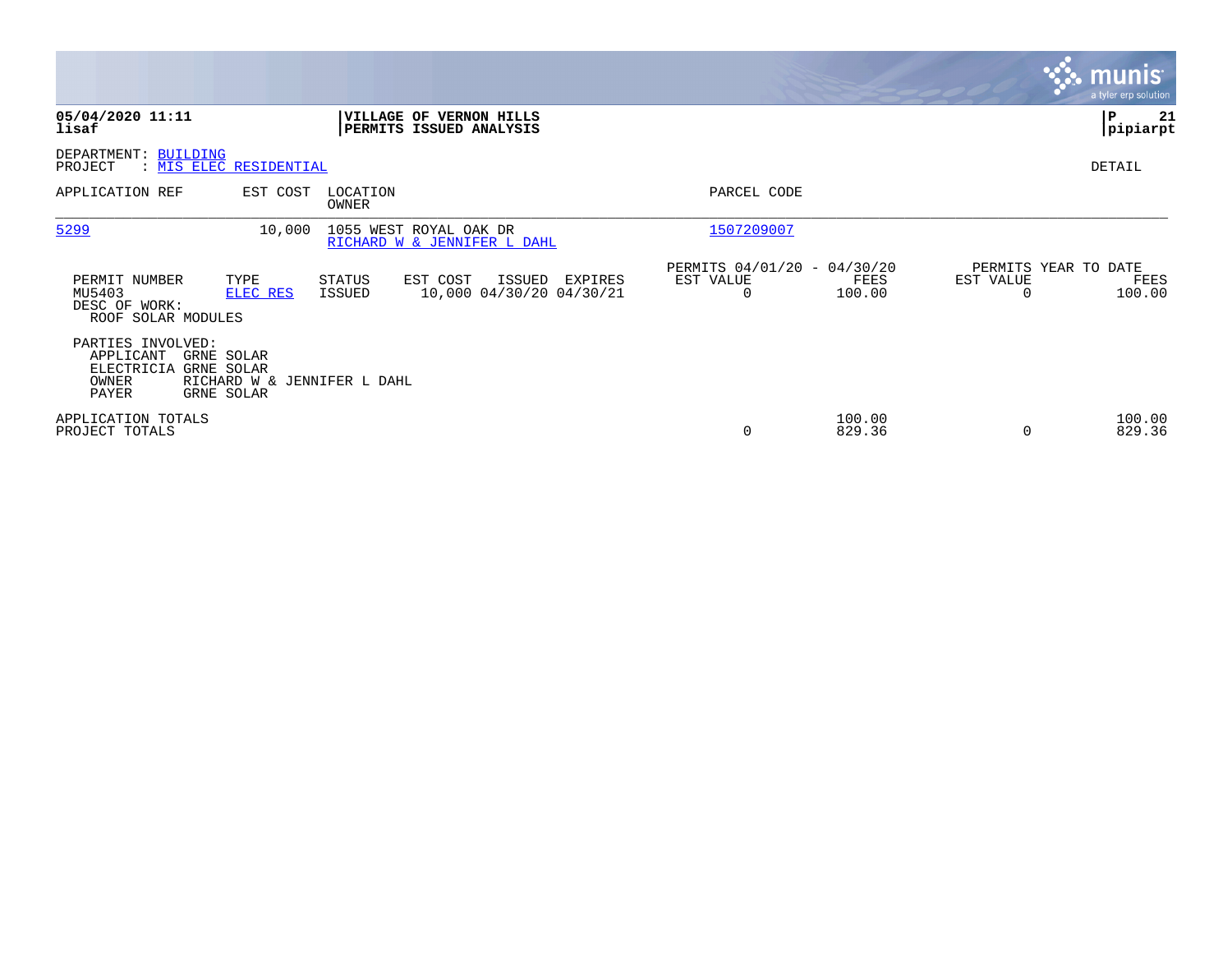|                                                                                                                                                                                                                                                                             |                                                                                   |                                                                              | munis<br>a tyler erp solution                                         |
|-----------------------------------------------------------------------------------------------------------------------------------------------------------------------------------------------------------------------------------------------------------------------------|-----------------------------------------------------------------------------------|------------------------------------------------------------------------------|-----------------------------------------------------------------------|
| 05/04/2020 11:11<br>lisaf                                                                                                                                                                                                                                                   | VILLAGE OF VERNON HILLS<br>PERMITS ISSUED ANALYSIS                                |                                                                              | ΙP<br>22<br> pipiarpt                                                 |
| DEPARTMENT: BUILDING<br>PROJECT<br>: MISC RESIDENTIAL                                                                                                                                                                                                                       |                                                                                   |                                                                              | DETAIL                                                                |
| APPLICATION REF<br>EST COST                                                                                                                                                                                                                                                 | LOCATION<br>OWNER                                                                 | PARCEL CODE                                                                  |                                                                       |
| 5215<br>59,000                                                                                                                                                                                                                                                              | 1115 CREEK VIEW DR<br>SCOTT & MICHELLE KOLB                                       | 1516101021                                                                   |                                                                       |
| PERMIT NUMBER<br>TYPE<br>MU5373<br>MISC RES<br>DESC OF WORK:<br>BASEMENT REMODEL                                                                                                                                                                                            | <b>STATUS</b><br>EST COST<br>ISSUED EXPIRES<br>59,000 04/21/20 05/01/21<br>ISSUED | PERMITS 04/01/20 - 04/30/20<br>EST VALUE<br>FEES<br>$\overline{0}$<br>590.00 | PERMITS YEAR TO DATE<br>EST VALUE<br>FEES<br>$\overline{0}$<br>590.00 |
| PARTIES INVOLVED:<br>APPLICANT<br>UPSCALE CARPENTRY<br>CARPENTER UPSCALE CARPENTRY<br>DRYWALL<br>UPSCALE CARPENTRY<br>ELECTRICIA D BEST ELECTRIC<br>UPSCALE CARPENTRY<br>GC.<br>INSULATOR UPSCALE CARPENTRY<br>OWNER<br>SCOTT & MICHELLE KOLB<br>PLUMBER<br>HALL MECHANICAL |                                                                                   |                                                                              |                                                                       |
| APPLICATION TOTALS                                                                                                                                                                                                                                                          |                                                                                   | 590.00                                                                       | 590.00                                                                |
| 5232<br>5,535                                                                                                                                                                                                                                                               | 245 SOUTHWICK CT<br>PLACEHOLDER                                                   | 1133101043                                                                   |                                                                       |
| PERMIT NUMBER<br>TYPE<br>MU5321<br>MISC RES<br>DESC OF WORK:<br><b>BALCONY</b>                                                                                                                                                                                              | STATUS<br>EST COST<br>ISSUED EXPIRES<br>COMPLT<br>5,535 04/28/20 04/28/21         | PERMITS 04/01/20 - 04/30/20<br>EST VALUE<br>FEES<br>55.35<br>$\overline{0}$  | PERMITS YEAR TO DATE<br>EST VALUE<br>FEES<br>55.35<br>$\overline{0}$  |
| PARTIES INVOLVED:<br>APPLICANT<br>MCGILL MANAGEMENT<br>GC.<br>MCGILL MANAGEMENT<br>OWNER<br>PLACEHOLDER<br>PAYER<br>MCGILL MANAGEMENT                                                                                                                                       |                                                                                   |                                                                              |                                                                       |
| APPLICATION TOTALS                                                                                                                                                                                                                                                          |                                                                                   | 55.35                                                                        | 55.35                                                                 |
| 5240<br>5,000                                                                                                                                                                                                                                                               | 377 ASHWOOD CT<br><b>BART NEWMAN</b>                                              | 1505429178                                                                   |                                                                       |
| TYPE<br>PERMIT NUMBER<br>MU5346<br>MISC RES<br>DESC OF WORK:<br>BATHROOM/KITCHEN REMODEL                                                                                                                                                                                    | EST COST<br>ISSUED EXPIRES<br>STATUS<br>5,000 04/06/20 04/06/21<br>ISSUED         | PERMITS 04/01/20 - 04/30/20<br>EST VALUE FEES<br>0<br>50.00                  | PERMITS YEAR TO DATE<br>EST VALUE<br>FEES<br>50.00<br>$\Omega$        |
| PARTIES INVOLVED:<br>APPLICANT<br>J BLANTON PLUMBING<br>GC<br>J BLANTON PLUMBING<br>OWNER<br><b>BART NEWMAN</b>                                                                                                                                                             |                                                                                   |                                                                              |                                                                       |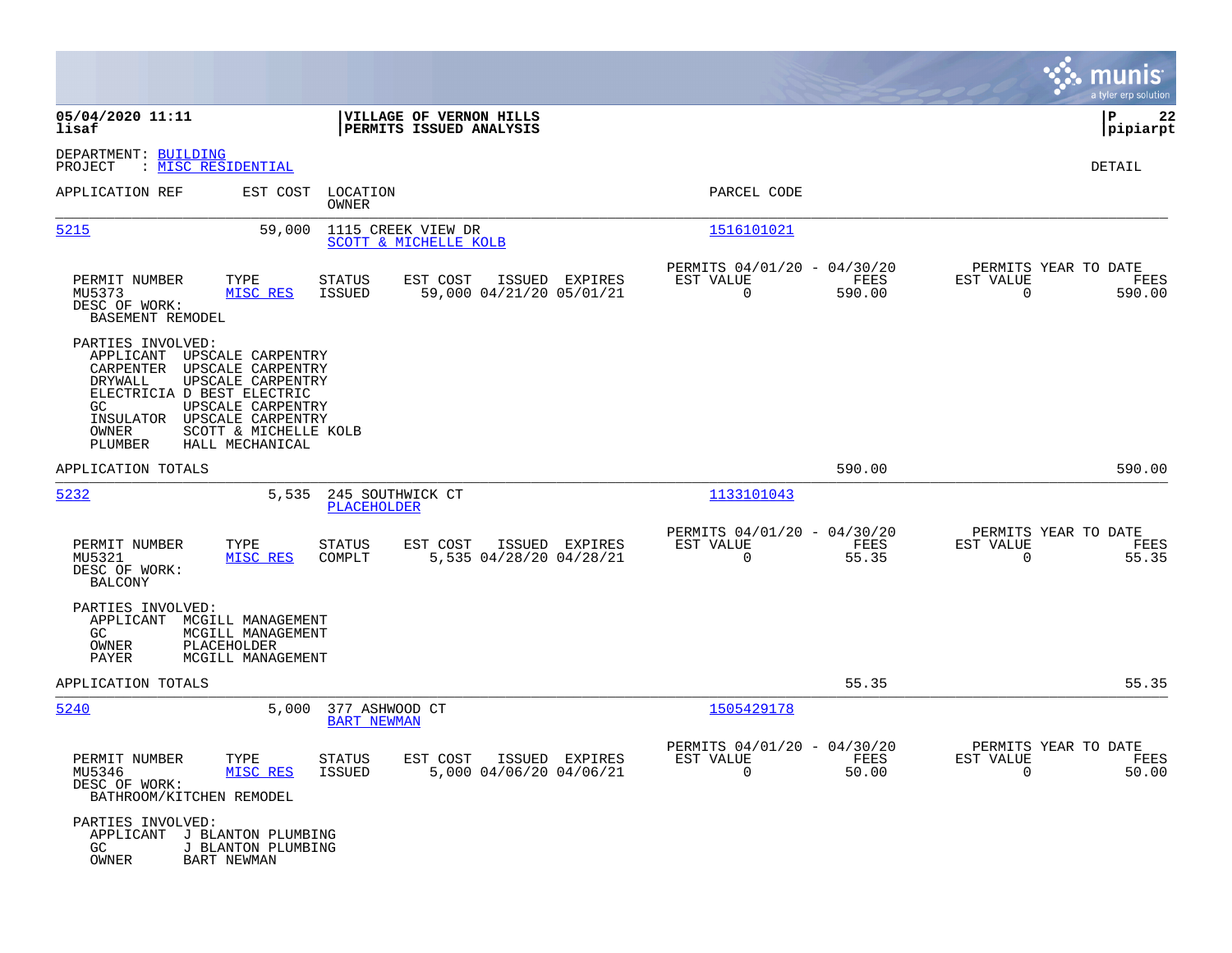|                                                                                                                                                                                                                  |                                                                                         |                                                                           | munis<br>a tyler erp solution                                      |
|------------------------------------------------------------------------------------------------------------------------------------------------------------------------------------------------------------------|-----------------------------------------------------------------------------------------|---------------------------------------------------------------------------|--------------------------------------------------------------------|
| 05/04/2020 11:11<br>lisaf                                                                                                                                                                                        | VILLAGE OF VERNON HILLS<br>PERMITS ISSUED ANALYSIS                                      |                                                                           | ΙP<br>23<br> pipiarpt                                              |
| DEPARTMENT: BUILDING<br>: MISC RESIDENTIAL<br>PROJECT                                                                                                                                                            |                                                                                         |                                                                           | DETAIL                                                             |
| APPLICATION REF<br>EST COST                                                                                                                                                                                      | LOCATION                                                                                | PARCEL CODE                                                               |                                                                    |
| J BLANTON PLUMBING<br>PLUMBER<br>PAYER<br>J BLANTON PLUMBING                                                                                                                                                     | OWNER                                                                                   |                                                                           |                                                                    |
| APPLICATION TOTALS                                                                                                                                                                                               |                                                                                         | 50.00                                                                     | 50.00                                                              |
| 5241                                                                                                                                                                                                             | 45,000<br>248 MARSEILLES ST<br><b>NATHAN &amp; LAUREN VIETS</b>                         | 1509302006                                                                |                                                                    |
| PERMIT NUMBER<br>TYPE<br>MISC RES<br>MU5354<br>DESC OF WORK:<br>KITCHEN REMODEL                                                                                                                                  | STATUS<br>EST COST<br>ISSUED EXPIRES<br>ISSUED<br>45,000 04/13/20 04/29/21              | PERMITS 04/01/20 - 04/30/20<br>EST VALUE<br>FEES<br>$\mathbf 0$<br>450.00 | PERMITS YEAR TO DATE<br>EST VALUE<br>FEES<br>$\mathbf 0$<br>450.00 |
| PARTIES INVOLVED:<br>APPLICANT AC HOME DESIGN<br>ELECTRICIA R&J ELECTRICAL CONTRACTOR<br>GC<br>AC HOME DESIGN<br>OWNER<br>NATHAN & LAUREN VIETS<br>PLUMBER<br>APEX PLUMBING PROS, LLC<br>AC HOME DESIGN<br>PAYER |                                                                                         |                                                                           |                                                                    |
| APPLICATION TOTALS                                                                                                                                                                                               |                                                                                         | 450.00                                                                    | 450.00                                                             |
| 5248                                                                                                                                                                                                             | 256 SOUTHWICK CT<br>5,535<br><b>PLACEHOLDER</b>                                         | 1133101016                                                                |                                                                    |
| TYPE<br>PERMIT NUMBER<br>MISC RES<br>MU5335<br>DESC OF WORK:<br>BALCONY                                                                                                                                          | <b>STATUS</b><br>EST COST<br>ISSUED EXPIRES<br>5,535 04/01/20 04/01/21<br><b>ISSUED</b> | PERMITS 04/01/20 - 04/30/20<br>EST VALUE<br>FEES<br>$\mathbf 0$<br>55.35  | PERMITS YEAR TO DATE<br>EST VALUE<br>FEES<br>$\mathbf 0$<br>55.35  |
| PARTIES INVOLVED:<br>APPLICANT<br>MCGILL MANAGEMENT<br>GC.<br>MCGILL MANAGEMENT<br>PLACEHOLDER<br>OWNER<br>PAYER<br>MCGILL MANAGEMENT                                                                            |                                                                                         |                                                                           |                                                                    |
| APPLICATION TOTALS                                                                                                                                                                                               |                                                                                         | 55.35                                                                     | 55.35                                                              |
| 5249                                                                                                                                                                                                             | 5,535<br>266 SOUTHWICK CT<br>PLACEHOLDER                                                | 1133101105                                                                |                                                                    |
| PERMIT NUMBER<br>TYPE<br>MISC RES<br>MU5336<br>DESC OF WORK:<br><b>BALCONY</b>                                                                                                                                   | <b>STATUS</b><br>EST COST<br>ISSUED EXPIRES<br><b>ISSUED</b><br>5,535 04/01/20 04/01/21 | PERMITS 04/01/20 - 04/30/20<br>EST VALUE<br>FEES<br>0<br>55.35            | PERMITS YEAR TO DATE<br>EST VALUE<br>FEES<br>55.35<br>0            |
| PARTIES INVOLVED:<br>APPLICANT MCGILL MANAGEMENT                                                                                                                                                                 |                                                                                         |                                                                           |                                                                    |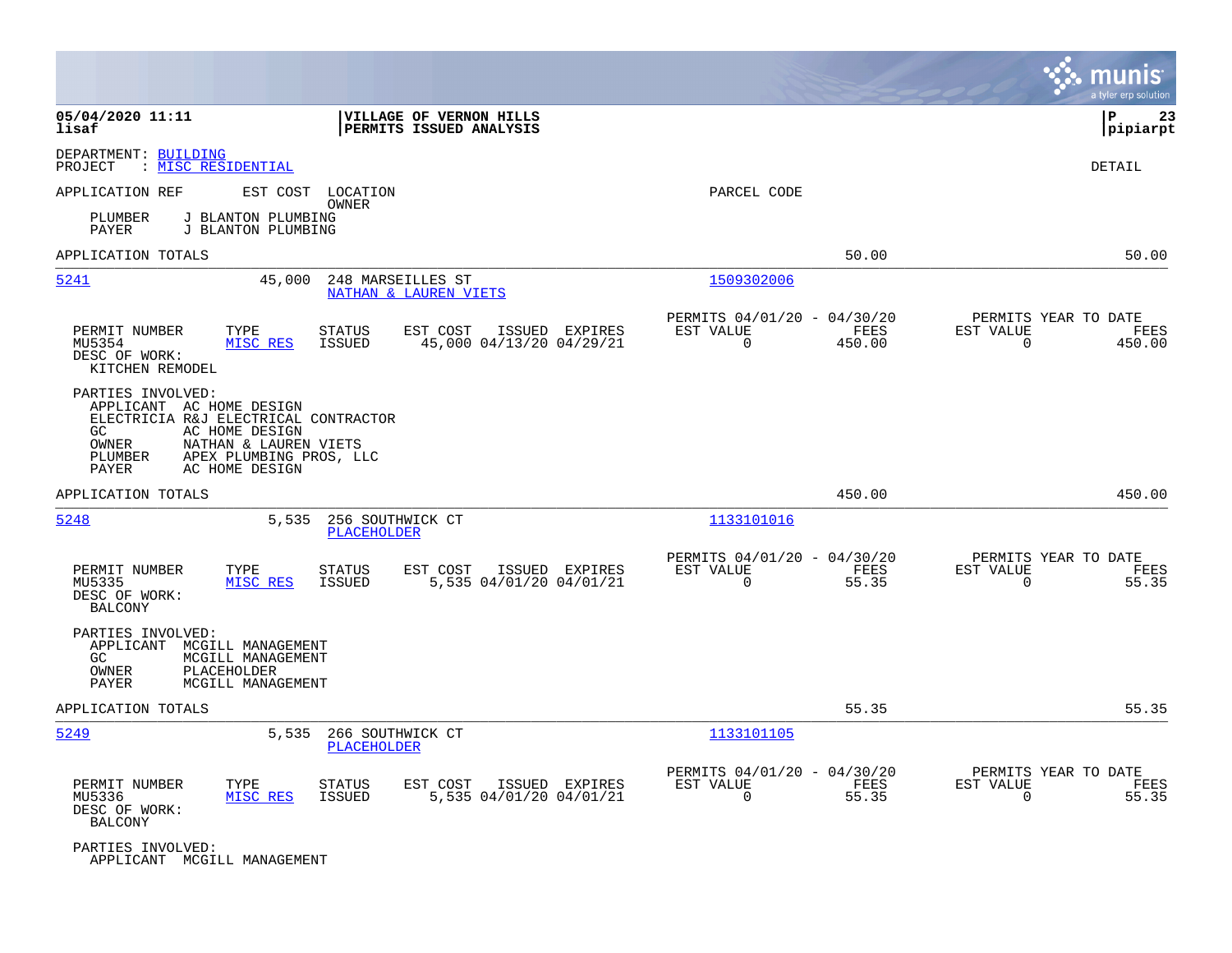|                                                                                                                                   |                                                                                         |                                                                          | munis<br>a tyler erp solution                                        |
|-----------------------------------------------------------------------------------------------------------------------------------|-----------------------------------------------------------------------------------------|--------------------------------------------------------------------------|----------------------------------------------------------------------|
| 05/04/2020 11:11<br>lisaf                                                                                                         | VILLAGE OF VERNON HILLS<br>PERMITS ISSUED ANALYSIS                                      |                                                                          | lР<br>24<br> pipiarpt                                                |
| DEPARTMENT: BUILDING<br>: <u>MISC RESIDENTIAL</u><br>PROJECT                                                                      |                                                                                         |                                                                          | <b>DETAIL</b>                                                        |
| APPLICATION REF<br>GC.<br>MCGILL MANAGEMENT<br><b>PLACEHOLDER</b><br>OWNER<br>MCGILL MANAGEMENT<br>PAYER                          | EST COST LOCATION<br>OWNER                                                              | PARCEL CODE                                                              |                                                                      |
| APPLICATION TOTALS                                                                                                                |                                                                                         | 55.35                                                                    | 55.35                                                                |
| 5250<br>5,346                                                                                                                     | 255 SOUTHWICK CT<br>PLACEHOLDER                                                         | 1133101047                                                               |                                                                      |
| PERMIT NUMBER<br>TYPE<br>MU5337<br>MISC RES<br>DESC OF WORK:<br><b>BALCONY</b>                                                    | <b>STATUS</b><br>EST COST<br>ISSUED EXPIRES<br>ISSUED<br>5,346 04/01/20 04/01/21        | PERMITS 04/01/20 - 04/30/20<br>EST VALUE<br>FEES<br>$\mathbf 0$<br>53.46 | PERMITS YEAR TO DATE<br>EST VALUE<br>FEES<br>53.46<br>0              |
| PARTIES INVOLVED:<br>APPLICANT MCGILL MANAGEMENT<br>GC<br>MCGILL MANAGEMENT<br>PLACEHOLDER<br>OWNER<br>PAYER<br>MCGILL MANAGEMENT |                                                                                         |                                                                          |                                                                      |
| APPLICATION TOTALS                                                                                                                |                                                                                         | 53.46                                                                    | 53.46                                                                |
| <u>5251</u><br>5,346                                                                                                              | 275 SOUTHWICK CT<br><b>PLACEHOLDER</b>                                                  | 1133101055                                                               |                                                                      |
| PERMIT NUMBER<br>TYPE<br>MISC RES<br>MU5338<br>DESC OF WORK:<br><b>BALCONY</b>                                                    | EST COST<br>ISSUED EXPIRES<br><b>STATUS</b><br><b>ISSUED</b><br>5,346 04/01/20 05/04/21 | PERMITS 04/01/20 - 04/30/20<br>EST VALUE<br>FEES<br>$\Omega$<br>53.46    | PERMITS YEAR TO DATE<br>EST VALUE<br>FEES<br>$\Omega$<br>53.46       |
| PARTIES INVOLVED:<br>APPLICANT MCGILL MANAGEMENT<br>GC<br>MCGILL MANAGEMENT<br>OWNER<br>PLACEHOLDER<br>PAYER<br>MCGILL MANAGEMENT |                                                                                         |                                                                          |                                                                      |
| APPLICATION TOTALS                                                                                                                |                                                                                         | 53.46                                                                    | 53.46                                                                |
| 5252<br>5,346                                                                                                                     | 232 SOUTHWICK CT<br><b>PLACEHOLDER</b>                                                  | 1133101112                                                               |                                                                      |
| PERMIT NUMBER<br>TYPE<br>MU5339<br>MISC RES<br>DESC OF WORK:<br>BALCONY                                                           | EST COST<br>ISSUED EXPIRES<br><b>STATUS</b><br>ISSUED<br>5,346 04/01/20 04/01/21        | PERMITS 04/01/20 - 04/30/20<br>EST VALUE<br>FEES<br>0<br>53.46           | PERMITS YEAR TO DATE<br>EST VALUE<br>FEES<br>53.46<br>$\overline{0}$ |
| PARTIES INVOLVED:<br>APPLICANT MCGILL MANAGEMENT<br>GC<br>MCGILL MANAGEMENT                                                       |                                                                                         |                                                                          |                                                                      |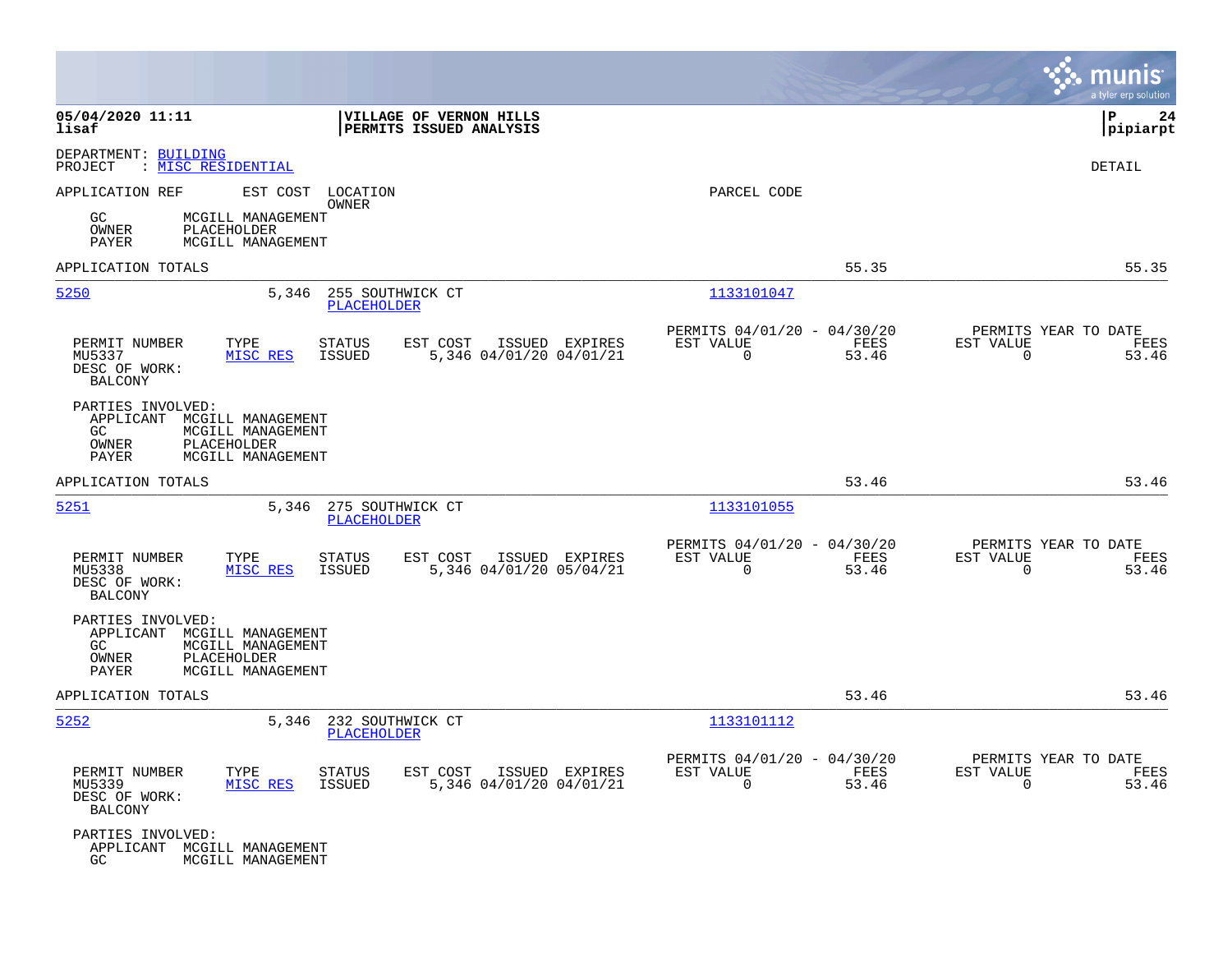|                                                                                                                                                                                                                                         |                                                                               | munis<br>a tyler erp solution                                      |
|-----------------------------------------------------------------------------------------------------------------------------------------------------------------------------------------------------------------------------------------|-------------------------------------------------------------------------------|--------------------------------------------------------------------|
| 05/04/2020 11:11<br>VILLAGE OF VERNON HILLS<br>PERMITS ISSUED ANALYSIS<br>lisaf                                                                                                                                                         |                                                                               | l P<br>25<br> pipiarpt                                             |
| DEPARTMENT: BUILDING<br>: MISC RESIDENTIAL<br>PROJECT                                                                                                                                                                                   |                                                                               | <b>DETAIL</b>                                                      |
| APPLICATION REF<br>EST COST LOCATION<br>OWNER                                                                                                                                                                                           | PARCEL CODE                                                                   |                                                                    |
| <b>PLACEHOLDER</b><br>OWNER<br>PAYER<br>MCGILL MANAGEMENT                                                                                                                                                                               |                                                                               |                                                                    |
| APPLICATION TOTALS                                                                                                                                                                                                                      | 53.46                                                                         | 53.46                                                              |
| 5253<br>5,346<br>254 SOUTHWICK CT<br><b>PLACEHOLDER</b>                                                                                                                                                                                 | 1133101015                                                                    |                                                                    |
| PERMIT NUMBER<br>TYPE<br><b>STATUS</b><br>EST COST<br>ISSUED EXPIRES<br>MISC RES<br>5,346 04/01/20 04/01/21<br>MU5340<br>ISSUED<br>DESC OF WORK:<br><b>BALCONY</b>                                                                      | PERMITS 04/01/20 - 04/30/20<br>FEES<br>EST VALUE<br>$\mathbf 0$<br>53.46      | PERMITS YEAR TO DATE<br>EST VALUE<br>FEES<br>$\Omega$<br>53.46     |
| PARTIES INVOLVED:<br>APPLICANT MCGILL MANAGEMENT<br>GC<br>MCGILL MANAGEMENT<br>OWNER<br>PLACEHOLDER<br><b>PAYER</b><br>MCGILL MANAGEMENT                                                                                                |                                                                               |                                                                    |
| APPLICATION TOTALS                                                                                                                                                                                                                      | 53.46                                                                         | 53.46                                                              |
| 5286<br>34,830<br>1175 MUSEUM BLVD 305<br>THE MIL TON APARTMENTS                                                                                                                                                                        | 1133406003                                                                    |                                                                    |
| PERMIT NUMBER<br>TYPE<br><b>STATUS</b><br>EST COST<br>ISSUED EXPIRES<br>MISC RES<br><b>ISSUED</b><br>34,830 04/23/20 05/01/21<br>MU5382<br>DESC OF WORK:<br>INTERIOR RENOVATIONS UNIT 305, 406, 210, 403                                | PERMITS 04/01/20 - 04/30/20<br>EST VALUE<br>FEES<br>$\mathbf 0$<br>348.30     | PERMITS YEAR TO DATE<br>EST VALUE<br>FEES<br>$\mathbf 0$<br>348.30 |
| PARTIES INVOLVED:<br>APPLICANT MARQUETTE MANAGEMENT<br>DOCI, INC<br>DRYWALL<br>ELECTRICIA ALL ABOUT OUALITY ELECTRIC<br>DOCI, INC<br>GC<br>OWNER<br>THE MIL TON APARTMENTS<br>PLUMBER<br>LOUIS ARREOLA<br>MAROUETTE MANAGEMENT<br>PAYER |                                                                               |                                                                    |
| APPLICATION TOTALS                                                                                                                                                                                                                      | 348.30                                                                        | 348.30                                                             |
| 5287<br>26,398<br>1125 MUSEUM BLVD 515<br>THE MIL TON APARTMENTS                                                                                                                                                                        | 1133406003                                                                    |                                                                    |
| PERMIT NUMBER<br>TYPE<br>EST COST<br>ISSUED EXPIRES<br>STATUS<br>MU5383<br>MISC RES<br><b>ISSUED</b><br>26,398 04/23/20 04/23/21<br>DESC OF WORK:<br>INTERIOR RENOVATION UNITS 515, 511, 510                                            | PERMITS 04/01/20 - 04/30/20<br><b>FEES</b><br>EST VALUE<br>$\Omega$<br>263.98 | PERMITS YEAR TO DATE<br>EST VALUE<br>FEES<br>$\Omega$<br>263.98    |

PARTIES INVOLVED: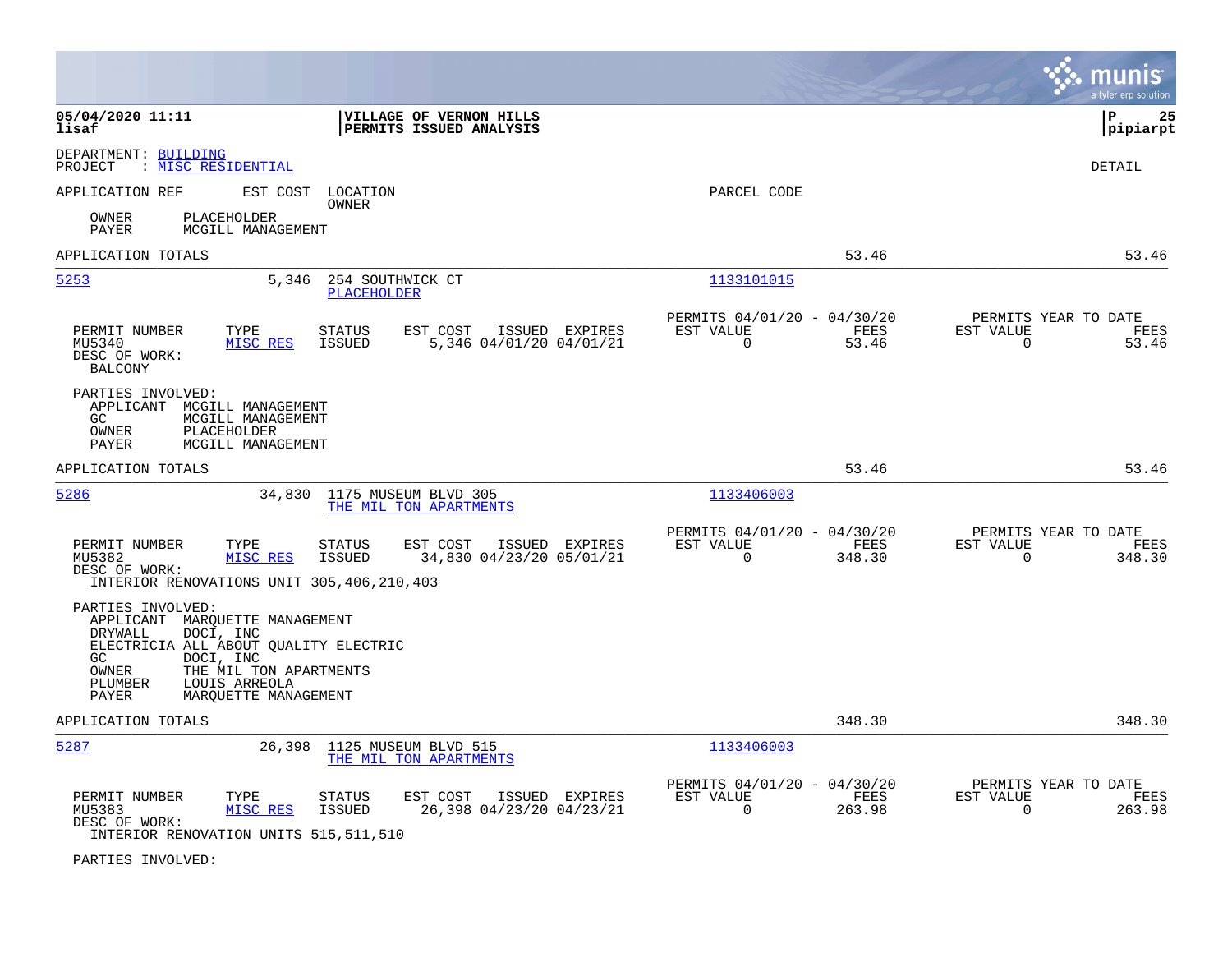|                                                                                                                                                                                                                                                                                                       |                                                                       | munis<br>a tyler erp solution                                     |
|-------------------------------------------------------------------------------------------------------------------------------------------------------------------------------------------------------------------------------------------------------------------------------------------------------|-----------------------------------------------------------------------|-------------------------------------------------------------------|
| 05/04/2020 11:11<br>VILLAGE OF VERNON HILLS<br>lisaf<br>PERMITS ISSUED ANALYSIS                                                                                                                                                                                                                       |                                                                       | l P<br>26<br> pipiarpt                                            |
| DEPARTMENT: BUILDING<br>: MISC RESIDENTIAL<br>PROJECT                                                                                                                                                                                                                                                 |                                                                       | <b>DETAIL</b>                                                     |
| APPLICATION REF<br>EST COST LOCATION<br>OWNER<br>APPLICANT<br>MARQUETTE MANAGEMENT<br>DRYWALL<br>DOCI, INC<br>ELECTRICIA ALL ABOUT QUALITY ELECTRIC<br>GC.<br>DOCI, INC<br>GC<br>MARQUETTE MANAGEMENT<br>THE MIL TON APARTMENTS<br>OWNER<br>PLUMBER<br>LOUIS ARREOLA<br>PAYER<br>MAROUETTE MANAGEMENT | PARCEL CODE                                                           |                                                                   |
| APPLICATION TOTALS                                                                                                                                                                                                                                                                                    | 263.98                                                                | 263.98                                                            |
| 1334 STREAMWOOD LN<br>5323<br>6,428<br>PLACEHOLDER                                                                                                                                                                                                                                                    | 1133101303                                                            |                                                                   |
| PERMIT NUMBER<br><b>STATUS</b><br>EST COST<br>ISSUED EXPIRES<br>TYPE<br>MU5389<br>MISC RES<br><b>ISSUED</b><br>6,428 04/27/20 04/27/21<br>DESC OF WORK:<br>BALCONY REPLACEMENT                                                                                                                        | PERMITS 04/01/20 - 04/30/20<br>EST VALUE<br>FEES<br>$\Omega$<br>64.28 | PERMITS YEAR TO DATE<br>EST VALUE<br>FEES<br>$\mathbf 0$<br>64.28 |
| PARTIES INVOLVED:<br>APPLICANT<br>MCGILL MANAGEMENT<br>GC<br>MCGILL MANAGEMENT<br>OWNER<br>PLACEHOLDER<br>MCGILL MANAGEMENT<br>PAYER                                                                                                                                                                  |                                                                       |                                                                   |
| APPLICATION TOTALS                                                                                                                                                                                                                                                                                    | 64.28                                                                 | 64.28                                                             |
| 5324<br>1308 STREAMWOOD LN<br>6,428<br><b>PLACEHOLDER</b>                                                                                                                                                                                                                                             | 1133101311                                                            |                                                                   |
| PERMIT NUMBER<br>TYPE<br>STATUS<br>EST COST<br>ISSUED EXPIRES<br>MU5401<br>MISC RES<br><b>ISSUED</b><br>6,428 04/30/20 04/30/21<br>DESC OF WORK:<br>REPLACE BALCONY                                                                                                                                   | PERMITS 04/01/20 - 04/30/20<br>EST VALUE<br>FEES<br>$\Omega$<br>64.28 | PERMITS YEAR TO DATE<br>EST VALUE<br>FEES<br>$\mathbf 0$<br>64.28 |
| PARTIES INVOLVED:<br>APPLICANT<br>MCGILL MANAGEMENT<br>GC<br>MCGILL MANAGEMENT<br>OWNER<br>PLACEHOLDER<br>PAYER<br>MCGILL MANAGEMENT                                                                                                                                                                  |                                                                       |                                                                   |
| APPLICATION TOTALS<br>PROJECT TOTALS                                                                                                                                                                                                                                                                  | 64.28<br>$\Omega$<br>2,210.73                                         | 64.28<br>$\Omega$<br>2,210.73                                     |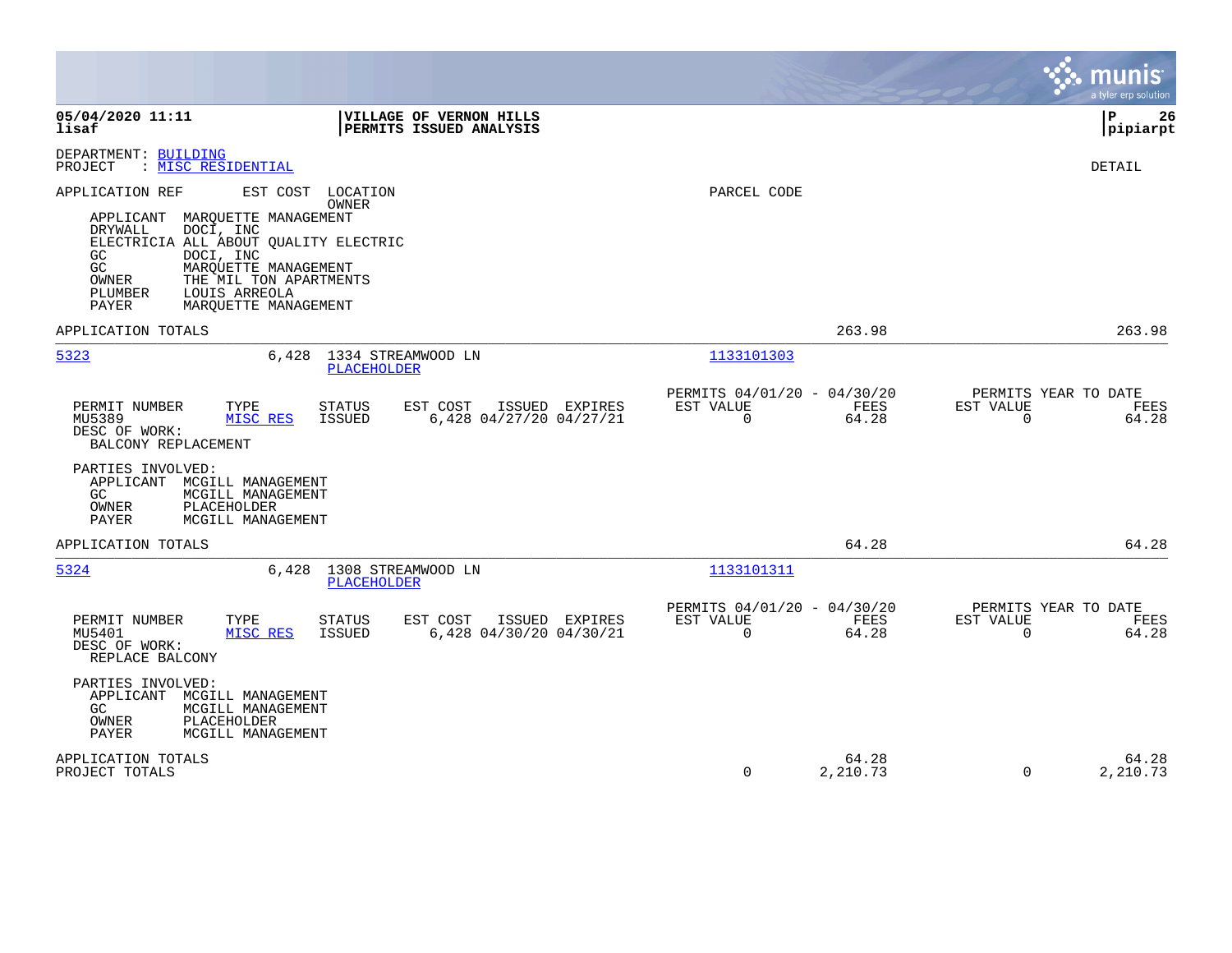|                                                                                                                                                                                                      |                                                                        | munis<br>a tyler erp solution                                   |
|------------------------------------------------------------------------------------------------------------------------------------------------------------------------------------------------------|------------------------------------------------------------------------|-----------------------------------------------------------------|
| 05/04/2020 11:11<br>VILLAGE OF VERNON HILLS<br>PERMITS ISSUED ANALYSIS<br>lisaf                                                                                                                      |                                                                        | ΙP<br>27<br> pipiarpt                                           |
| DEPARTMENT: BUILDING<br>PROJECT<br>: PATIO                                                                                                                                                           |                                                                        | DETAIL                                                          |
| APPLICATION REF<br>EST COST<br>LOCATION<br>OWNER                                                                                                                                                     | PARCEL CODE                                                            |                                                                 |
| 5212<br>61,256<br>408 SYCAMORE ST<br><b>HUGO RAMON</b>                                                                                                                                               | 1132104093                                                             |                                                                 |
| PERMIT NUMBER<br>TYPE<br>EST COST<br>ISSUED EXPIRES<br>STATUS<br>MU5344<br>61,256 04/02/20 04/24/21<br><b>PATIO</b><br>ISSUED<br>DESC OF WORK:<br>PAVER PATIO, FIRE PIT AND PERGOLA                  | PERMITS 04/01/20 - 04/30/20<br>EST VALUE<br>FEES<br>$\Omega$<br>612.56 | PERMITS YEAR TO DATE<br>EST VALUE<br>FEES<br>$\Omega$<br>612.56 |
| PARTIES INVOLVED:<br>APPLICANT<br>SEASONAL LANDSCAPE SOLUTIONS<br>GC<br>SEASONAL LANDSCAPE SOLUTIONS<br>OWNER<br>HUGO RAMON<br>CHICAGO GAS LINES<br>PLUMBER<br>SEASONAL LANDSCAPE SOLUTIONS<br>PAYER |                                                                        |                                                                 |
| APPLICATION TOTALS                                                                                                                                                                                   | 612.56                                                                 | 612.56                                                          |
| 5227<br>1723 LAKE CHARLES DRIVE<br>16,540<br>ROOPKANWALJIT KAUR                                                                                                                                      | 1128309022                                                             |                                                                 |
| PERMIT NUMBER<br>TYPE<br>EST COST<br>ISSUED EXPIRES<br><b>STATUS</b><br>MU5355<br><b>PATIO</b><br>ISSUED<br>16,540 04/13/20 04/13/21<br>DESC OF WORK:<br>PAVER PATIO, SEATWALL, PILLARS, GRILL       | PERMITS 04/01/20 - 04/30/20<br>EST VALUE<br>FEES<br>$\Omega$<br>165.40 | PERMITS YEAR TO DATE<br>EST VALUE<br>FEES<br>$\Omega$<br>165.40 |
| PARTIES INVOLVED:<br>APPLICANT A+ BRICK PAVERS LLC<br>GC.<br>A+ BRICK PAVERS LLC<br>OWNER<br>ROOPKANWALJIT KAUR<br><b>PAYER</b><br>A+ BRICK PAVERS LLC                                               |                                                                        |                                                                 |
| APPLICATION TOTALS<br>PROJECT TOTALS                                                                                                                                                                 | 165.40<br>0<br>777.96                                                  | 165.40<br>777.96<br>$\Omega$                                    |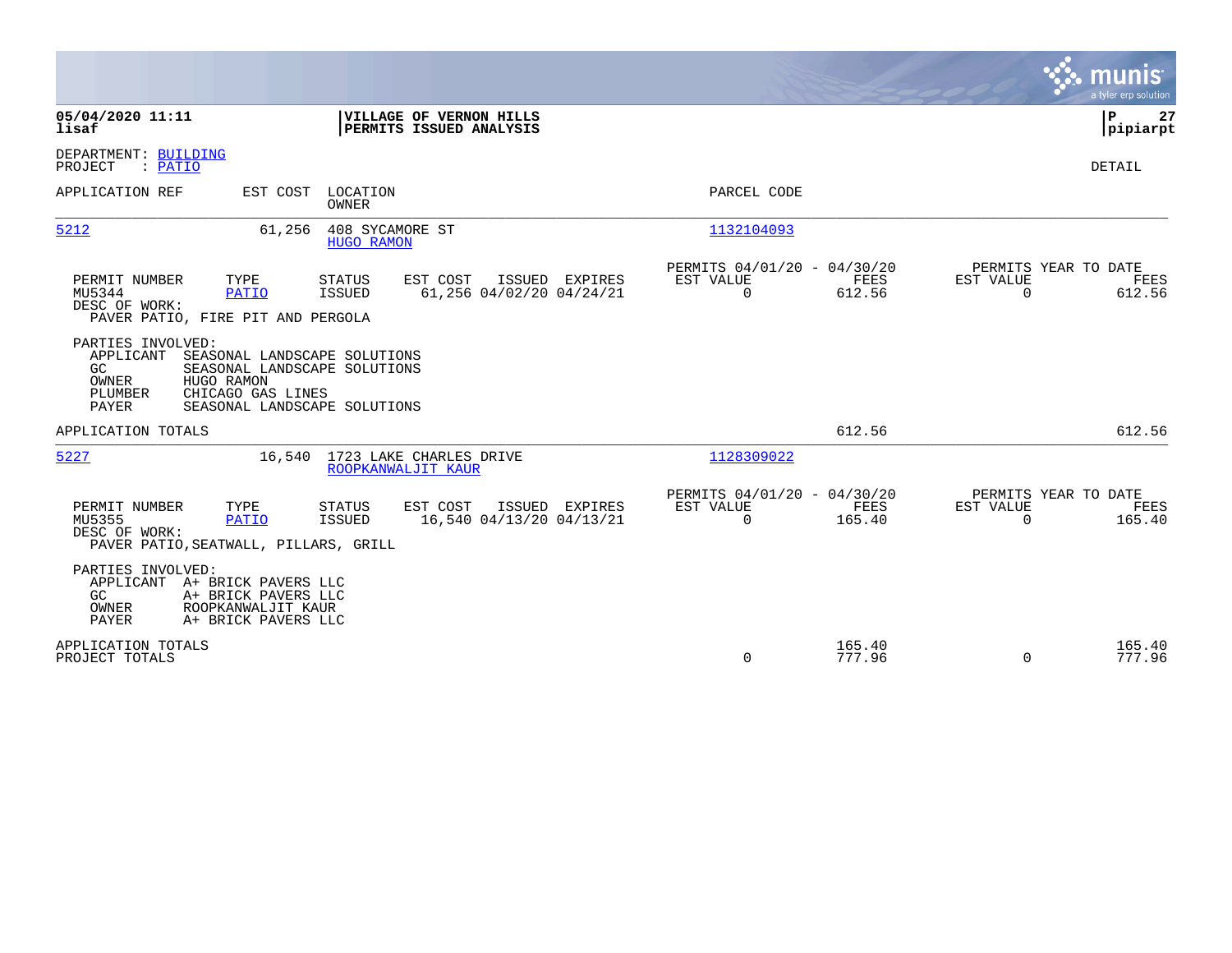|                                                                                                                                                                                                                       |                                                                                                    | munis<br>a tyler erp solution          |
|-----------------------------------------------------------------------------------------------------------------------------------------------------------------------------------------------------------------------|----------------------------------------------------------------------------------------------------|----------------------------------------|
| 05/04/2020 11:11<br>VILLAGE OF VERNON HILLS<br>lisaf<br>PERMITS ISSUED ANALYSIS                                                                                                                                       |                                                                                                    | P<br>28<br> pipiarpt                   |
| DEPARTMENT: BUILDING<br>PROJECT<br>: SIDEWALK                                                                                                                                                                         |                                                                                                    | DETAIL                                 |
| APPLICATION REF<br>EST COST<br>LOCATION<br><b>OWNER</b>                                                                                                                                                               | PARCEL CODE                                                                                        |                                        |
| 5151<br>12,251<br>628 INSULL DRIVE<br><b>MIKE MARCONI</b>                                                                                                                                                             | 1133216010                                                                                         |                                        |
| PERMIT NUMBER<br>TYPE<br><b>STATUS</b><br>EST COST<br>ISSUED EXPIRES<br>12,251 04/28/20 04/28/21<br>MU5283<br><b>SIDEWALK</b><br>COMPLT<br>DESC OF WORK:<br>SIDEWALK AND STEPS                                        | PERMITS 04/01/20 - 04/30/20<br>EST VALUE<br>FEES<br>EST VALUE<br>$\mathbf 0$<br>122.51<br>$\Omega$ | PERMITS YEAR TO DATE<br>FEES<br>122.51 |
| PARTIES INVOLVED:<br>APPLICANT<br>POUL'S LANDSCAPING<br>GC<br>POUL'S LANDSCAPING<br>MIKE MARCONI<br>OWNER<br>PAYER<br>POUL'S LANDSCAPING                                                                              |                                                                                                    |                                        |
| APPLICATION TOTALS                                                                                                                                                                                                    | 122.51                                                                                             | 122.51                                 |
| 5319<br>3,200<br>504 COUNCIL CIRCLE<br>ROBERT & JUDY LEVIN                                                                                                                                                            | 1133205080                                                                                         |                                        |
| TYPE<br>EST COST<br>ISSUED EXPIRES<br>PERMIT NUMBER<br><b>STATUS</b><br>3,200 04/30/20 04/30/21<br>MU5402<br><b>SIDEWALK</b><br><b>ISSUED</b><br>DESC OF WORK:<br>SIDEWALK & STOOP                                    | PERMITS 04/01/20 - 04/30/20<br>EST VALUE<br>FEES<br>EST VALUE<br>$\Omega$<br>50.00<br>$\Omega$     | PERMITS YEAR TO DATE<br>FEES<br>50.00  |
| PARTIES INVOLVED:<br>APPLICANT<br>D & D LANDSCAPE AND SPRINKJLER SERVICES<br>GC<br>D & D LANDSCAPE AND SPRINKJLER SERVICES<br>OWNER<br>ROBERT & JUDY LEVIN<br><b>PAYER</b><br>D & D LANDSCAPE AND SPRINKJLER SERVICES |                                                                                                    |                                        |
| APPLICATION TOTALS<br>PROJECT TOTALS                                                                                                                                                                                  | 50.00<br>0<br>172.51<br>$\Omega$                                                                   | 50.00<br>172.51                        |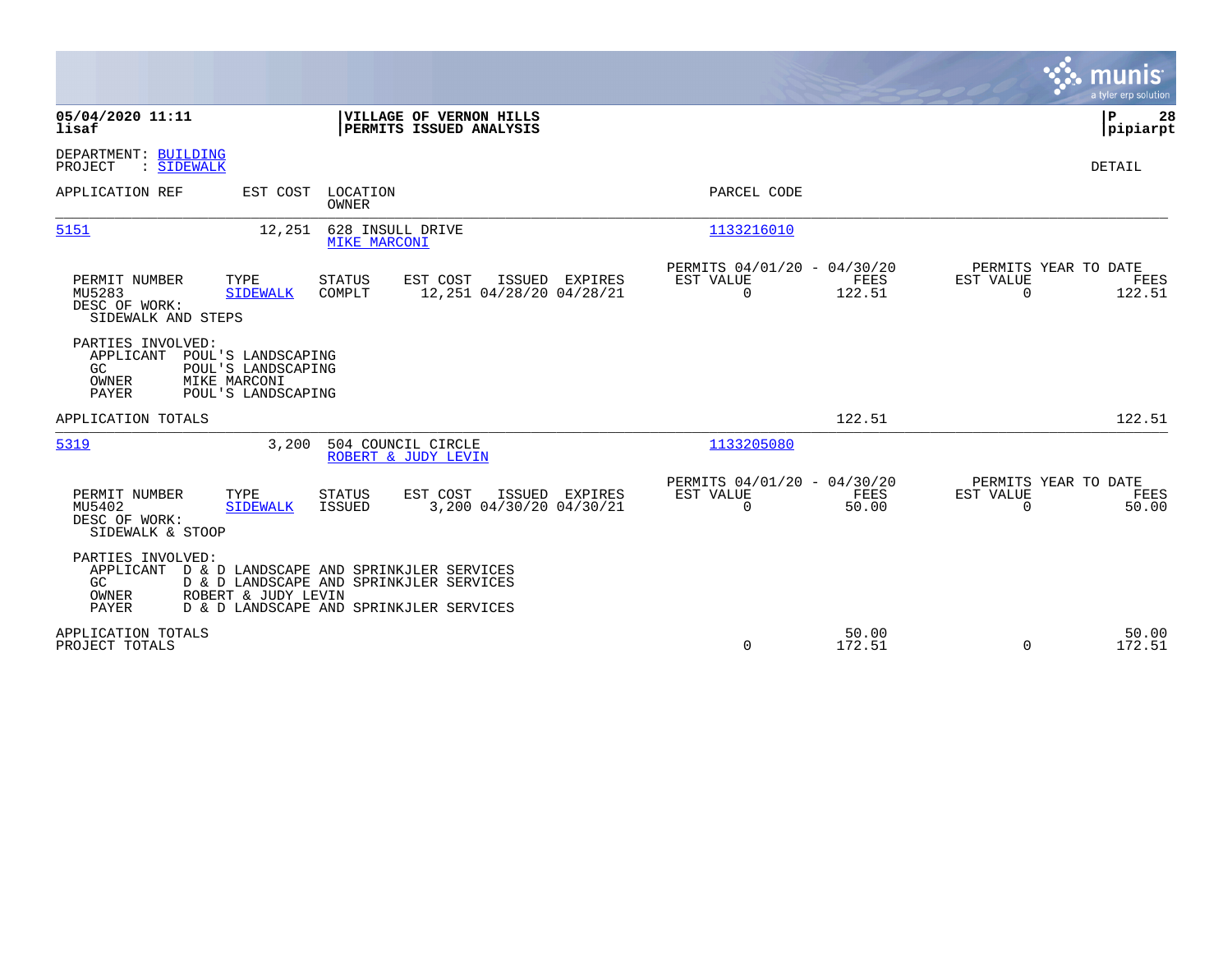|                                                                                             |                                                                                                                                  |                                                         |                                                         |                  | munis<br>a tyler erp solution                                        |
|---------------------------------------------------------------------------------------------|----------------------------------------------------------------------------------------------------------------------------------|---------------------------------------------------------|---------------------------------------------------------|------------------|----------------------------------------------------------------------|
| 05/04/2020 11:11<br>lisaf                                                                   |                                                                                                                                  | VILLAGE OF VERNON HILLS<br>PERMITS ISSUED ANALYSIS      |                                                         |                  | ΙP<br>29<br> pipiarpt                                                |
| DEPARTMENT: BUILDING<br>: REROOF<br>PROJECT                                                 |                                                                                                                                  |                                                         |                                                         |                  | DETAIL                                                               |
| APPLICATION REF                                                                             | EST COST LOCATION<br>OWNER                                                                                                       |                                                         | PARCEL CODE                                             |                  |                                                                      |
| 5257                                                                                        | 644,995<br><b>NAI HIFFMAN</b>                                                                                                    | 800 WOODLANDS PKY                                       | 1515103018                                              |                  |                                                                      |
| PERMIT NUMBER<br>MU5342<br>DESC OF WORK:<br>REROOF                                          | TYPE<br><b>STATUS</b><br><b>REROOF</b><br><b>ISSUED</b>                                                                          | EST COST<br>ISSUED EXPIRES<br>644,995 04/02/20 04/02/21 | PERMITS 04/01/20 - 04/30/20<br>EST VALUE<br>$\mathbf 0$ | FEES<br>6,449.50 | PERMITS YEAR TO DATE<br>EST VALUE<br>FEES<br>$\mathbf 0$<br>6,449.50 |
| PARTIES INVOLVED:<br>APPLICANT<br>GC.<br>OWNER<br>NAI HIFFMAN<br>PAYER<br><b>ROOFER</b>     | ACTIVE ROOFING CO<br>ACTIVE ROOFING CO<br>ACTIVE ROOFING CO<br>ACTIVE ROOFING CO                                                 |                                                         |                                                         |                  |                                                                      |
| APPLICATION TOTALS                                                                          |                                                                                                                                  |                                                         |                                                         | 6,449.50         | 6,449.50                                                             |
| 5258                                                                                        | 165,950                                                                                                                          | 875 WOODLANDS PKY<br>KANAFLEX CORPORATION               | 1515102082                                              |                  |                                                                      |
| PERMIT NUMBER<br>MU5343<br>DESC OF WORK:<br><b>REROOF</b>                                   | TYPE<br><b>STATUS</b><br><b>REROOF</b><br>ISSUED                                                                                 | EST COST<br>ISSUED EXPIRES<br>165,950 04/02/20 04/02/21 | PERMITS 04/01/20 - 04/30/20<br>EST VALUE<br>$\mathbf 0$ | FEES<br>1,659.50 | PERMITS YEAR TO DATE<br>EST VALUE<br>FEES<br>0<br>1,659.50           |
| PARTIES INVOLVED:<br>APPLICANT<br>GC.<br><b>OCCUPANT</b><br>OWNER<br>PAYER<br>PAYER         | ACTIVE ROOFING CO<br>ACTIVE ROOFING CO<br>KANAFLEX CORPORATION<br>KANAFLEX CORPORATION<br>ACTIVE ROOFING CO<br>ACTIVE ROOFING CO |                                                         |                                                         |                  |                                                                      |
| APPLICATION TOTALS                                                                          |                                                                                                                                  |                                                         |                                                         | 1,659.50         | 1,659.50                                                             |
| 5259                                                                                        | 34,692<br><b>MCDONALDS</b>                                                                                                       | 700 NORTH MILWAUKEE AVE 147                             | 1503101001                                              |                  |                                                                      |
| PERMIT NUMBER<br>MU5349<br>DESC OF WORK:<br><b>REROOF</b>                                   | TYPE<br><b>STATUS</b><br>COMPLT<br><b>REROOF</b>                                                                                 | EST COST<br>ISSUED EXPIRES<br>34,692 04/06/20 04/21/21  | PERMITS 04/01/20 - 04/30/20<br>EST VALUE<br>$\mathbf 0$ | FEES<br>346.92   | PERMITS YEAR TO DATE<br>EST VALUE<br>FEES<br>$\mathbf 0$<br>346.92   |
| PARTIES INVOLVED:<br>APPLICANT<br>GC.<br><b>OCCUPANT</b><br>MCDONALDS<br>OWNER<br>MCDONALDS | EAGLE TRADING INTERNATIONAL CORP<br>EAGLE TRADING INTERNATIONAL CORP                                                             |                                                         |                                                         |                  |                                                                      |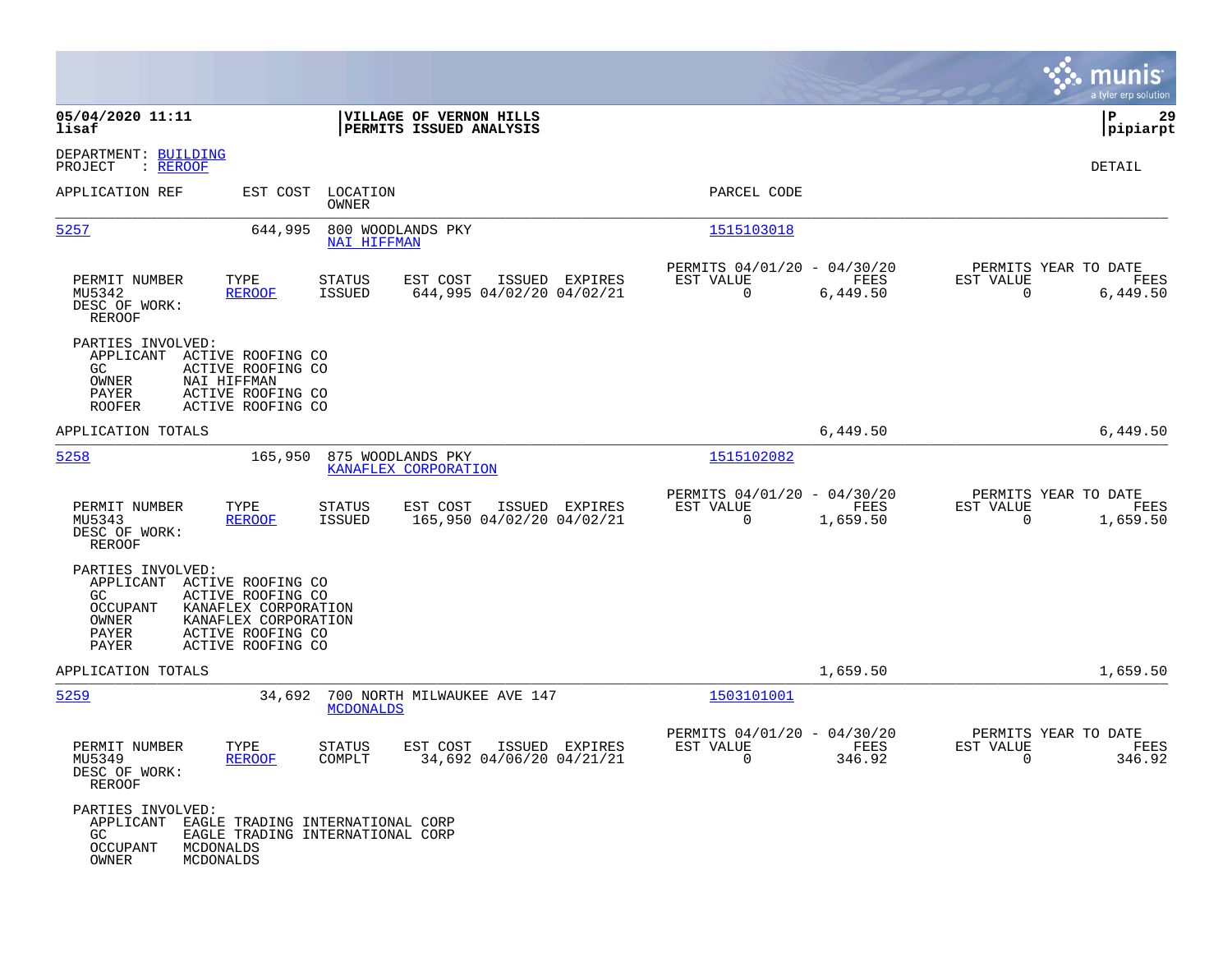|                                                                                                                                                                                                         |                                                                                          |                                                                           | munis<br>a tyler erp solution                                      |
|---------------------------------------------------------------------------------------------------------------------------------------------------------------------------------------------------------|------------------------------------------------------------------------------------------|---------------------------------------------------------------------------|--------------------------------------------------------------------|
| 05/04/2020 11:11<br>lisaf                                                                                                                                                                               | VILLAGE OF VERNON HILLS<br>PERMITS ISSUED ANALYSIS                                       |                                                                           | P<br>30<br>$ $ pipiarpt                                            |
| DEPARTMENT: BUILDING<br>: REROOF<br>PROJECT                                                                                                                                                             |                                                                                          |                                                                           | DETAIL                                                             |
| APPLICATION REF                                                                                                                                                                                         | EST COST LOCATION<br>OWNER                                                               | PARCEL CODE                                                               |                                                                    |
| PAYER<br><b>ROOFER</b>                                                                                                                                                                                  | EAGLE TRADING INTERNATIONAL CORP<br>EAGLE TRADING INTERNATIONAL CORP                     |                                                                           |                                                                    |
| APPLICATION TOTALS                                                                                                                                                                                      |                                                                                          | 346.92                                                                    | 346.92                                                             |
| 5276<br>11,150                                                                                                                                                                                          | 220 RANNEY AVE<br>JARED P & CYNTHIA LELAND                                               | 1509308005                                                                |                                                                    |
| PERMIT NUMBER<br>TYPE<br>MU5358<br><b>REROOF</b><br>DESC OF WORK:<br>ASPHALT ROOF                                                                                                                       | <b>STATUS</b><br>EST COST<br>ISSUED EXPIRES<br>11,150 04/14/20 04/14/21<br><b>ISSUED</b> | PERMITS 04/01/20 - 04/30/20<br>EST VALUE<br>FEES<br>$\mathbf 0$<br>115.00 | PERMITS YEAR TO DATE<br>EST VALUE<br>FEES<br>$\mathbf 0$<br>115.00 |
| PARTIES INVOLVED:<br>GC.<br>E&L ROOFING & WINDOWS LLC<br><b>OWNER</b><br>JARED P & CYNTHIA LELAND<br>PAYER<br>E&L ROOFING & WINDOWS LLC<br>ROOFER<br>E&L ROOFING & WINDOWS LLC                          |                                                                                          |                                                                           |                                                                    |
| APPLICATION TOTALS                                                                                                                                                                                      |                                                                                          | 115.00                                                                    | 115.00                                                             |
| 5279<br>6,500                                                                                                                                                                                           | 343 CHESTERFIELD LN<br>JORGE D & ELSA B BRIONI                                           | 1508216002                                                                |                                                                    |
| PERMIT NUMBER<br>TYPE<br><b>REROOF</b><br>MU5365<br>DESC OF WORK:<br><b>REROOF</b>                                                                                                                      | STATUS<br>EST COST<br>ISSUED EXPIRES<br>6,500 04/15/20 04/22/21<br>COMPLT                | PERMITS 04/01/20 - 04/30/20<br>EST VALUE<br>FEES<br>$\mathbf 0$<br>65.00  | PERMITS YEAR TO DATE<br>EST VALUE<br>FEES<br>$\mathbf 0$<br>65.00  |
| PARTIES INVOLVED:<br>APPLICANT<br>SHAKE'S ROOF & SIDING<br>GC.<br>SHAKE'S ROOF & SIDING<br>JORGE D & ELSA B BRIONI<br>OWNER<br>SHAKE'S ROOF & SIDING<br>PAYER<br><b>ROOFER</b><br>SHAKE'S ROOF & SIDING |                                                                                          |                                                                           |                                                                    |
| APPLICATION TOTALS                                                                                                                                                                                      |                                                                                          | 65.00                                                                     | 65.00                                                              |
| 5298<br>6,950                                                                                                                                                                                           | 16 MAYFLOWER RD<br>STEVE & PATRICIA SCHAPIRO                                             | 1504102017                                                                |                                                                    |
| PERMIT NUMBER<br>TYPE<br>MU5371<br><b>REROOF</b><br>DESC OF WORK:<br><b>REROOF</b>                                                                                                                      | STATUS<br>EST COST<br>ISSUED EXPIRES<br><b>ISSUED</b><br>6,950 04/21/20 04/21/21         | PERMITS 04/01/20 - 04/30/20<br>EST VALUE<br>FEES<br>$\Omega$<br>69.50     | PERMITS YEAR TO DATE<br>EST VALUE<br>FEES<br>$\Omega$<br>69.50     |
| PARTIES INVOLVED:<br>APPLICANT<br>SHAKE'S ROOF & SIDING<br>SHAKE'S ROOF & SIDING<br>GC                                                                                                                  |                                                                                          |                                                                           |                                                                    |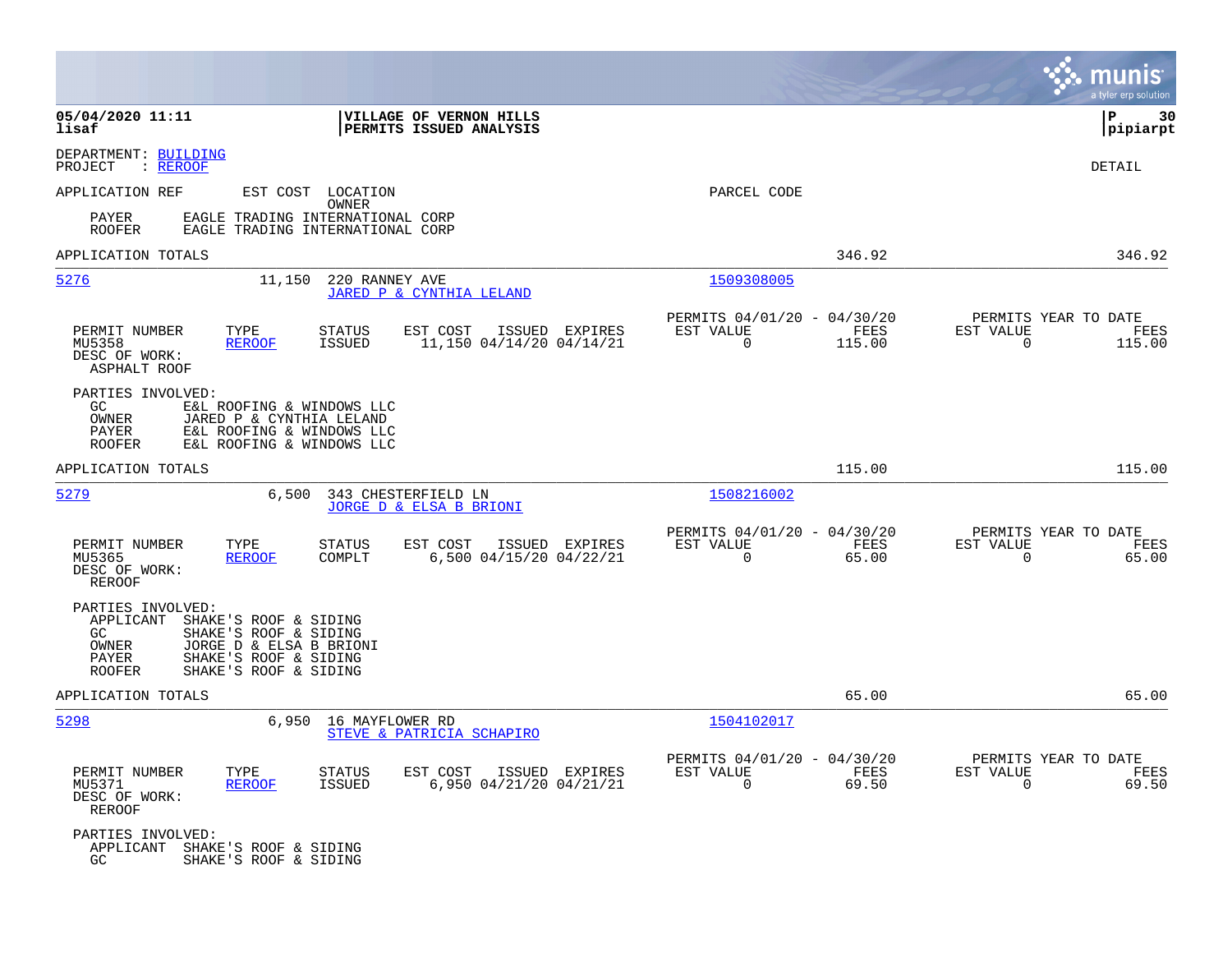|                                                                                                                                                                                                                                                                                        |                                                                                             |                                                                           | munis<br>a tyler erp solution                                      |
|----------------------------------------------------------------------------------------------------------------------------------------------------------------------------------------------------------------------------------------------------------------------------------------|---------------------------------------------------------------------------------------------|---------------------------------------------------------------------------|--------------------------------------------------------------------|
| 05/04/2020 11:11<br>lisaf                                                                                                                                                                                                                                                              | VILLAGE OF VERNON HILLS<br>PERMITS ISSUED ANALYSIS                                          |                                                                           | lР<br>31<br> pipiarpt                                              |
| DEPARTMENT: BUILDING<br>: REROOF<br>PROJECT                                                                                                                                                                                                                                            |                                                                                             |                                                                           | DETAIL                                                             |
| APPLICATION REF                                                                                                                                                                                                                                                                        | EST COST LOCATION<br>OWNER                                                                  | PARCEL CODE                                                               |                                                                    |
| OWNER<br>STEVE & PATRICIA SCHAPIRO<br>SHAKE'S ROOF & SIDING<br>PAYER<br><b>ROOFER</b><br>SHAKE'S ROOF & SIDING                                                                                                                                                                         |                                                                                             |                                                                           |                                                                    |
| APPLICATION TOTALS                                                                                                                                                                                                                                                                     |                                                                                             | 69.50                                                                     | 69.50                                                              |
| 5318<br>345,000                                                                                                                                                                                                                                                                        | 313 EAST TOWNLINE RD<br>TARGET CORPORATION T-0833                                           | 1504110008                                                                |                                                                    |
| PERMIT NUMBER<br>TYPE<br>MU5385<br><b>REROOF</b><br>DESC OF WORK:<br><b>REROOF</b>                                                                                                                                                                                                     | <b>STATUS</b><br>EST COST<br>ISSUED EXPIRES<br><b>ISSUED</b><br>345,000 04/24/20 04/24/21   | PERMITS 04/01/20 - 04/30/20<br>EST VALUE<br>FEES<br>0<br>3,450.00         | PERMITS YEAR TO DATE<br>EST VALUE<br>FEES<br>0<br>3,450.00         |
| PARTIES INVOLVED:<br>APPLICANT<br>SOLARIS ROOFING SOLUTIONS, INC<br>SOLARIS ROOFING SOLUTIONS, INC<br>GC.<br>TARGET CORPORATION T-0833<br>OCCUPANT<br>OWNER<br>TARGET CORPORATION T-0833<br>PAYER<br>SOLARIS ROOFING SOLUTIONS, INC<br>SOLARIS ROOFING SOLUTIONS, INC<br><b>ROOFER</b> |                                                                                             |                                                                           |                                                                    |
| APPLICATION TOTALS                                                                                                                                                                                                                                                                     |                                                                                             | 3,450.00                                                                  | 3,450.00                                                           |
| 5321<br>4,500                                                                                                                                                                                                                                                                          | 301 ALICE CT<br><b>TIHOMIR MAJSIC</b>                                                       | 1505426020                                                                |                                                                    |
| PERMIT NUMBER<br>TYPE<br>MU5399<br><b>REROOF</b><br>DESC OF WORK:<br>REROOF                                                                                                                                                                                                            | <b>STATUS</b><br>EST COST<br>ISSUED EXPIRES<br>4,500 04/30/20 04/30/21<br><b>ISSUED</b>     | PERMITS 04/01/20 - 04/30/20<br>EST VALUE<br>FEES<br>$\Omega$<br>50.00     | PERMITS YEAR TO DATE<br>EST VALUE<br>FEES<br>$\Omega$<br>50.00     |
| PARTIES INVOLVED:<br>APPLICANT ELITE EXTERIORS LLC<br>GC<br>ELITE EXTERIORS LLC<br><b>OWNER</b><br>TIHOMIR MAJSIC<br>ELITE EXTERIORS LLC<br>PAYER<br>ELITE EXTERIORS LLC<br><b>ROOFER</b>                                                                                              |                                                                                             |                                                                           |                                                                    |
| APPLICATION TOTALS                                                                                                                                                                                                                                                                     |                                                                                             | 50.00                                                                     | 50.00                                                              |
| 5328<br>1,320,526                                                                                                                                                                                                                                                                      | 0 GEORGE TOWN SQUARE<br>PLACEHOLDER                                                         | 1128410009                                                                |                                                                    |
| PERMIT NUMBER<br>TYPE<br>MU5395<br><b>REROOF</b><br>DESC OF WORK:<br><b>REROOFS</b>                                                                                                                                                                                                    | <b>STATUS</b><br>ISSUED EXPIRES<br>EST COST<br>1,320,526 04/28/20 04/28/21<br><b>ISSUED</b> | PERMITS 04/01/20 - 04/30/20<br>EST VALUE<br>FEES<br>$\Omega$<br>13,592.90 | PERMITS YEAR TO DATE<br>EST VALUE<br>FEES<br>$\Omega$<br>13,592.90 |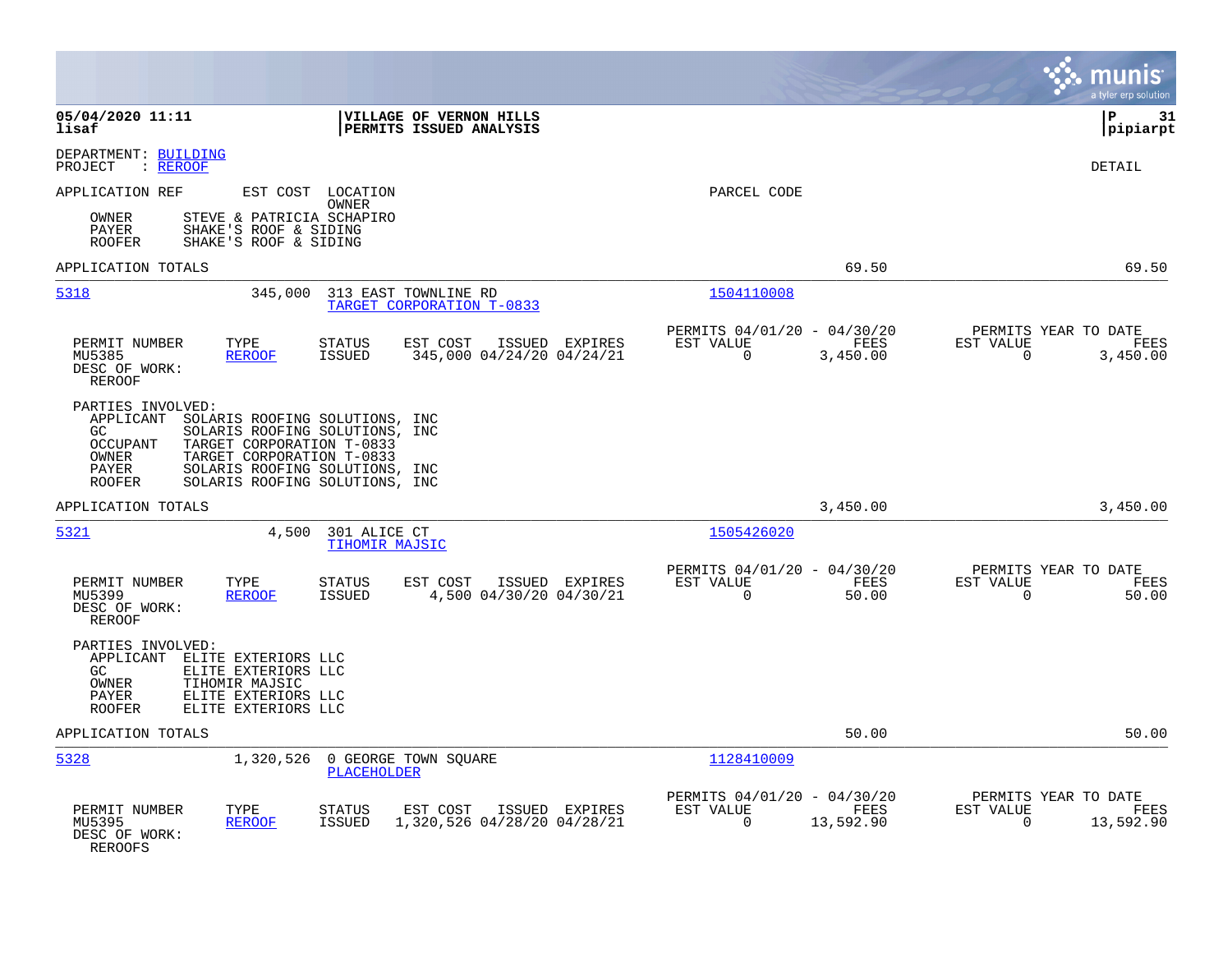|                                                                                                                                                                         |                                                            |             |                        | <b>munis</b><br>a tyler erp solution |
|-------------------------------------------------------------------------------------------------------------------------------------------------------------------------|------------------------------------------------------------|-------------|------------------------|--------------------------------------|
| 05/04/2020 11:11<br>lisaf                                                                                                                                               | <b> VILLAGE OF VERNON HILLS</b><br>PERMITS ISSUED ANALYSIS |             |                        | 32<br>P<br> pipiarpt                 |
| DEPARTMENT: BUILDING<br>: REROOF<br>PROJECT                                                                                                                             |                                                            |             |                        | DETAIL                               |
| APPLICATION REF<br>EST COST<br>PARTIES INVOLVED:<br>APPLICANT<br>BARRY ROOFING INC<br>GC.<br>BARRY ROOFING INC<br>OCCUPANT<br>GEORGETOWN SQUARE<br>OWNER<br>PLACEHOLDER | LOCATION<br>OWNER                                          | PARCEL CODE |                        |                                      |
| APPLICATION TOTALS<br>PROJECT TOTALS                                                                                                                                    |                                                            | 0           | 13,592.90<br>25,798.32 | 13,592.90<br>25,798.32<br>0          |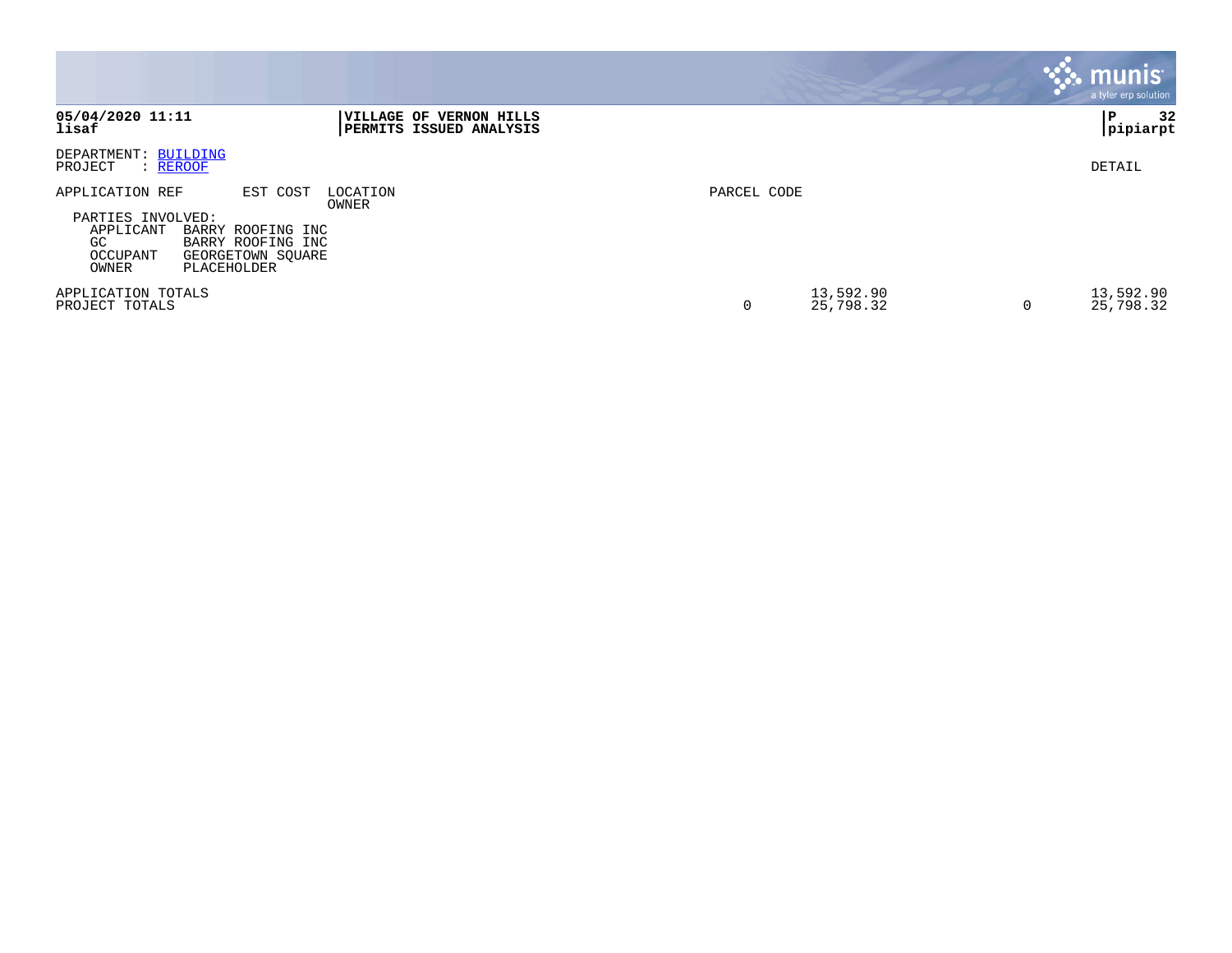|                                                               |                                                      |                                  |                                                    |         |                                               |                |                       | <b>munis</b><br>a tyler erp solution  |
|---------------------------------------------------------------|------------------------------------------------------|----------------------------------|----------------------------------------------------|---------|-----------------------------------------------|----------------|-----------------------|---------------------------------------|
| 05/04/2020 11:11<br>lisaf                                     |                                                      |                                  | VILLAGE OF VERNON HILLS<br>PERMITS ISSUED ANALYSIS |         |                                               |                |                       | P<br>33<br> pipiarpt                  |
| DEPARTMENT: BUILDING<br>PROJECT<br>: SHED                     |                                                      |                                  |                                                    |         |                                               |                |                       | DETAIL                                |
| APPLICATION REF                                               | EST COST                                             | LOCATION<br>OWNER                |                                                    |         | PARCEL CODE                                   |                |                       |                                       |
| 5255                                                          | 1,687                                                | 8 MONTEBELLO DR<br>ADOLFO GARCIA |                                                    |         | 1505416007                                    |                |                       |                                       |
| PERMIT NUMBER<br>MU5359<br>DESC OF WORK:<br>INSTALL 8X10 SHED | TYPE<br><b>SHED</b>                                  | STATUS<br>ISSUED                 | EST COST<br>ISSUED<br>1,687 04/14/20 04/14/21      | EXPIRES | PERMITS 04/01/20 - 04/30/20<br>EST VALUE<br>0 | FEES<br>50.00  | EST VALUE<br>$\Omega$ | PERMITS YEAR TO DATE<br>FEES<br>50.00 |
| PARTIES INVOLVED:<br>APPLICANT<br>GC<br>OWNER<br>PAYER        | TUFF SHED<br>TUFF SHED<br>ADOLFO GARCIA<br>TUFF SHED |                                  |                                                    |         |                                               |                |                       |                                       |
| APPLICATION TOTALS<br>PROJECT TOTALS                          |                                                      |                                  |                                                    |         | 0                                             | 50.00<br>50.00 | 0                     | 50.00<br>50.00                        |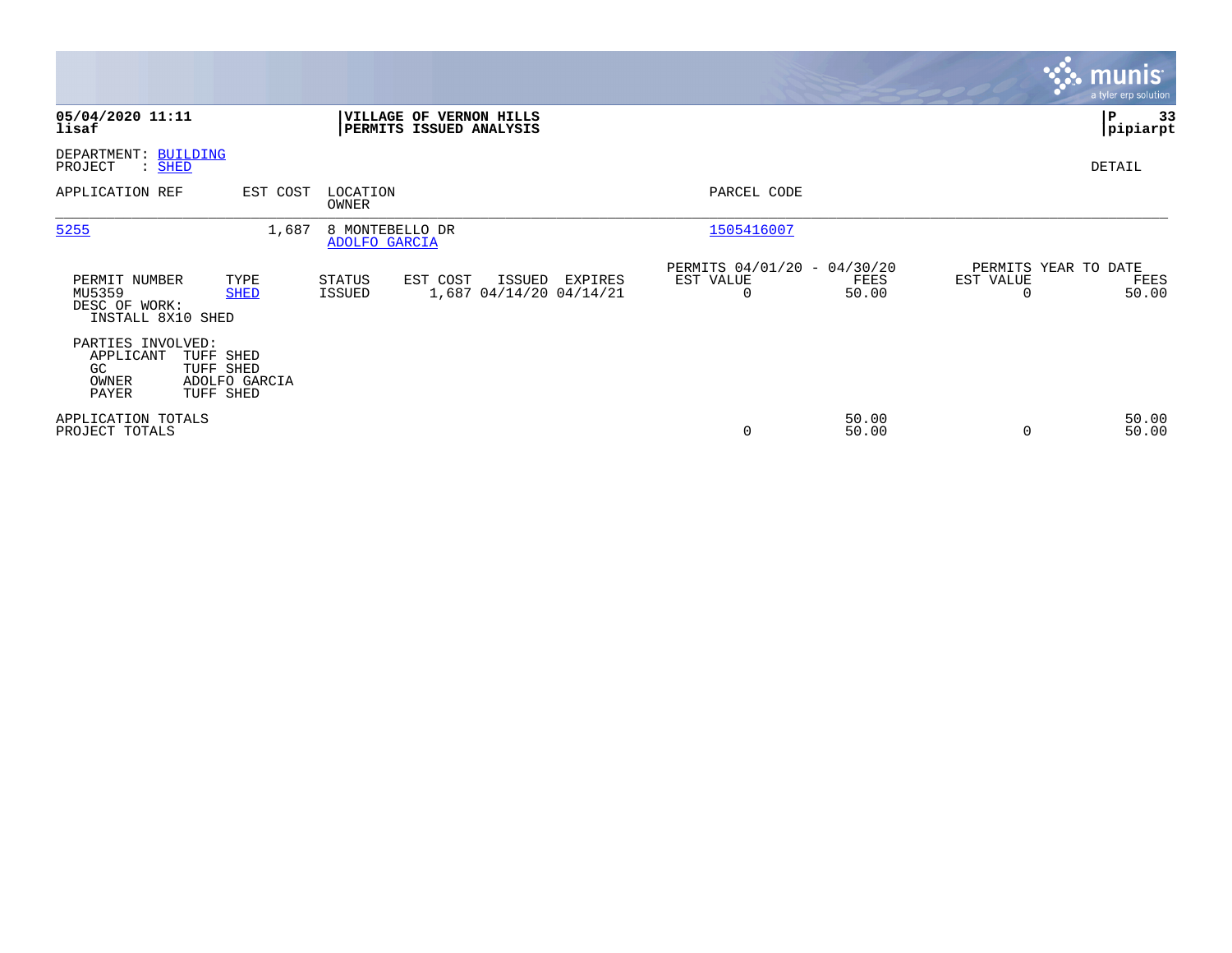|                                                                          |                                                                                                              |                   |                                                           |         |                                               |                  |                                               | <b>munis</b><br>a tyler erp solution |
|--------------------------------------------------------------------------|--------------------------------------------------------------------------------------------------------------|-------------------|-----------------------------------------------------------|---------|-----------------------------------------------|------------------|-----------------------------------------------|--------------------------------------|
| 05/04/2020 11:11<br>lisaf                                                |                                                                                                              |                   | <b>VILLAGE OF VERNON HILLS</b><br>PERMITS ISSUED ANALYSIS |         |                                               |                  |                                               | 34<br>P<br> pipiarpt                 |
| DEPARTMENT: BUILDING<br>PROJECT<br>: SIDING                              |                                                                                                              |                   |                                                           |         |                                               |                  |                                               | DETAIL                               |
| APPLICATION REF                                                          | EST COST                                                                                                     | LOCATION<br>OWNER |                                                           |         | PARCEL CODE                                   |                  |                                               |                                      |
| 5326                                                                     | 12,032                                                                                                       |                   | 1078 WARREN LN<br>SHAWN & TANYA FERGUS                    |         | 1506403026                                    |                  |                                               |                                      |
| PERMIT NUMBER<br>MU5390<br>DESC OF WORK:<br>SIDING AND REROOF            | TYPE<br>SIDING                                                                                               | STATUS<br>ISSUED  | EST COST<br>ISSUED<br>12,032 04/28/20 04/28/21            | EXPIRES | PERMITS 04/01/20 - 04/30/20<br>EST VALUE<br>0 | FEES<br>120.32   | PERMITS YEAR TO DATE<br>EST VALUE<br>$\Omega$ | FEES<br>120.32                       |
| PARTIES INVOLVED:<br>APPLICANT<br>GC.<br>OWNER<br>PAYER<br><b>ROOFER</b> | ALOHA CONSTRUCTION<br>ALOHA CONSTRUCTION<br>SHAWN & TANYA FERGUS<br>ALOHA CONSTRUCTION<br>ALOHA CONSTRUCTION |                   |                                                           |         |                                               |                  |                                               |                                      |
| APPLICATION TOTALS<br>PROJECT TOTALS                                     |                                                                                                              |                   |                                                           |         | $\mathbf 0$                                   | 120.32<br>120.32 | 0                                             | 120.32<br>120.32                     |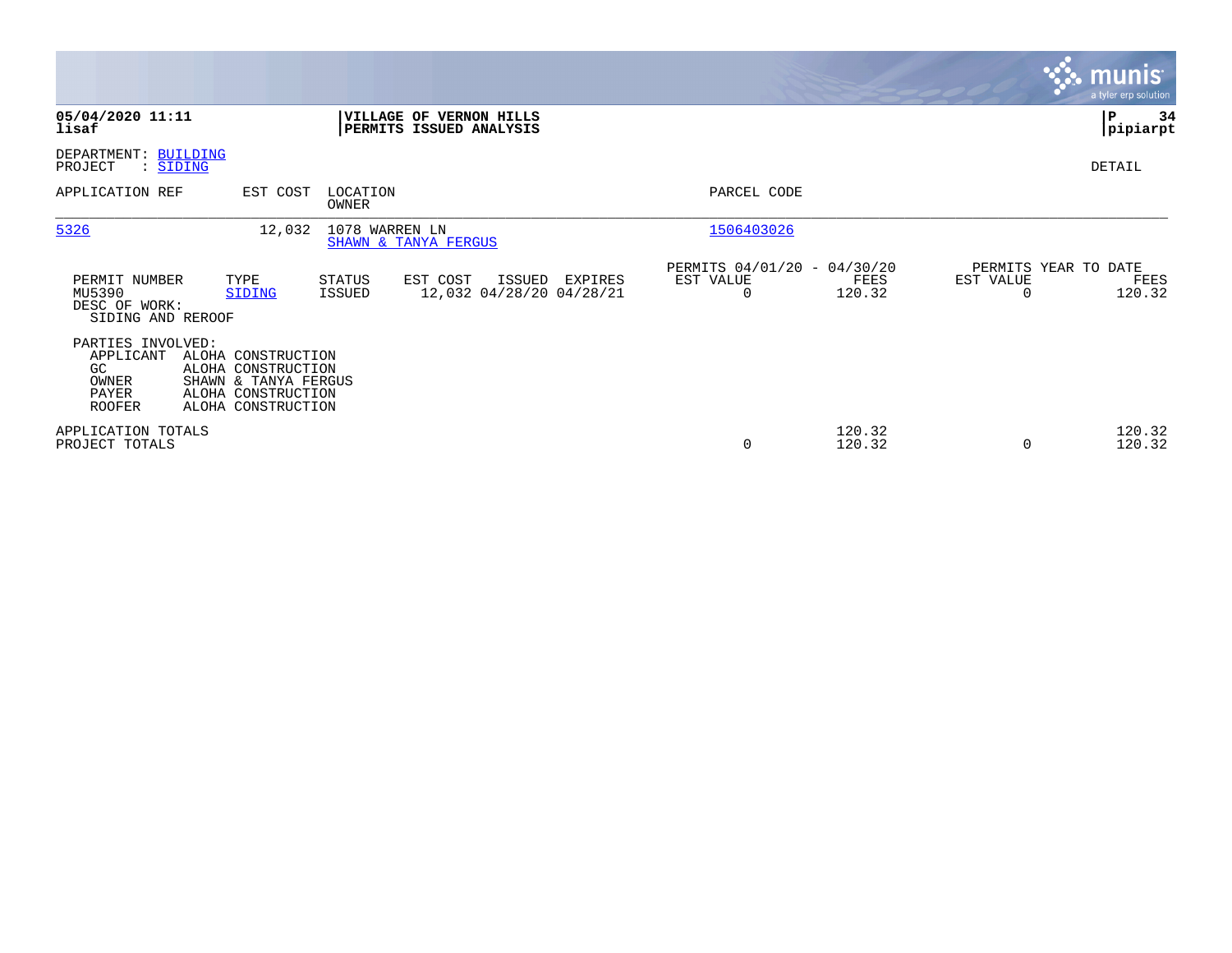|                                                                                                                                                                                                                                                                  |                                                                          | munis<br>a tyler erp solution                                         |
|------------------------------------------------------------------------------------------------------------------------------------------------------------------------------------------------------------------------------------------------------------------|--------------------------------------------------------------------------|-----------------------------------------------------------------------|
| 05/04/2020 11:11<br>VILLAGE OF VERNON HILLS<br>PERMITS ISSUED ANALYSIS<br>lisaf                                                                                                                                                                                  |                                                                          | ΙP<br>35<br> pipiarpt                                                 |
| DEPARTMENT: BUILDING<br>: VOICE/DATA<br>PROJECT                                                                                                                                                                                                                  |                                                                          | DETAIL                                                                |
| APPLICATION REF<br>EST COST<br>LOCATION<br><b>OWNER</b>                                                                                                                                                                                                          | PARCEL CODE                                                              |                                                                       |
| 5293<br>40,000<br>913 NORTH MILWAUKEE AVENUE 100<br>PASSCO MELODY FARM DST                                                                                                                                                                                       | 1134302008                                                               |                                                                       |
| EST COST<br>PERMIT NUMBER<br>TYPE<br>STATUS<br>ISSUED EXPIRES<br>40,000 04/28/20 04/28/21<br>MU5392<br><b>VOICE/DATA ISSUED</b><br>DESC OF WORK:<br>VOICE/DATA                                                                                                   | PERMITS 04/01/20 - 04/30/20<br>EST VALUE<br>FEES<br>$\Omega$<br>400.00   | PERMITS YEAR TO DATE<br>EST VALUE<br>FEES<br>$\Omega$<br>400.00       |
| PARTIES INVOLVED:<br>GC.<br>SLYCE COAL FIRED PIZZA - VERNON HILLS<br>LOW VOLTAG FORESITE ELECTRIC<br><b>OCCUPANT</b><br>SLYCE COAL FIRED PIZZA - VERNON HILLS<br><b>OWNER</b><br>PASSCO MELODY FARM DST<br><b>PAYER</b><br>SLYCE COAL FIRED PIZZA - VERNON HILLS |                                                                          |                                                                       |
| APPLICATION TOTALS                                                                                                                                                                                                                                               | 400.00                                                                   | 400.00                                                                |
| 5335<br>252 EAST TOWNLINE ROAD<br>500<br><b>US TRUST-BOA-SAM RES</b>                                                                                                                                                                                             | 1133302053                                                               |                                                                       |
| PERMIT NUMBER<br>TYPE<br>STATUS<br>ISSUED EXPIRES<br>EST COST<br><b>VOICE/DATA ISSUED</b><br>MU5400<br>500 04/30/20 04/30/21<br>DESC OF WORK:<br>SOUND SYSTEM                                                                                                    | PERMITS 04/01/20 - 04/30/20<br>EST VALUE<br>FEES<br>$\mathbf 0$<br>30.00 | PERMITS YEAR TO DATE<br><b>EST VALUE</b><br>FEES<br>$\Omega$<br>30.00 |
| PARTIES INVOLVED:<br>APPLICANT<br>COMMAND CONSULTING<br>ELECTRICIA COMMAND CONSULTING<br>GC<br>COMMAND CONSULTING<br><b>OCCUPANT</b><br>PANDA EXPRESS<br>OWNER<br>US TRUST-BOA-SAM RES<br>PAYER<br>COMMAND CONSULTING                                            |                                                                          |                                                                       |
| APPLICATION TOTALS<br>PROJECT TOTALS                                                                                                                                                                                                                             | 30.00<br>$\Omega$<br>430.00                                              | 30.00<br>$\Omega$<br>430.00                                           |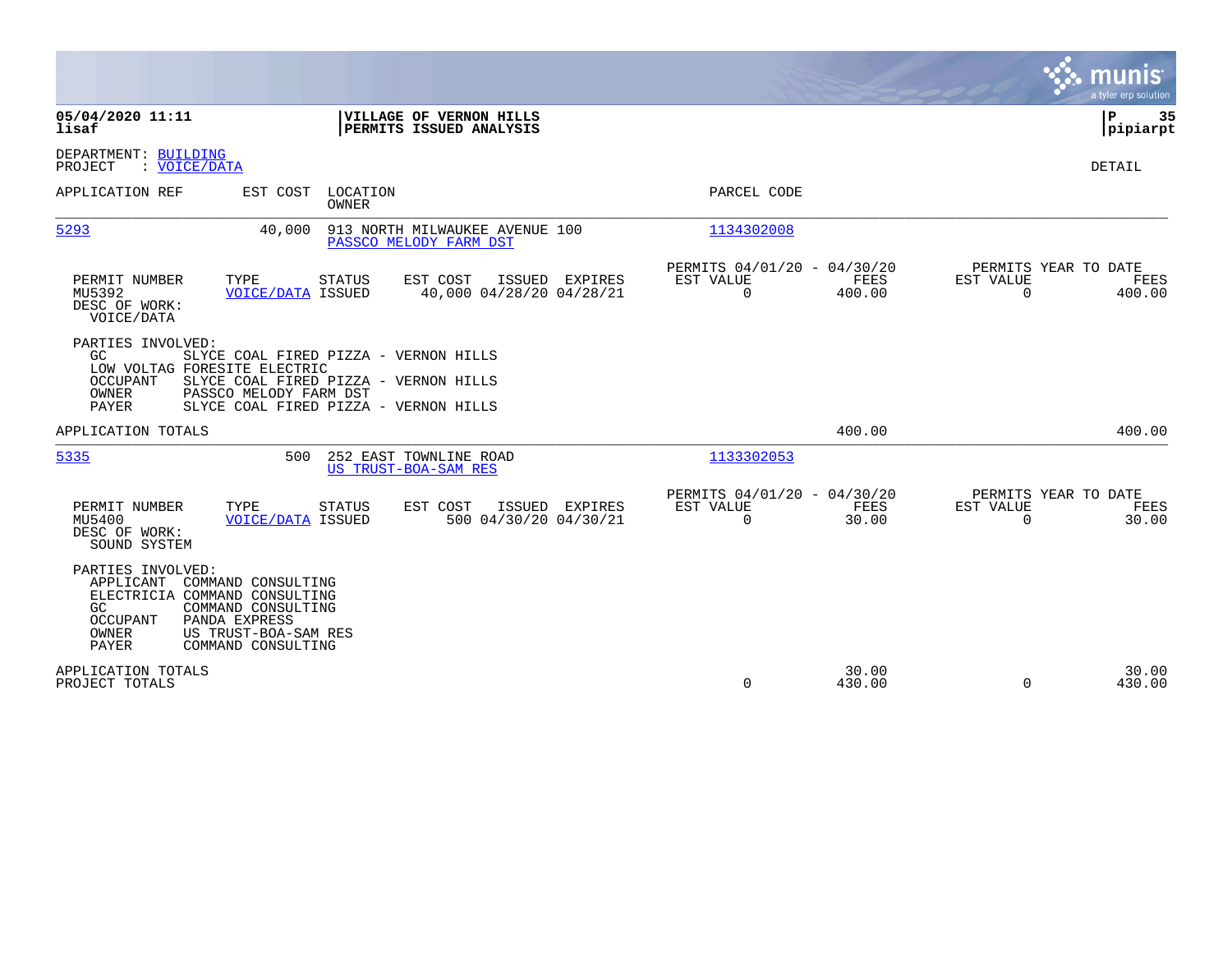|                                                                                 |                                                                                                               |                                                                        | munis<br>a tyler erp solution                                   |
|---------------------------------------------------------------------------------|---------------------------------------------------------------------------------------------------------------|------------------------------------------------------------------------|-----------------------------------------------------------------|
| 05/04/2020 11:11<br>lisaf                                                       | VILLAGE OF VERNON HILLS<br>PERMITS ISSUED ANALYSIS                                                            |                                                                        | lР<br>36<br> pipiarpt                                           |
| DEPARTMENT: BUILDING<br>PROJECT<br>: WATER HEATER                               |                                                                                                               |                                                                        | DETAIL                                                          |
| APPLICATION REF                                                                 | EST COST<br>LOCATION<br>OWNER                                                                                 | PARCEL CODE                                                            |                                                                 |
| 5185                                                                            | 750<br>1058 CUMBERLAND CT<br><b>JAMES A DANIEL</b>                                                            | 1132408009                                                             |                                                                 |
| PERMIT NUMBER<br>MU5265<br>DESC OF WORK:<br>WATER HEATER                        | TYPE<br><b>STATUS</b><br>EST COST<br>ISSUED EXPIRES<br>WATER HEAT COMPLT<br>750 04/24/20 04/24/21             | PERMITS 04/01/20 - 04/30/20<br>EST VALUE<br>FEES<br>$\mathbf 0$<br>.00 | PERMITS YEAR TO DATE<br>EST VALUE<br>FEES<br>$\mathbf 0$<br>.00 |
| PARTIES INVOLVED:<br>APPLICANT<br>GC<br>OWNER<br>PAYER                          | CHRISTOPHER DANIEL<br>CHRISTOPHER DANIEL<br>JAMES A DANIEL<br>CHRISTOPHER DANIEL                              |                                                                        |                                                                 |
| APPLICATION TOTALS                                                              |                                                                                                               | .00                                                                    | .00                                                             |
| 5260                                                                            | 1,840<br>414 STEVENSON PL<br><b>PLACEHOLDER</b>                                                               | 1132306170                                                             |                                                                 |
| PERMIT NUMBER<br>MU5350<br>DESC OF WORK:<br>WATER HEATER                        | TYPE<br><b>STATUS</b><br>EST COST<br>ISSUED EXPIRES<br>1,840 04/06/20 04/06/21<br>WATER HEAT ISSUED           | PERMITS 04/01/20 - 04/30/20<br>EST VALUE<br>FEES<br>$\Omega$<br>.00    | PERMITS YEAR TO DATE<br>EST VALUE<br>FEES<br>$\Omega$<br>.00    |
| PARTIES INVOLVED:<br>APPLICANT LAURA E BANKS<br>GC<br>OWNER<br>PLUMBER<br>PAYER | DRF TRUSTED PROPERTY SOLUTIONS<br>PLACEHOLDER<br>DRF TRUSTED PROPERTY SOLUTIONS<br>LAURA E BANKS              |                                                                        |                                                                 |
| APPLICATION TOTALS                                                              |                                                                                                               | .00                                                                    | .00                                                             |
| 5284                                                                            | 7,000<br>745 COURT OF SPRUCE<br>PACE REALTY                                                                   | 1508108027                                                             |                                                                 |
| PERMIT NUMBER<br>MU5368<br>DESC OF WORK:<br>WATER HEATER                        | TYPE<br><b>STATUS</b><br>EST COST<br>ISSUED EXPIRES<br>7,000 04/16/20 04/16/21<br><b>WATER HEAT ISSUED</b>    | PERMITS 04/01/20 - 04/30/20<br>FEES<br>EST VALUE<br>$\mathbf 0$<br>.00 | PERMITS YEAR TO DATE<br>EST VALUE<br>FEES<br>$\mathbf 0$<br>.00 |
| PARTIES INVOLVED:<br>GC.<br>OWNER<br>PLUMBER<br>PAYER                           | APPLICANT ARROW PLUMBING INC<br>ARROW PLUMBING INC<br>PACE REALTY<br>ARROW PLUMBING INC<br>ARROW PLUMBING INC |                                                                        |                                                                 |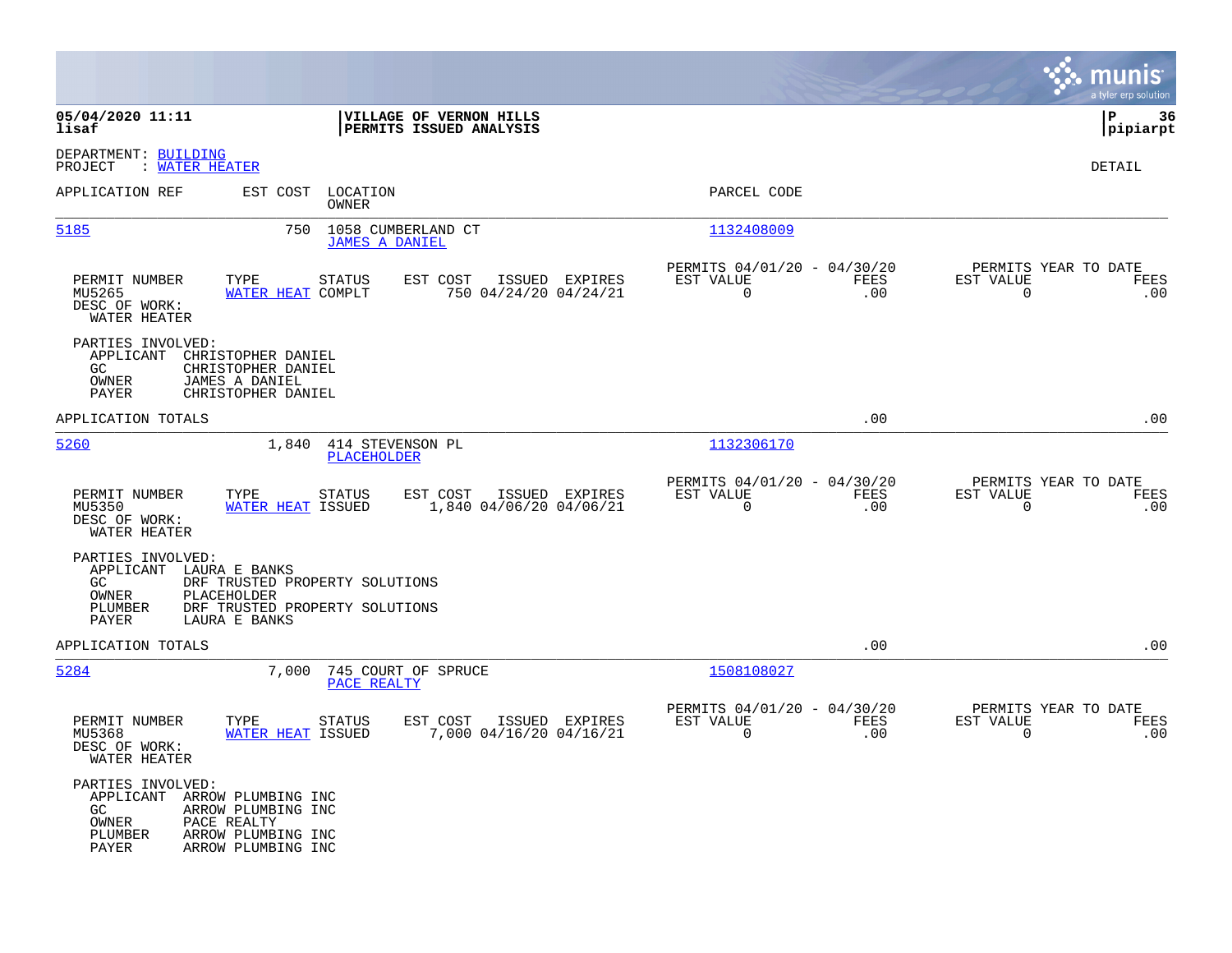|                                                   |          |                                                           |             | <b>munis</b><br>a tyler erp solution |
|---------------------------------------------------|----------|-----------------------------------------------------------|-------------|--------------------------------------|
| 05/04/2020 11:11<br>lisaf<br>APPLICATION TOTALS   |          | VILLAGE OF VERNON HILLS<br><b>PERMITS ISSUED ANALYSIS</b> | .00         | 37<br>Р<br>pipiarpt<br>.00           |
| DEPARTMENT: BUILDING<br>PROJECT<br>: WATER HEATER |          |                                                           |             | DETAIL                               |
| APPLICATION REF                                   | EST COST | LOCATION<br><b>OWNER</b>                                  | PARCEL CODE |                                      |
| PROJECT TOTALS                                    |          |                                                           | .00<br>0    | .00                                  |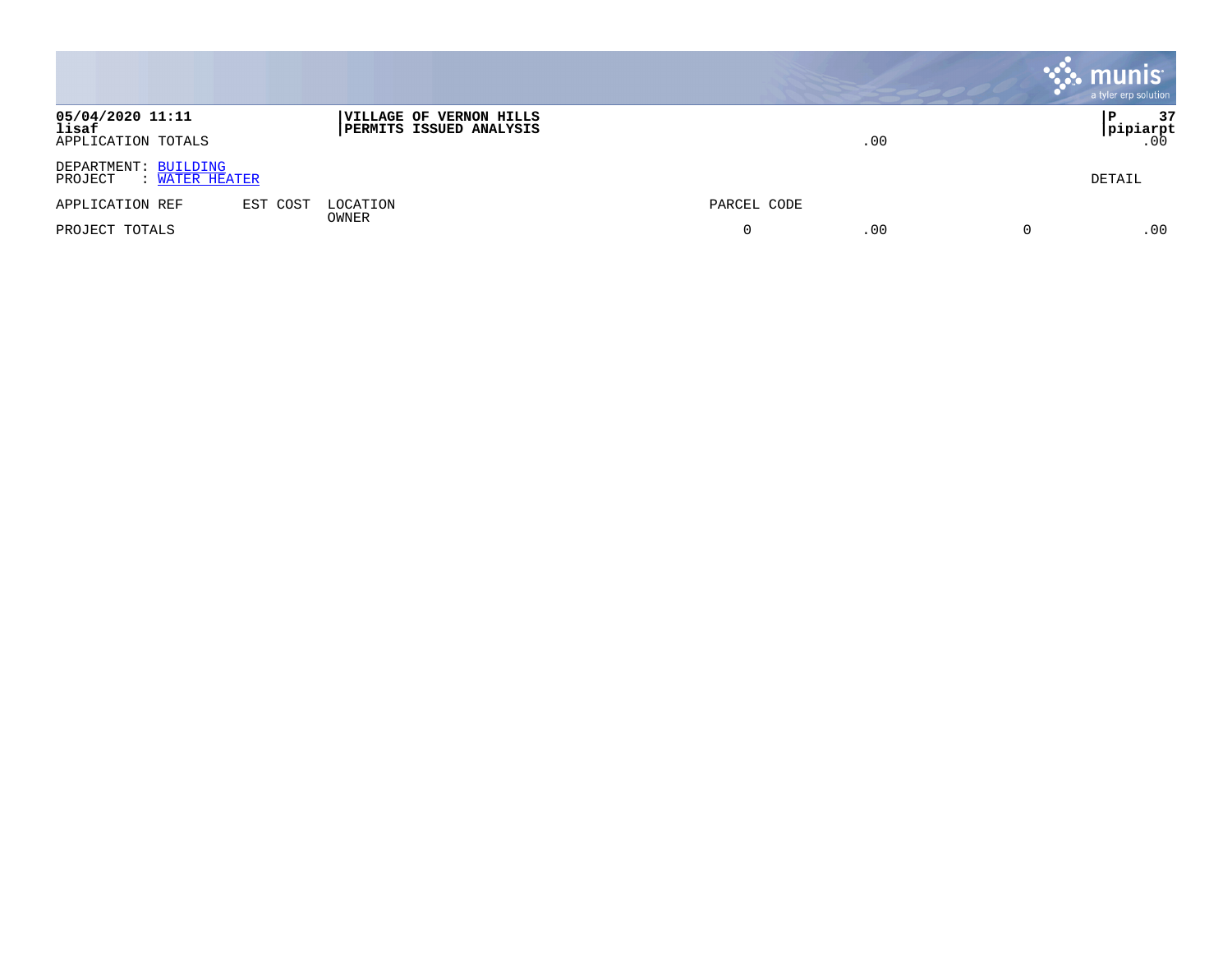|                                                                                                                                                                                                         |                                                                                  |                                                                           | munis<br>a tyler erp solution                                      |
|---------------------------------------------------------------------------------------------------------------------------------------------------------------------------------------------------------|----------------------------------------------------------------------------------|---------------------------------------------------------------------------|--------------------------------------------------------------------|
| 05/04/2020 11:11<br>lisaf                                                                                                                                                                               | VILLAGE OF VERNON HILLS<br>PERMITS ISSUED ANALYSIS                               |                                                                           | l P<br>38<br> pipiarpt                                             |
| DEPARTMENT: BUILDING<br>PROJECT<br>: <u>SIGN</u>                                                                                                                                                        |                                                                                  |                                                                           | DETAIL                                                             |
| APPLICATION REF<br>EST COST                                                                                                                                                                             | LOCATION<br>OWNER                                                                | PARCEL CODE                                                               |                                                                    |
| 5193<br>5,500                                                                                                                                                                                           | 305 HAWTHORN CTR<br>CENTENNIAL                                                   | 1133401086                                                                |                                                                    |
| PERMIT NUMBER<br>TYPE<br>MU5391<br><b>SIGN</b><br>DESC OF WORK:<br>SIGN                                                                                                                                 | <b>STATUS</b><br>EST COST<br>ISSUED EXPIRES<br>5,500 04/28/20 04/28/21<br>ISSUED | PERMITS 04/01/20 - 04/30/20<br>FEES<br>EST VALUE<br>$\mathbf 0$<br>111.00 | PERMITS YEAR TO DATE<br>EST VALUE<br>FEES<br>$\mathbf 0$<br>111.00 |
| PARTIES INVOLVED:<br>GC.<br>ALL RIGHT SIGN<br>OCCUPANT<br>TRICOCI SALON & SPA<br>OWNER<br>CENTENNIAL<br>PAYER<br>ALL RIGHT SIGN<br>ALL RIGHT SIGN<br>SIGN                                               |                                                                                  |                                                                           |                                                                    |
| APPLICATION TOTALS                                                                                                                                                                                      |                                                                                  | 111.00                                                                    | 111.00                                                             |
| 5254<br>643                                                                                                                                                                                             | 536 ATRIUM DR<br>EOUITRUST LIFE INSURANCE COMPANY                                | 1505202027                                                                |                                                                    |
| PERMIT NUMBER<br>TYPE<br>MU5375<br><b>SIGN</b><br>DESC OF WORK:<br>536-616 ATRIUM 2- REAL ESTATE SIGNS                                                                                                  | ISSUED EXPIRES<br>STATUS<br>EST COST<br>643 04/21/20 04/21/21<br>ISSUED          | PERMITS 04/01/20 - 04/30/20<br>EST VALUE<br>FEES<br>0<br>75.00            | PERMITS YEAR TO DATE<br>EST VALUE<br>FEES<br>$\mathbf 0$<br>75.00  |
| PARTIES INVOLVED:<br>APPLICANT<br>CNC GRAPHICS<br>GC.<br>CNC GRAPHICS<br>OWNER<br>PAYER<br>CNC GRAPHICS<br>SIGN<br>CNC GRAPHICS                                                                         | EQUITRUST LIFE INSURANCE COMPANY                                                 |                                                                           |                                                                    |
| APPLICATION TOTALS                                                                                                                                                                                      |                                                                                  | 75.00                                                                     | 75.00                                                              |
| 5266<br>9,350                                                                                                                                                                                           | 620 LAKEVIEW PKY<br><b>JAMES R WOLDENBERG</b>                                    | 1504202018                                                                |                                                                    |
| PERMIT NUMBER<br>TYPE<br>MU5393<br><b>SIGN</b><br>DESC OF WORK:<br>SIGN - HEATHROW SCIENTIFIC                                                                                                           | EST COST<br>ISSUED EXPIRES<br><b>STATUS</b><br>ISSUED<br>9,350 04/28/20 04/28/21 | PERMITS 04/01/20 -<br>04/30/20<br>EST VALUE<br>FEES<br>0<br>125.50        | PERMITS YEAR TO DATE<br>EST VALUE<br>FEES<br>0<br>125.50           |
| PARTIES INVOLVED:<br>APPLICANT<br>SIGNARAMA BUFFALO GROVE<br>GC<br>SIGNARAMA BUFFALO GROVE<br><b>OCCUPANT</b><br>HEATHROW SCIENTIFIC<br>OWNER<br>JAMES R WOLDENBERG<br>PAYER<br>SIGNARAMA BUFFALO GROVE |                                                                                  |                                                                           |                                                                    |